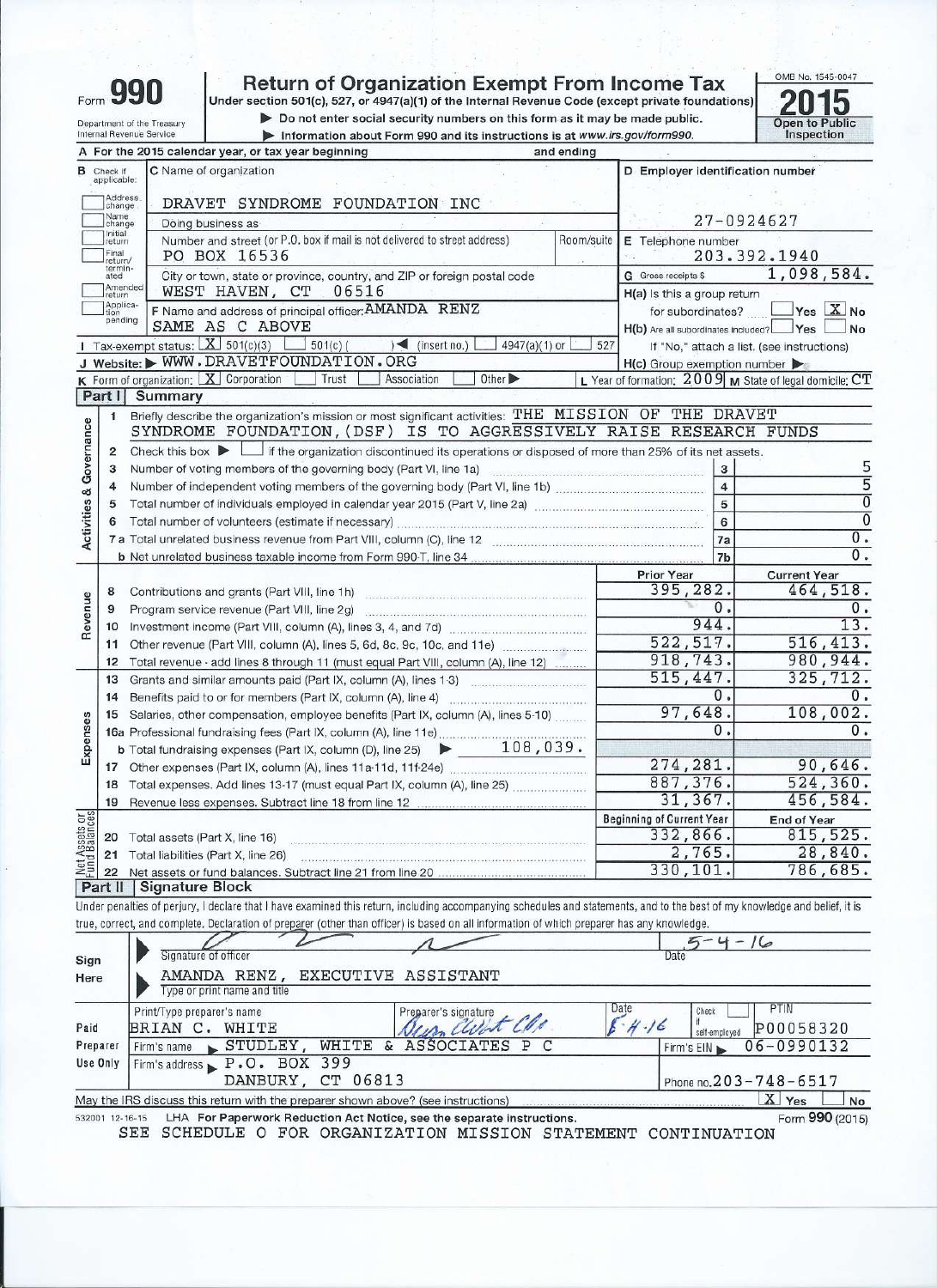|                          | DRAVET SYNDROME FOUNDATION INC<br>Form 990 (2015)                                                                                                                    | 27-0924627                   | Page 2                                                             |
|--------------------------|----------------------------------------------------------------------------------------------------------------------------------------------------------------------|------------------------------|--------------------------------------------------------------------|
|                          | Part III   Statement of Program Service Accomplishments                                                                                                              |                              |                                                                    |
|                          |                                                                                                                                                                      |                              | $\vert X \vert$                                                    |
| 1                        | Briefly describe the organization's mission:<br>THE DSF FUNDS RESEARCH TOWARD BETTER TREATMENTS AND A CURE OF DRAVET                                                 |                              |                                                                    |
|                          | SYNDROME AND RELATED EPILEPSIES BY AWARDING RESEARCH GRATNS TO                                                                                                       |                              |                                                                    |
|                          | QUALIFIED SCIENTISTS AND DOCTORS. THE DSF PRODUCES AN ANNUAL RESEARCH                                                                                                |                              |                                                                    |
|                          | ROUNDTABLE MEETING TO PROVIDE THE OPPORTUNITY FOR RESEARCHERS AND                                                                                                    |                              |                                                                    |
| $\mathbf{2}$             | Did the organization undertake any significant program services during the year which were not listed on                                                             |                              |                                                                    |
|                          | the prior Form 990 or 990-EZ?                                                                                                                                        |                              | $\sqrt{\mathsf{Yes}\ \mathbf{X}}$ No                               |
| 3                        | If "Yes," describe these new services on Schedule O.<br>Did the organization cease conducting, or make significant changes in how it conducts, any program services? |                              | $\sqrt{\mathsf{Yes}\mathord{\;\mathbb{X}}\mathord{\;\mathsf{No}}}$ |
|                          | If "Yes," describe these changes on Schedule O.                                                                                                                      |                              |                                                                    |
| 4                        | Describe the organization's program service accomplishments for each of its three largest program services, as measured by expenses.                                 |                              |                                                                    |
|                          | Section 501(c)(3) and 501(c)(4) organizations are required to report the amount of grants and allocations to others, the total expenses, and                         |                              |                                                                    |
|                          | revenue, if any, for each program service reported.                                                                                                                  |                              |                                                                    |
| 4a                       | $325, 712.$ ) (Revenue \$<br>333,697.<br>) (Expenses \$<br>including grants of \$<br>(Code:                                                                          |                              | 8,023.                                                             |
|                          | THE DSF FUNDS RESEARCH TOWARD BETTER TREATMENTS AND A CURE OF DRAVET<br>SYNDROME AND RELATED EPILEPSIES BY AWARDING RESEARCH GRANTS TO                               |                              |                                                                    |
|                          | <b>QUALIFIED SCIENTISTS AND DOCTORS</b>                                                                                                                              |                              |                                                                    |
|                          |                                                                                                                                                                      |                              |                                                                    |
|                          |                                                                                                                                                                      |                              |                                                                    |
|                          |                                                                                                                                                                      |                              |                                                                    |
|                          |                                                                                                                                                                      |                              |                                                                    |
|                          |                                                                                                                                                                      |                              |                                                                    |
|                          |                                                                                                                                                                      |                              |                                                                    |
|                          |                                                                                                                                                                      |                              |                                                                    |
|                          |                                                                                                                                                                      |                              |                                                                    |
| 4b                       | 25,665.<br>) (Expenses \$<br>including grants of \$<br>(Code:                                                                                                        | ) (Revenue \$                |                                                                    |
|                          | THE DSF PRODUCES AN ANNUAL RESEARCH ROUNDTABLE MEETING TO PROVIDE                                                                                                    |                              |                                                                    |
|                          | OPPORTUNITY FOR RESEARCHERS AND CLINICIANS TO COLLABORATE AND DISCUSS                                                                                                |                              |                                                                    |
|                          | BETTER TREATMENT OPTIONS AND A ROADMAP TOWARD A CURE AND HOW TO BEST                                                                                                 |                              |                                                                    |
|                          | FACILITATE BOTH.                                                                                                                                                     |                              |                                                                    |
|                          |                                                                                                                                                                      |                              |                                                                    |
|                          |                                                                                                                                                                      |                              |                                                                    |
|                          |                                                                                                                                                                      |                              |                                                                    |
|                          |                                                                                                                                                                      |                              |                                                                    |
|                          |                                                                                                                                                                      |                              |                                                                    |
|                          |                                                                                                                                                                      |                              |                                                                    |
|                          |                                                                                                                                                                      |                              |                                                                    |
| 4c                       | (Code:<br>) (Expenses \$<br>including grants of \$                                                                                                                   | ) (Revenue \$                |                                                                    |
|                          | WE UNDERSTAND THAT MEDICAL EXPENSES ARE HIGH WHEN CARING FOR A<br>SOME OF THE                                                                                        | CHILD<br>THAT MIGHT<br>ITEMS |                                                                    |
|                          | WITH CHRONIC HEALTH ISSUES. UNFORTUNATLEY,<br>THE QUALITY OF LIFE FOR THE CHILD AND/OR FAMILY ARE<br><b>IMPROVE</b>                                                  | NOT ALWAYS                   |                                                                    |
|                          | INSURANCE.<br><b>THROUGH OUT</b><br>COVERED BY MEDICAL                                                                                                               | INTERNATIONAL PATIENT        |                                                                    |
|                          | ASSISTANCE PROGRAM GRANT PROGRAM (<br>$IPAG$ ),<br>WE PROVIDE GRANTS                                                                                                 | TO COVER                     |                                                                    |
|                          | THESE ITEMS.                                                                                                                                                         |                              |                                                                    |
|                          |                                                                                                                                                                      |                              |                                                                    |
|                          |                                                                                                                                                                      |                              |                                                                    |
|                          |                                                                                                                                                                      |                              |                                                                    |
|                          |                                                                                                                                                                      |                              |                                                                    |
|                          |                                                                                                                                                                      |                              |                                                                    |
|                          |                                                                                                                                                                      |                              |                                                                    |
|                          | 4d Other program services (Describe in Schedule O.)                                                                                                                  |                              |                                                                    |
| 4e                       | (Expenses \$<br>(Revenue \$<br>including grants of \$<br>359, 362.<br>Total program service expenses                                                                 |                              |                                                                    |
|                          |                                                                                                                                                                      |                              | Form 990 (2015)                                                    |
| 532002<br>$12 - 16 - 15$ |                                                                                                                                                                      |                              |                                                                    |
|                          | 2                                                                                                                                                                    |                              |                                                                    |
|                          | 08420414 806990 DRAVET<br>2015.03040 DRAVET SYNDROME FOUNDATION                                                                                                      |                              | DRAVET1                                                            |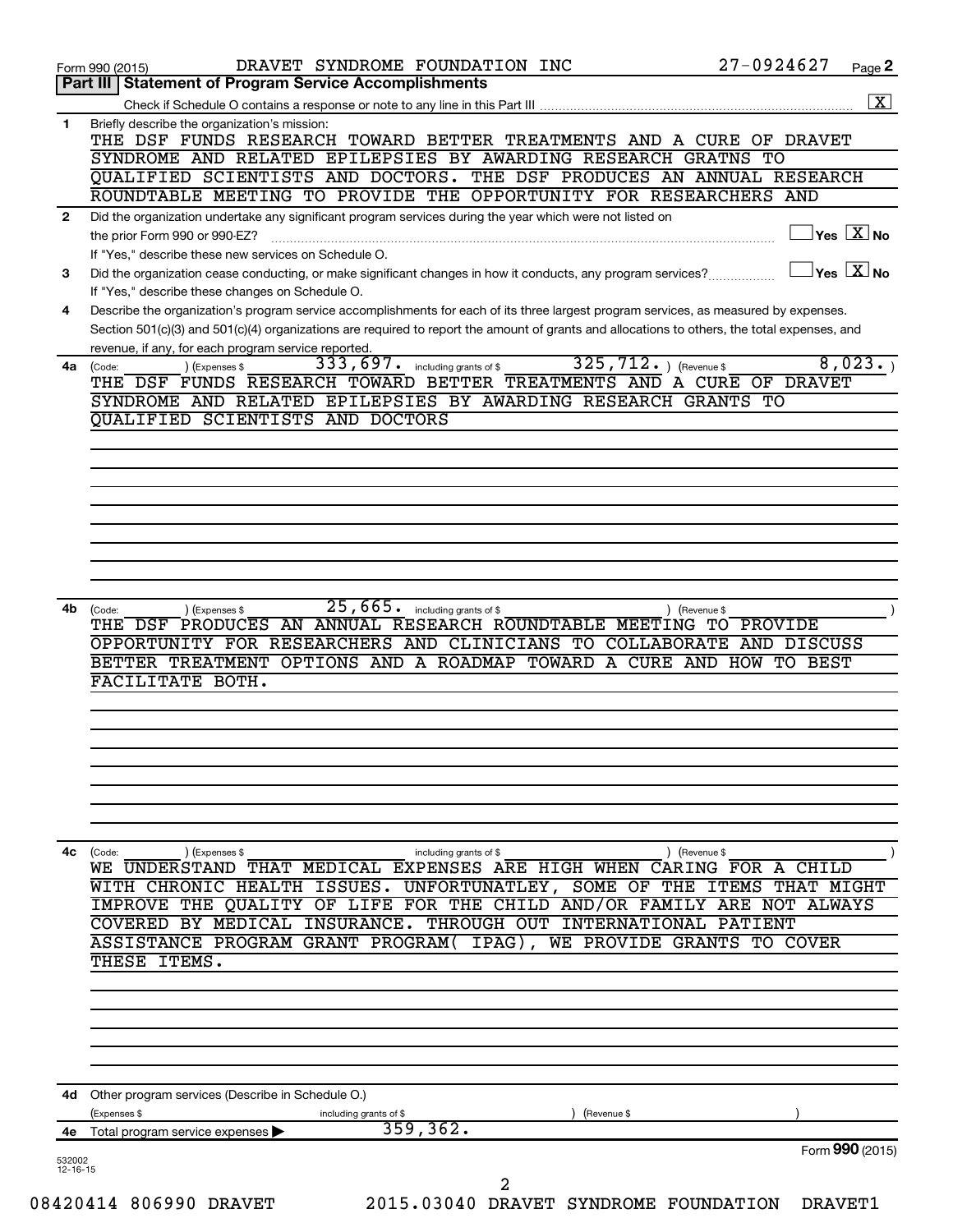| Form 990 (2015) |  |  |
|-----------------|--|--|

Form 990 (2015) **Page 12 COVIDENT DRAVET SYNDROME FOUNDATION INC** 27-0924627  $_{\text{Page}}$ 

|     | <b>Part IV   Checklist of Required Schedules</b>                                                                                                                                                                                    |                 |                         |                             |
|-----|-------------------------------------------------------------------------------------------------------------------------------------------------------------------------------------------------------------------------------------|-----------------|-------------------------|-----------------------------|
|     |                                                                                                                                                                                                                                     |                 | <b>Yes</b>              | No                          |
| 1.  | Is the organization described in section 501(c)(3) or 4947(a)(1) (other than a private foundation)?                                                                                                                                 |                 |                         |                             |
|     |                                                                                                                                                                                                                                     | 1               | X                       |                             |
| 2   | Is the organization required to complete Schedule B, Schedule of Contributors? [11] the organization required to complete Schedule B, Schedule of Contributors?                                                                     | $\mathbf{2}$    | $\overline{\mathbf{X}}$ |                             |
| З   | Did the organization engage in direct or indirect political campaign activities on behalf of or in opposition to candidates for                                                                                                     |                 |                         |                             |
|     |                                                                                                                                                                                                                                     | 3               |                         | x                           |
| 4   | Section 501(c)(3) organizations. Did the organization engage in lobbying activities, or have a section 501(h) election in effect                                                                                                    |                 |                         |                             |
|     |                                                                                                                                                                                                                                     | 4               |                         | X                           |
| 5   | Is the organization a section 501(c)(4), 501(c)(5), or 501(c)(6) organization that receives membership dues, assessments, or                                                                                                        |                 |                         |                             |
|     |                                                                                                                                                                                                                                     | 5               |                         | х                           |
| 6   | Did the organization maintain any donor advised funds or any similar funds or accounts for which donors have the right to                                                                                                           |                 |                         |                             |
|     | provide advice on the distribution or investment of amounts in such funds or accounts? If "Yes," complete Schedule D, Part I                                                                                                        | 6               |                         | х                           |
|     |                                                                                                                                                                                                                                     |                 |                         |                             |
| 7   | Did the organization receive or hold a conservation easement, including easements to preserve open space,                                                                                                                           |                 |                         | х                           |
|     |                                                                                                                                                                                                                                     | $\overline{7}$  |                         |                             |
| 8   | Did the organization maintain collections of works of art, historical treasures, or other similar assets? If "Yes," complete                                                                                                        |                 |                         | X                           |
|     | Schedule D, Part III <b>Marting Community</b> Construction of the Construction of the Construction of the Construction of the Construction of the Construction of the Construction of the Construction of the Construction of the C | 8               |                         |                             |
| 9   | Did the organization report an amount in Part X, line 21, for escrow or custodial account liability, serve as a custodian for                                                                                                       |                 |                         |                             |
|     | amounts not listed in Part X; or provide credit counseling, debt management, credit repair, or debt negotiation services?                                                                                                           |                 |                         |                             |
|     | If "Yes," complete Schedule D, Part IV                                                                                                                                                                                              | 9               |                         | X                           |
| 10  | Did the organization, directly or through a related organization, hold assets in temporarily restricted endowments, permanent                                                                                                       |                 |                         |                             |
|     |                                                                                                                                                                                                                                     | 10              | х                       |                             |
| 11  | If the organization's answer to any of the following questions is "Yes," then complete Schedule D, Parts VI, VII, VIII, IX, or X                                                                                                    |                 |                         |                             |
|     | as applicable.                                                                                                                                                                                                                      |                 |                         |                             |
|     | a Did the organization report an amount for land, buildings, and equipment in Part X, line 10? If "Yes," complete Schedule D,                                                                                                       |                 |                         |                             |
|     |                                                                                                                                                                                                                                     | 11a             |                         | x                           |
|     | <b>b</b> Did the organization report an amount for investments - other securities in Part X, line 12 that is 5% or more of its total                                                                                                |                 |                         |                             |
|     | assets reported in Part X, line 16? If "Yes," complete Schedule D, Part VII [[[[[[[[[[[[[[[[[[[[[[[[[[[[[[[[[                                                                                                                       | 11b             |                         | х                           |
|     | c Did the organization report an amount for investments - program related in Part X, line 13 that is 5% or more of its total                                                                                                        |                 |                         |                             |
|     |                                                                                                                                                                                                                                     | 11c             |                         | X                           |
|     | d Did the organization report an amount for other assets in Part X, line 15 that is 5% or more of its total assets reported in                                                                                                      |                 |                         |                             |
|     |                                                                                                                                                                                                                                     | 11d             |                         | х                           |
|     |                                                                                                                                                                                                                                     | 11e             |                         | $\overline{\mathtt{x}}$     |
|     | f Did the organization's separate or consolidated financial statements for the tax year include a footnote that addresses                                                                                                           |                 |                         |                             |
|     | the organization's liability for uncertain tax positions under FIN 48 (ASC 740)? If "Yes," complete Schedule D, Part X                                                                                                              | 11f             | х                       |                             |
|     | 12a Did the organization obtain separate, independent audited financial statements for the tax year? If "Yes," complete                                                                                                             |                 |                         |                             |
|     | Schedule D, Parts XI and XII                                                                                                                                                                                                        | 12a             | х                       |                             |
|     | <b>b</b> Was the organization included in consolidated, independent audited financial statements for the tax year?                                                                                                                  |                 |                         |                             |
|     | If "Yes," and if the organization answered "No" to line 12a, then completing Schedule D, Parts XI and XII is optional <i>manum</i>                                                                                                  | 12 <sub>b</sub> |                         | х                           |
| 13  |                                                                                                                                                                                                                                     | 13              |                         | $\overline{\textbf{x}}$     |
| 14a |                                                                                                                                                                                                                                     | 14a             |                         | $\overline{\textnormal{x}}$ |
|     | <b>b</b> Did the organization have aggregate revenues or expenses of more than \$10,000 from grantmaking, fundraising, business,                                                                                                    |                 |                         |                             |
|     | investment, and program service activities outside the United States, or aggregate foreign investments valued at \$100,000                                                                                                          |                 |                         |                             |
|     |                                                                                                                                                                                                                                     | 14b             |                         | х                           |
| 15  | Did the organization report on Part IX, column (A), line 3, more than \$5,000 of grants or other assistance to or for any                                                                                                           |                 |                         |                             |
|     |                                                                                                                                                                                                                                     | 15              |                         | х                           |
| 16  | Did the organization report on Part IX, column (A), line 3, more than \$5,000 of aggregate grants or other assistance to                                                                                                            |                 |                         |                             |
|     |                                                                                                                                                                                                                                     | 16              |                         | х                           |
| 17  | Did the organization report a total of more than \$15,000 of expenses for professional fundraising services on Part IX,                                                                                                             |                 |                         |                             |
|     |                                                                                                                                                                                                                                     | 17              |                         | x                           |
| 18  | Did the organization report more than \$15,000 total of fundraising event gross income and contributions on Part VIII, lines                                                                                                        |                 |                         |                             |
|     |                                                                                                                                                                                                                                     | 18              | х                       |                             |
| 19  | Did the organization report more than \$15,000 of gross income from gaming activities on Part VIII, line 9a? If "Yes,"                                                                                                              |                 |                         |                             |
|     |                                                                                                                                                                                                                                     | 19              |                         | х                           |
|     |                                                                                                                                                                                                                                     |                 |                         |                             |

Form **990** (2015)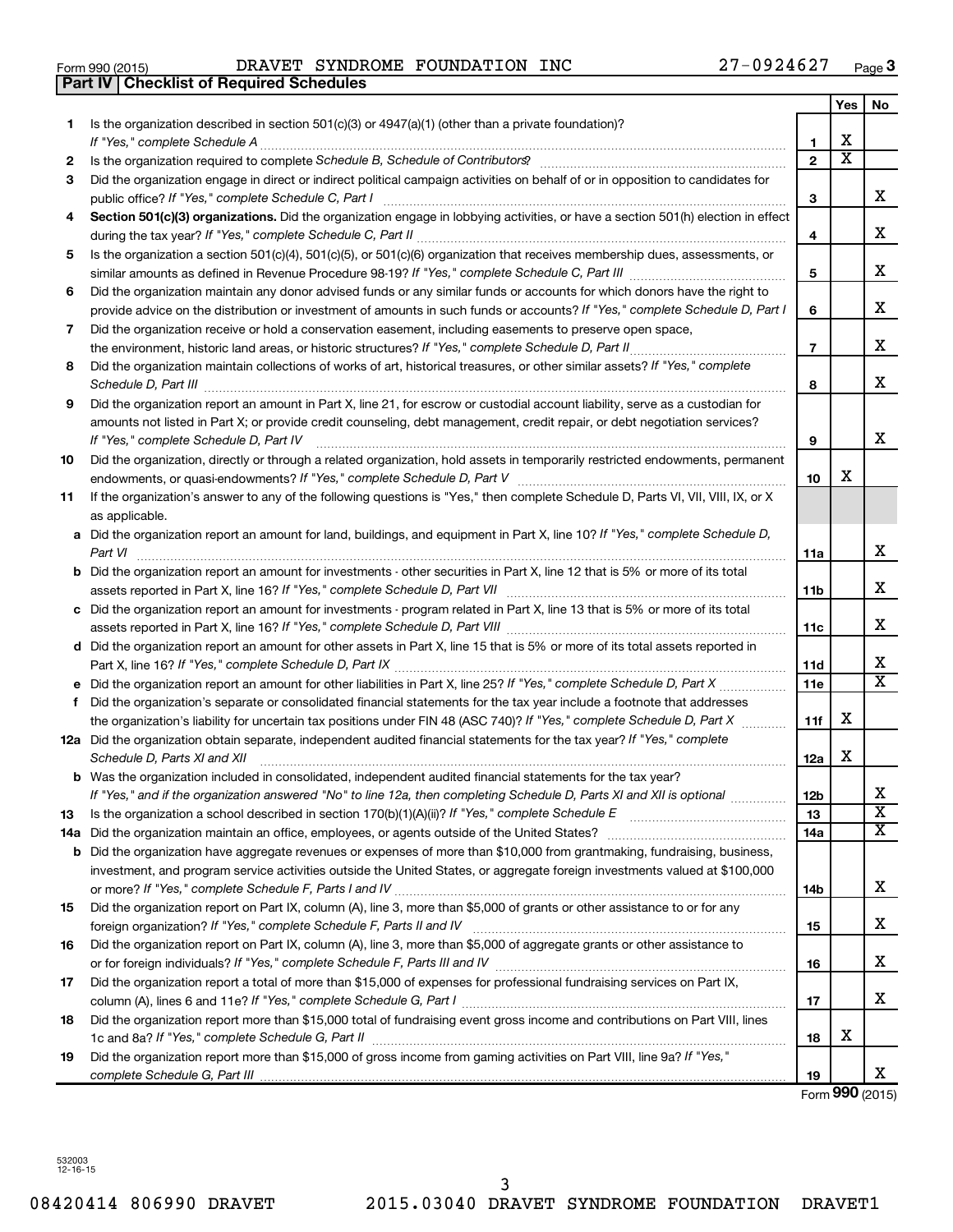|  | Form 990 (2015) |
|--|-----------------|
|  |                 |

Form 990 (2015) **Page 12 COVIDENT DRAVET SYNDROME FOUNDATION INC** 27-0924627  $_{\text{Page}}$ 

*(continued)* **Part IV Checklist of Required Schedules**

|    |                                                                                                                                             |                 | Yes                   | No                           |  |
|----|---------------------------------------------------------------------------------------------------------------------------------------------|-----------------|-----------------------|------------------------------|--|
|    | 20a Did the organization operate one or more hospital facilities? If "Yes," complete Schedule H                                             | 20a             |                       | x                            |  |
|    |                                                                                                                                             | 20 <sub>b</sub> |                       |                              |  |
| 21 | Did the organization report more than \$5,000 of grants or other assistance to any domestic organization or                                 |                 |                       |                              |  |
|    |                                                                                                                                             | 21              | X                     |                              |  |
| 22 | Did the organization report more than \$5,000 of grants or other assistance to or for domestic individuals on                               | 22              | X                     |                              |  |
| 23 | Did the organization answer "Yes" to Part VII, Section A, line 3, 4, or 5 about compensation of the organization's current                  |                 |                       |                              |  |
|    | and former officers, directors, trustees, key employees, and highest compensated employees? If "Yes," complete                              |                 |                       |                              |  |
|    | Schedule J                                                                                                                                  | 23              |                       | x                            |  |
|    | 24a Did the organization have a tax-exempt bond issue with an outstanding principal amount of more than \$100,000 as of the                 |                 |                       |                              |  |
|    | last day of the year, that was issued after December 31, 2002? If "Yes," answer lines 24b through 24d and complete                          |                 |                       |                              |  |
|    | Schedule K. If "No", go to line 25a                                                                                                         | 24a             |                       | x                            |  |
| b  | Did the organization invest any proceeds of tax-exempt bonds beyond a temporary period exception?                                           | 24 <sub>b</sub> |                       |                              |  |
| с  | Did the organization maintain an escrow account other than a refunding escrow at any time during the year to defease                        |                 |                       |                              |  |
|    |                                                                                                                                             | 24c             |                       |                              |  |
|    |                                                                                                                                             | 24d             |                       |                              |  |
|    | 25a Section 501(c)(3), 501(c)(4), and 501(c)(29) organizations. Did the organization engage in an excess benefit                            |                 |                       |                              |  |
|    |                                                                                                                                             | 25a             |                       | x                            |  |
|    | <b>b</b> Is the organization aware that it engaged in an excess benefit transaction with a disqualified person in a prior year, and         |                 |                       |                              |  |
|    | that the transaction has not been reported on any of the organization's prior Forms 990 or 990-EZ? If "Yes," complete<br>Schedule L, Part I | 25b             |                       | X                            |  |
| 26 | Did the organization report any amount on Part X, line 5, 6, or 22 for receivables from or payables to any current or                       |                 |                       |                              |  |
|    | former officers, directors, trustees, key employees, highest compensated employees, or disqualified persons? If "Yes,"                      |                 |                       |                              |  |
|    | complete Schedule L, Part II                                                                                                                | 26              |                       | x                            |  |
| 27 | Did the organization provide a grant or other assistance to an officer, director, trustee, key employee, substantial                        |                 |                       |                              |  |
|    | contributor or employee thereof, a grant selection committee member, or to a 35% controlled entity or family member                         |                 |                       |                              |  |
|    |                                                                                                                                             | 27              |                       | х                            |  |
| 28 | Was the organization a party to a business transaction with one of the following parties (see Schedule L, Part IV                           |                 |                       |                              |  |
|    | instructions for applicable filing thresholds, conditions, and exceptions):                                                                 |                 |                       |                              |  |
| а  | A current or former officer, director, trustee, or key employee? If "Yes," complete Schedule L, Part IV                                     | 28a             |                       | x<br>$\overline{\mathtt{x}}$ |  |
| b  | A family member of a current or former officer, director, trustee, or key employee? If "Yes," complete Schedule L, Part IV                  | 28 <sub>b</sub> |                       |                              |  |
|    | c An entity of which a current or former officer, director, trustee, or key employee (or a family member thereof) was an officer,           | 28c             |                       | X                            |  |
| 29 | director, trustee, or direct or indirect owner? If "Yes," complete Schedule L, Part IV                                                      | 29              | $\overline{\text{x}}$ |                              |  |
| 30 | Did the organization receive contributions of art, historical treasures, or other similar assets, or qualified conservation                 |                 |                       |                              |  |
|    |                                                                                                                                             | 30              |                       | x                            |  |
| 31 | Did the organization liquidate, terminate, or dissolve and cease operations?                                                                |                 |                       |                              |  |
|    |                                                                                                                                             | 31              |                       | х                            |  |
| 32 | Did the organization sell, exchange, dispose of, or transfer more than 25% of its net assets? If "Yes," complete                            |                 |                       |                              |  |
|    | Schedule N, Part II                                                                                                                         | 32              |                       | x                            |  |
| 33 | Did the organization own 100% of an entity disregarded as separate from the organization under Regulations                                  |                 |                       |                              |  |
|    |                                                                                                                                             | 33              |                       | х                            |  |
| 34 | Was the organization related to any tax-exempt or taxable entity? If "Yes," complete Schedule R, Part II, III, or IV, and                   |                 |                       |                              |  |
|    | Part V, line 1                                                                                                                              | 34              |                       | х<br>$\overline{\mathtt{x}}$ |  |
|    | b If "Yes" to line 35a, did the organization receive any payment from or engage in any transaction with a controlled entity                 | 35a             |                       |                              |  |
|    |                                                                                                                                             | 35 <sub>b</sub> |                       |                              |  |
| 36 | Section 501(c)(3) organizations. Did the organization make any transfers to an exempt non-charitable related organization?                  |                 |                       |                              |  |
|    |                                                                                                                                             | 36              |                       | x                            |  |
| 37 | Did the organization conduct more than 5% of its activities through an entity that is not a related organization                            |                 |                       |                              |  |
|    |                                                                                                                                             | 37              |                       | x                            |  |
| 38 | Did the organization complete Schedule O and provide explanations in Schedule O for Part VI, lines 11b and 19?                              |                 |                       |                              |  |
|    |                                                                                                                                             | 38              | х                     |                              |  |

Form **990** (2015)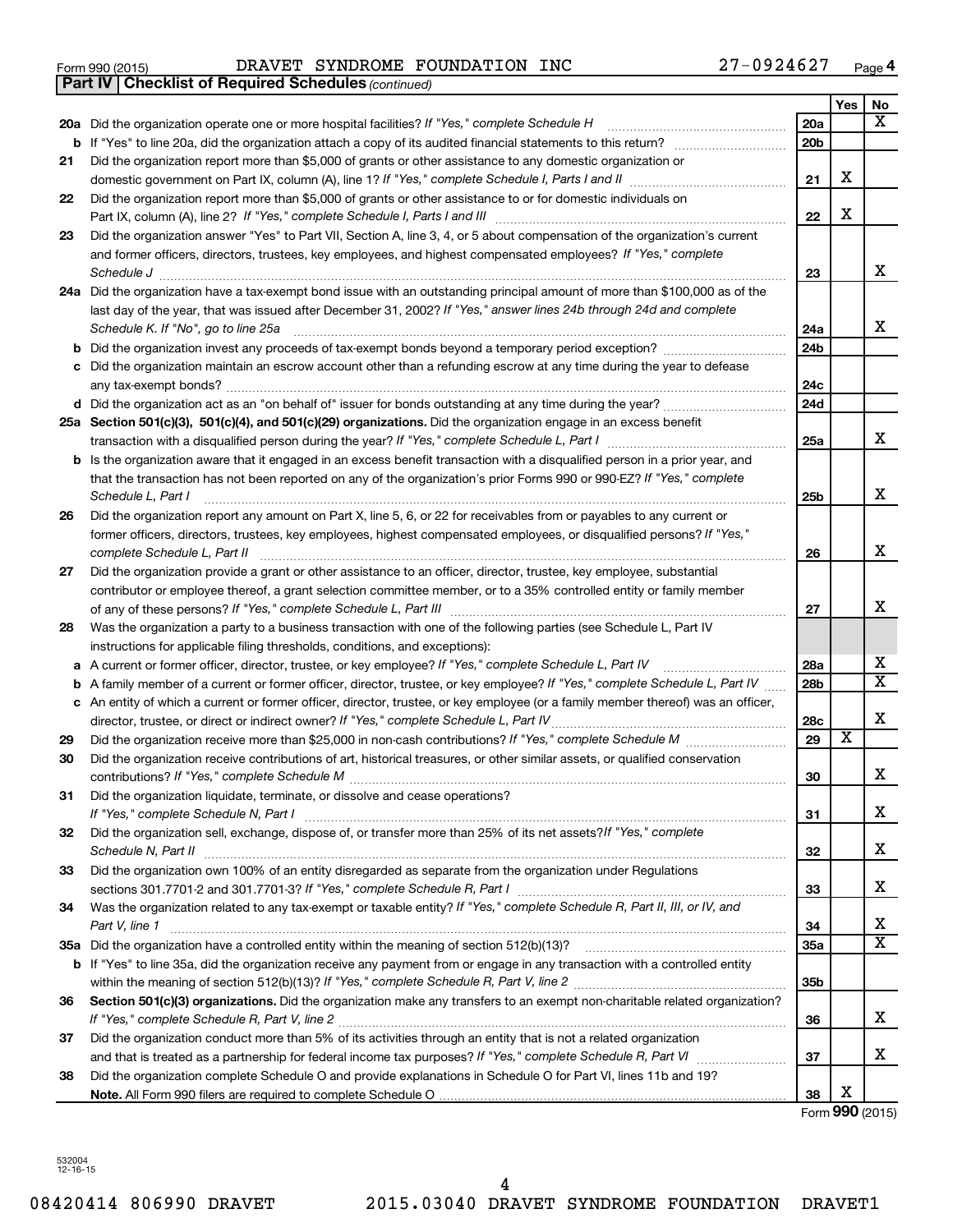|               | 27-0924627<br>DRAVET SYNDROME FOUNDATION INC<br>Form 990 (2015)                                                                                 |                |     | Page 5                  |
|---------------|-------------------------------------------------------------------------------------------------------------------------------------------------|----------------|-----|-------------------------|
| <b>Part V</b> | <b>Statements Regarding Other IRS Filings and Tax Compliance</b>                                                                                |                |     |                         |
|               | Check if Schedule O contains a response or note to any line in this Part V                                                                      |                |     |                         |
|               |                                                                                                                                                 |                | Yes | No                      |
|               | 10<br>1a                                                                                                                                        |                |     |                         |
| b             | Enter the number of Forms W-2G included in line 1a. Enter -0- if not applicable<br>1b                                                           |                |     |                         |
| с             | Did the organization comply with backup withholding rules for reportable payments to vendors and reportable gaming                              |                |     |                         |
|               |                                                                                                                                                 | 1c             | х   |                         |
|               | 2a Enter the number of employees reported on Form W-3, Transmittal of Wage and Tax Statements,                                                  |                |     |                         |
|               | 0<br>filed for the calendar year ending with or within the year covered by this return<br>2a                                                    |                |     |                         |
|               | <b>b</b> If at least one is reported on line 2a, did the organization file all required federal employment tax returns?                         | 2 <sub>b</sub> |     |                         |
|               | Note. If the sum of lines 1a and 2a is greater than 250, you may be required to e-file (see instructions) <i>managererigion</i> ,               |                |     |                         |
|               | 3a Did the organization have unrelated business gross income of \$1,000 or more during the year?                                                | 3a             |     | x.                      |
|               |                                                                                                                                                 | 3b             |     |                         |
|               | 4a At any time during the calendar year, did the organization have an interest in, or a signature or other authority over, a                    |                |     |                         |
|               | financial account in a foreign country (such as a bank account, securities account, or other financial account)?                                | 4a             |     | x                       |
|               | <b>b</b> If "Yes," enter the name of the foreign country: $\blacktriangleright$                                                                 |                |     |                         |
|               | See instructions for filing requirements for FinCEN Form 114, Report of Foreign Bank and Financial Accounts (FBAR).                             |                |     |                         |
|               |                                                                                                                                                 | 5a             |     | x                       |
| b             |                                                                                                                                                 | 5b             |     | $\overline{\mathtt{x}}$ |
|               |                                                                                                                                                 | 5c             |     |                         |
|               | 6a Does the organization have annual gross receipts that are normally greater than \$100,000, and did the organization solicit                  |                |     |                         |
|               |                                                                                                                                                 | 6a             |     | x                       |
|               | <b>b</b> If "Yes," did the organization include with every solicitation an express statement that such contributions or gifts                   |                |     |                         |
|               |                                                                                                                                                 | 6b             |     |                         |
| 7             | Organizations that may receive deductible contributions under section 170(c).                                                                   |                |     |                         |
|               | Did the organization receive a payment in excess of \$75 made partly as a contribution and partly for goods and services provided to the payor? |                |     | x                       |
| а             |                                                                                                                                                 | 7a<br>7b       |     |                         |
| b             |                                                                                                                                                 |                |     |                         |
|               | c Did the organization sell, exchange, or otherwise dispose of tangible personal property for which it was required                             |                |     | x                       |
|               | to file Form 8282?<br>7d                                                                                                                        | 7c             |     |                         |
|               |                                                                                                                                                 |                |     | х                       |
| е             | Did the organization receive any funds, directly or indirectly, to pay premiums on a personal benefit contract?                                 | 7е<br>7f       |     | $\overline{\mathbf{X}}$ |
| f.            | Did the organization, during the year, pay premiums, directly or indirectly, on a personal benefit contract?                                    |                |     |                         |
| g             | If the organization received a contribution of qualified intellectual property, did the organization file Form 8899 as required?                | 7g             |     |                         |
|               | h If the organization received a contribution of cars, boats, airplanes, or other vehicles, did the organization file a Form 1098-C?            | 7h             |     |                         |
| 8             | Sponsoring organizations maintaining donor advised funds. Did a donor advised fund maintained by the                                            |                |     |                         |
|               | sponsoring organization have excess business holdings at any time during the year?                                                              | 8              |     |                         |
| 9             | Sponsoring organizations maintaining donor advised funds.                                                                                       |                |     |                         |
| а             | Did the sponsoring organization make any taxable distributions under section 4966?                                                              | 9а             |     |                         |
| b             |                                                                                                                                                 | 9b             |     |                         |
| 10            | Section 501(c)(7) organizations. Enter:                                                                                                         |                |     |                         |
| а             | 10a                                                                                                                                             |                |     |                         |
| b             | Gross receipts, included on Form 990, Part VIII, line 12, for public use of club facilities<br>10 <sub>b</sub>                                  |                |     |                         |
| 11            | Section 501(c)(12) organizations. Enter:                                                                                                        |                |     |                         |
| а             | 11a                                                                                                                                             |                |     |                         |
| b             | Gross income from other sources (Do not net amounts due or paid to other sources against                                                        |                |     |                         |
|               | 11b                                                                                                                                             |                |     |                         |
|               | 12a Section 4947(a)(1) non-exempt charitable trusts. Is the organization filing Form 990 in lieu of Form 1041?                                  | 12a            |     |                         |
| b             | If "Yes," enter the amount of tax-exempt interest received or accrued during the year<br>12b                                                    |                |     |                         |
| 13            | Section 501(c)(29) qualified nonprofit health insurance issuers.                                                                                |                |     |                         |
|               |                                                                                                                                                 | 13a            |     |                         |
|               | Note. See the instructions for additional information the organization must report on Schedule O.                                               |                |     |                         |
|               | <b>b</b> Enter the amount of reserves the organization is required to maintain by the states in which the                                       |                |     |                         |
|               | 13 <sub>b</sub>                                                                                                                                 |                |     |                         |
|               | 13c                                                                                                                                             |                |     |                         |
|               | <b>14a</b> Did the organization receive any payments for indoor tanning services during the tax year?                                           | 14a            |     | х                       |
|               |                                                                                                                                                 | 14b            |     | $Form$ QQN (2015)       |

Form (2015) **990**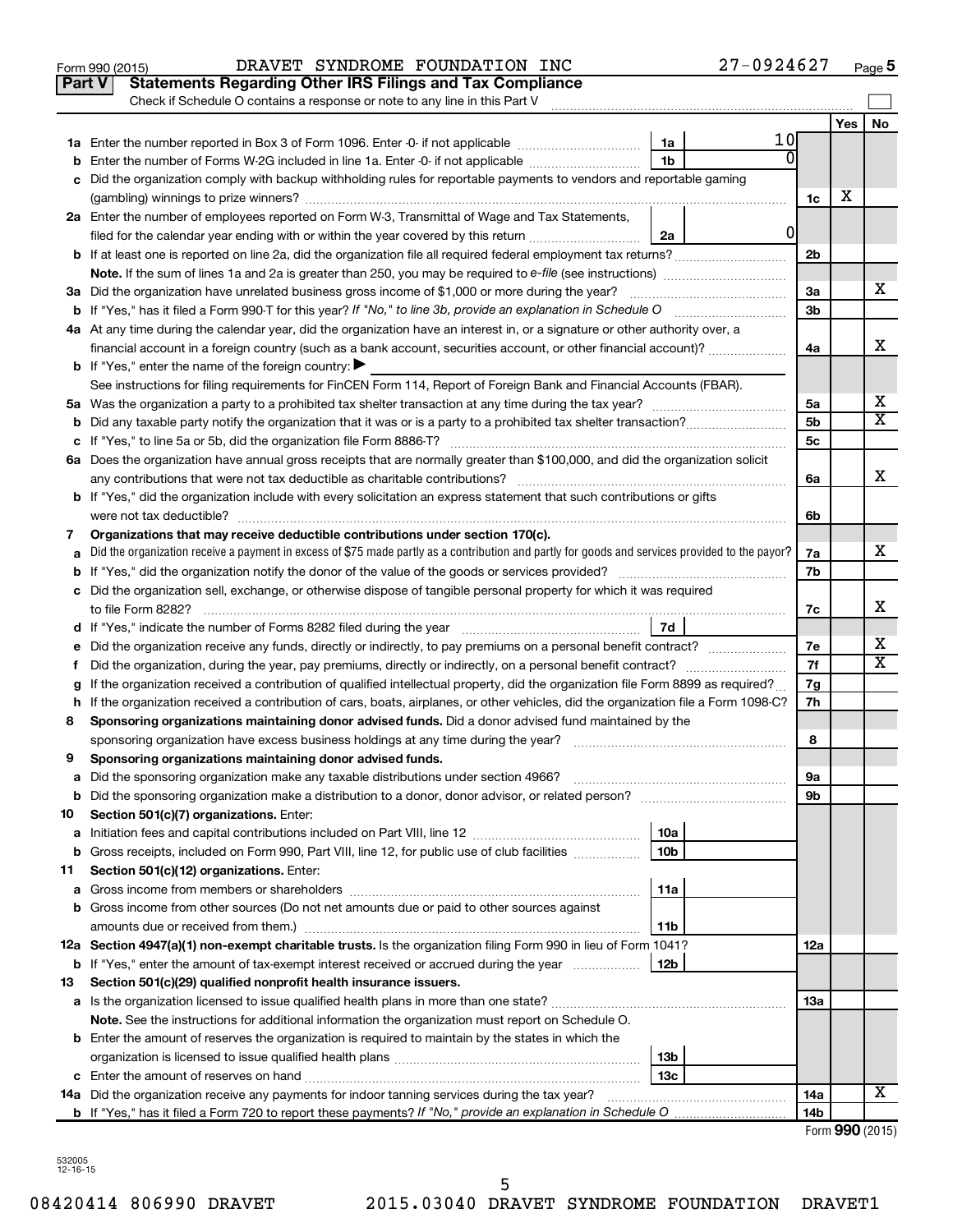| Form 990 (2015) |  |
|-----------------|--|
|-----------------|--|

### Form 990 (2015) Page DRAVET SYNDROME FOUNDATION INC 27-0924627

**Part VI** Governance, Management, and Disclosure For each "Yes" response to lines 2 through 7b below, and for a "No" response *to line 8a, 8b, or 10b below, describe the circumstances, processes, or changes in Schedule O. See instructions.*

|     | Check if Schedule O contains a response or note to any line in this Part VI                                                                                                |    |    |                         |                             | $\overline{\mathbf{x}}$ |
|-----|----------------------------------------------------------------------------------------------------------------------------------------------------------------------------|----|----|-------------------------|-----------------------------|-------------------------|
|     | <b>Section A. Governing Body and Management</b>                                                                                                                            |    |    |                         |                             |                         |
|     |                                                                                                                                                                            |    |    |                         | <b>Yes</b>                  | No                      |
|     | 1a Enter the number of voting members of the governing body at the end of the tax year                                                                                     | 1a | 51 |                         |                             |                         |
|     | If there are material differences in voting rights among members of the governing body, or if the governing                                                                |    |    |                         |                             |                         |
|     | body delegated broad authority to an executive committee or similar committee, explain in Schedule O.                                                                      |    |    |                         |                             |                         |
| b   | Enter the number of voting members included in line 1a, above, who are independent                                                                                         | 1b | 5  |                         |                             |                         |
| 2   | Did any officer, director, trustee, or key employee have a family relationship or a business relationship with any other                                                   |    |    |                         |                             |                         |
|     |                                                                                                                                                                            |    |    | $\mathbf{2}$            |                             |                         |
| 3   | Did the organization delegate control over management duties customarily performed by or under the direct supervision                                                      |    |    |                         |                             |                         |
|     |                                                                                                                                                                            |    |    | 3                       |                             |                         |
| 4   | Did the organization make any significant changes to its governing documents since the prior Form 990 was filed?                                                           |    |    | $\overline{\mathbf{4}}$ |                             |                         |
| 5   |                                                                                                                                                                            |    |    | 5                       |                             |                         |
| 6   |                                                                                                                                                                            |    |    | 6                       |                             |                         |
| 7a  | Did the organization have members, stockholders, or other persons who had the power to elect or appoint one or                                                             |    |    |                         |                             |                         |
|     |                                                                                                                                                                            |    |    | 7a                      |                             |                         |
|     | <b>b</b> Are any governance decisions of the organization reserved to (or subject to approval by) members, stockholders, or                                                |    |    |                         |                             |                         |
|     |                                                                                                                                                                            |    |    |                         |                             |                         |
|     | persons other than the governing body?                                                                                                                                     |    |    | 7b                      |                             |                         |
| 8   | Did the organization contemporaneously document the meetings held or written actions undertaken during the year by the following:                                          |    |    |                         |                             |                         |
| а   |                                                                                                                                                                            |    |    | 8а                      | х                           |                         |
|     |                                                                                                                                                                            |    |    | 8b                      | $\overline{\textbf{x}}$     |                         |
| 9   | Is there any officer, director, trustee, or key employee listed in Part VII, Section A, who cannot be reached at the                                                       |    |    |                         |                             |                         |
|     | organization's mailing address? If "Yes," provide the names and addresses in Schedule O                                                                                    |    |    | 9                       |                             |                         |
|     | Section B. Policies (This Section B requests information about policies not required by the Internal Revenue Code.)                                                        |    |    |                         |                             |                         |
|     |                                                                                                                                                                            |    |    |                         | <b>Yes</b>                  |                         |
|     |                                                                                                                                                                            |    |    | 10a                     |                             |                         |
|     | b If "Yes," did the organization have written policies and procedures governing the activities of such chapters, affiliates,                                               |    |    |                         |                             |                         |
|     |                                                                                                                                                                            |    |    | 10 <sub>b</sub>         |                             |                         |
|     | 11a Has the organization provided a complete copy of this Form 990 to all members of its governing body before filing the form?                                            |    |    | 11a                     | X                           |                         |
|     | <b>b</b> Describe in Schedule O the process, if any, used by the organization to review this Form 990.                                                                     |    |    |                         |                             |                         |
| 12a | Did the organization have a written conflict of interest policy? If "No," go to line 13                                                                                    |    |    | 12a                     | х                           |                         |
|     | Were officers, directors, or trustees, and key employees required to disclose annually interests that could give rise to conflicts?                                        |    |    | 12 <sub>b</sub>         | $\overline{\text{x}}$       |                         |
|     | c Did the organization regularly and consistently monitor and enforce compliance with the policy? If "Yes," describe                                                       |    |    |                         |                             |                         |
|     |                                                                                                                                                                            |    |    | 12c                     | Х                           |                         |
| 13  |                                                                                                                                                                            |    |    | 13                      | $\overline{\textnormal{x}}$ |                         |
|     |                                                                                                                                                                            |    |    | 14                      | $\overline{\textbf{X}}$     |                         |
| 14  | Did the organization have a written document retention and destruction policy? manufactured and the organization have a written document retention and destruction policy? |    |    |                         |                             |                         |
| 15  | Did the process for determining compensation of the following persons include a review and approval by independent                                                         |    |    |                         |                             |                         |
|     | persons, comparability data, and contemporaneous substantiation of the deliberation and decision?                                                                          |    |    |                         |                             |                         |
|     |                                                                                                                                                                            |    |    | 15a                     |                             |                         |
|     |                                                                                                                                                                            |    |    | 15b                     |                             |                         |
|     | If "Yes" to line 15a or 15b, describe the process in Schedule O (see instructions).                                                                                        |    |    |                         |                             |                         |
|     | 16a Did the organization invest in, contribute assets to, or participate in a joint venture or similar arrangement with a                                                  |    |    |                         |                             |                         |
|     | taxable entity during the year?                                                                                                                                            |    |    | <b>16a</b>              |                             |                         |
|     | <b>b</b> If "Yes," did the organization follow a written policy or procedure requiring the organization to evaluate its participation                                      |    |    |                         |                             |                         |
|     | in joint venture arrangements under applicable federal tax law, and take steps to safeguard the organization's                                                             |    |    |                         |                             |                         |
|     |                                                                                                                                                                            |    |    | 16b                     |                             |                         |
|     | <b>Section C. Disclosure</b>                                                                                                                                               |    |    |                         |                             |                         |
| 17  | List the states with which a copy of this Form 990 is required to be filed $\blacktriangleright$ CT, IL                                                                    |    |    |                         |                             |                         |
| 18  | Section 6104 requires an organization to make its Forms 1023 (or 1024 if applicable), 990, and 990-T (Section 501(c)(3)s only) available                                   |    |    |                         |                             |                         |
|     | for public inspection. Indicate how you made these available. Check all that apply.                                                                                        |    |    |                         |                             |                         |
|     | $\lfloor x \rfloor$ Own website<br>$\lfloor x \rfloor$ Another's website<br>$\lfloor x \rfloor$ Upon request<br>Other (explain in Schedule O)                              |    |    |                         |                             |                         |
| 19  | Describe in Schedule O whether (and if so, how) the organization made its governing documents, conflict of interest policy, and financial                                  |    |    |                         |                             |                         |
|     | statements available to the public during the tax year.                                                                                                                    |    |    |                         |                             |                         |
| 20  | State the name, address, and telephone number of the person who possesses the organization's books and records:                                                            |    |    |                         |                             |                         |
|     | JAMIE COHEN - 860-543-0989                                                                                                                                                 |    |    |                         |                             |                         |
|     | 08002<br>522 MACKIN DR, CHERRY HILL, NJ                                                                                                                                    |    |    |                         |                             |                         |
|     | 532006 12-16-15                                                                                                                                                            |    |    |                         | Form 990 (2015)             |                         |
|     | 6<br>08420414 806990 DRAVET<br>2015.03040 DRAVET SYNDROME FOUNDATION                                                                                                       |    |    |                         | DRAVET1                     |                         |
|     |                                                                                                                                                                            |    |    |                         |                             |                         |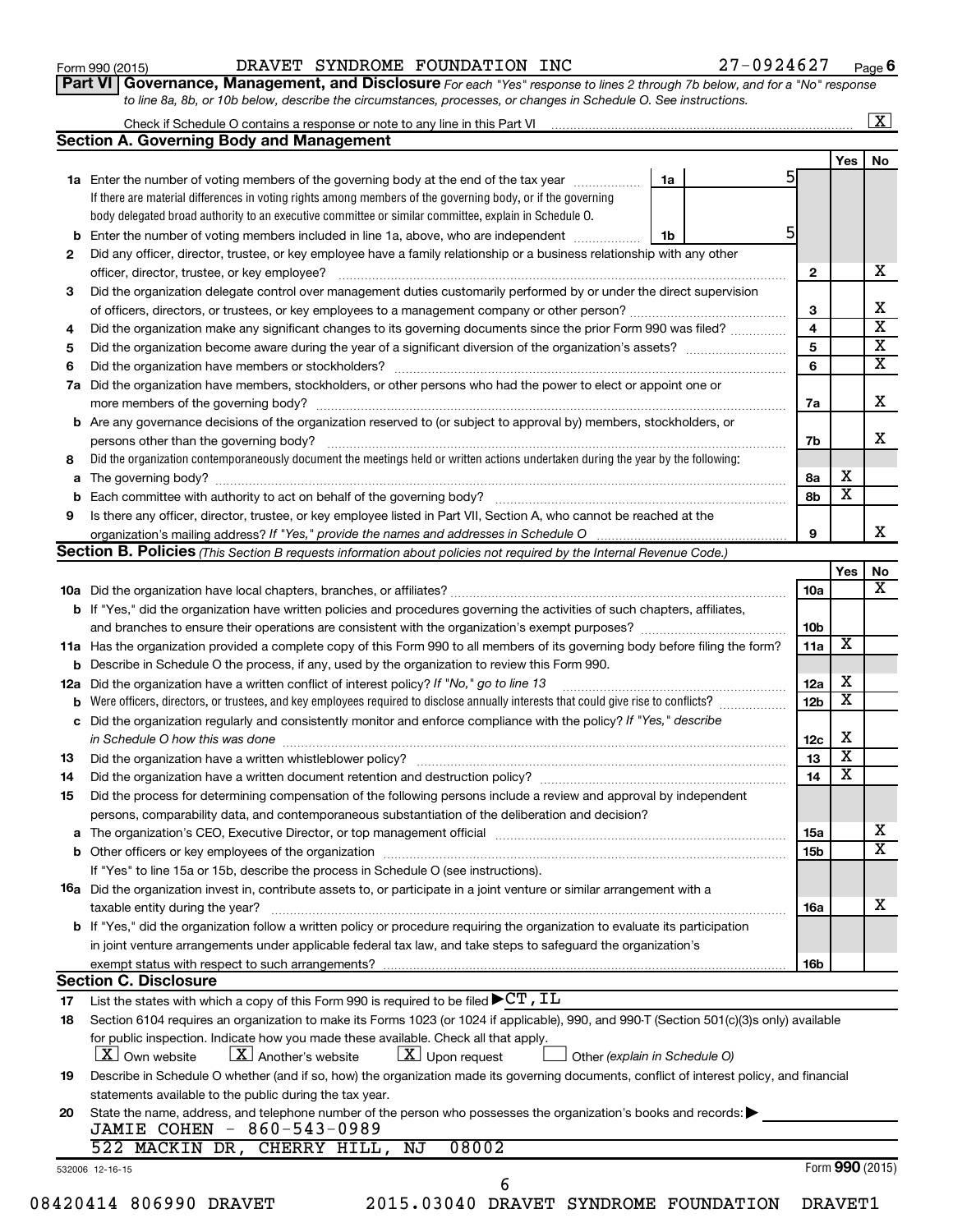$\Box$ 

| Part VII Compensation of Officers, Directors, Trustees, Key Employees, Highest Compensated |  |  |
|--------------------------------------------------------------------------------------------|--|--|
| <b>Employees, and Independent Contractors</b>                                              |  |  |

### Check if Schedule O contains a response or note to any line in this Part VII

**Section A. Officers, Directors, Trustees, Key Employees, and Highest Compensated Employees**

**1a**  Complete this table for all persons required to be listed. Report compensation for the calendar year ending with or within the organization's tax year.

**•** List all of the organization's current officers, directors, trustees (whether individuals or organizations), regardless of amount of compensation. Enter  $-0$ - in columns  $(D)$ ,  $(E)$ , and  $(F)$  if no compensation was paid.

**•** List all of the organization's **current** key employees, if any. See instructions for definition of "key employee."

**•** List the organization's five current highest compensated employees (other than an officer, director, trustee, or key employee) who received reportable compensation (Box 5 of Form W-2 and/or Box 7 of Form 1099-MISC) of more than \$100,000 from the organization and any related organizations.

**•** List all of the organization's former officers, key employees, and highest compensated employees who received more than \$100,000 of reportable compensation from the organization and any related organizations.

**•** List all of the organization's former directors or trustees that received, in the capacity as a former director or trustee of the organization, more than \$10,000 of reportable compensation from the organization and any related organizations.

List persons in the following order: individual trustees or directors; institutional trustees; officers; key employees; highest compensated employees; and former such persons.

|  | Check this box if neither the organization nor any related organization compensated any current officer, director, or trustee. |  |  |  |
|--|--------------------------------------------------------------------------------------------------------------------------------|--|--|--|
|  |                                                                                                                                |  |  |  |
|  |                                                                                                                                |  |  |  |

| (A)                  | (B)<br>(C)                                         |                                |                               |             |              |                                 |        | (D)             | (E)             | (F)                          |
|----------------------|----------------------------------------------------|--------------------------------|-------------------------------|-------------|--------------|---------------------------------|--------|-----------------|-----------------|------------------------------|
| Name and Title       | Position<br>Average<br>(do not check more than one |                                |                               |             |              |                                 |        | Reportable      | Reportable      | Estimated                    |
|                      | hours per                                          |                                | box, unless person is both an |             |              | officer and a director/trustee) |        | compensation    | compensation    | amount of                    |
|                      | week                                               |                                |                               |             |              |                                 |        | from            | from related    | other                        |
|                      | (list any                                          |                                |                               |             |              |                                 |        | the             | organizations   | compensation                 |
|                      | hours for                                          |                                |                               |             |              |                                 |        | organization    | (W-2/1099-MISC) | from the                     |
|                      | related                                            |                                |                               |             |              |                                 |        | (W-2/1099-MISC) |                 | organization                 |
|                      | organizations<br>below                             |                                |                               |             |              |                                 |        |                 |                 | and related<br>organizations |
|                      | line)                                              | Individual trustee or director | Institutional trustee         | Officer     | Key employee | Highest compensated<br>employee | Former |                 |                 |                              |
| (1) ABIGAIL HEMANI   | 1.00                                               |                                |                               |             |              |                                 |        |                 |                 |                              |
| PRESIDENT            |                                                    | $\mathbf X$                    |                               | $\mathbf X$ |              |                                 |        | 0.              | 0.              | $\boldsymbol{0}$ .           |
| (2) AMANDA RENZ      | 40.00                                              |                                |                               |             |              |                                 |        |                 |                 |                              |
| EXECUTIVE ASSISTANT  |                                                    | $\mathbf X$                    |                               |             |              |                                 |        | 21,734.         | $\mathbf 0$ .   | $\mathbf 0$ .                |
| (3) TIM WOODS        | 1.00                                               |                                |                               |             |              |                                 |        |                 |                 |                              |
| <b>TREASURER</b>     |                                                    | X                              |                               | $\mathbf X$ |              |                                 |        | $\mathbf 0$ .   | 0.              | $\boldsymbol{0}$ .           |
| (4) JENNIFER TISCHER | 1.00                                               |                                |                               |             |              |                                 |        |                 |                 |                              |
| SECRETARY            |                                                    | X                              |                               | $\mathbf X$ |              |                                 |        | $\mathbf 0$ .   | 0.              | $\mathbf 0$ .                |
| (5) NICOLE VILLAS    | 1.00                                               |                                |                               |             |              |                                 |        |                 |                 |                              |
| <b>DIRECTOR</b>      |                                                    |                                |                               |             |              |                                 |        | 0.              | $\mathbf 0$ .   | $\mathbf 0$ .                |
|                      |                                                    |                                |                               |             |              |                                 |        |                 |                 |                              |
|                      |                                                    |                                |                               |             |              |                                 |        |                 |                 |                              |
|                      |                                                    |                                |                               |             |              |                                 |        |                 |                 |                              |
|                      |                                                    |                                |                               |             |              |                                 |        |                 |                 |                              |
|                      |                                                    |                                |                               |             |              |                                 |        |                 |                 |                              |
|                      |                                                    |                                |                               |             |              |                                 |        |                 |                 |                              |
|                      |                                                    |                                |                               |             |              |                                 |        |                 |                 |                              |
|                      |                                                    |                                |                               |             |              |                                 |        |                 |                 |                              |
|                      |                                                    |                                |                               |             |              |                                 |        |                 |                 |                              |
|                      |                                                    |                                |                               |             |              |                                 |        |                 |                 |                              |
|                      |                                                    |                                |                               |             |              |                                 |        |                 |                 |                              |
|                      |                                                    |                                |                               |             |              |                                 |        |                 |                 |                              |
|                      |                                                    |                                |                               |             |              |                                 |        |                 |                 |                              |
|                      |                                                    |                                |                               |             |              |                                 |        |                 |                 |                              |
|                      |                                                    |                                |                               |             |              |                                 |        |                 |                 |                              |
|                      |                                                    |                                |                               |             |              |                                 |        |                 |                 |                              |
|                      |                                                    |                                |                               |             |              |                                 |        |                 |                 |                              |
|                      |                                                    |                                |                               |             |              |                                 |        |                 |                 |                              |
|                      |                                                    |                                |                               |             |              |                                 |        |                 |                 |                              |
|                      |                                                    |                                |                               |             |              |                                 |        |                 |                 |                              |
|                      |                                                    |                                |                               |             |              |                                 |        |                 |                 |                              |
|                      |                                                    |                                |                               |             |              |                                 |        |                 |                 |                              |
|                      |                                                    |                                |                               |             |              |                                 |        |                 |                 |                              |

Form (2015) **990**

7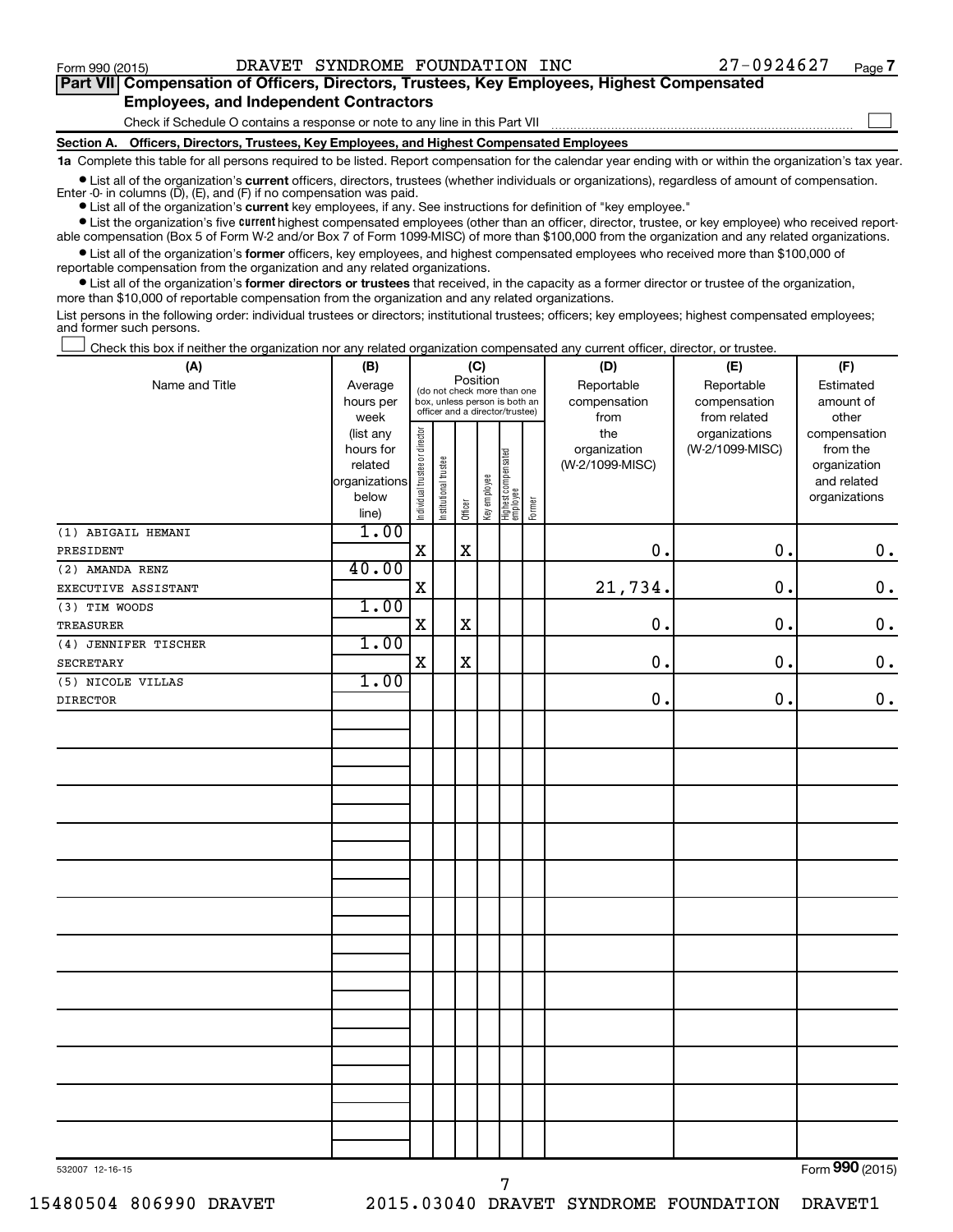|                 | DRAVET SYNDROME FOUNDATION INC<br>Form 990 (2015)                                                                                                                                                                                      |                                                                                                                                                                                                 |                                |                       |         |              |                                                   |        |                                        | 27-0924627                             |          |                               |                                         | Page 8                               |
|-----------------|----------------------------------------------------------------------------------------------------------------------------------------------------------------------------------------------------------------------------------------|-------------------------------------------------------------------------------------------------------------------------------------------------------------------------------------------------|--------------------------------|-----------------------|---------|--------------|---------------------------------------------------|--------|----------------------------------------|----------------------------------------|----------|-------------------------------|-----------------------------------------|--------------------------------------|
| <b>Part VII</b> | Section A. Officers, Directors, Trustees, Key Employees, and Highest Compensated Employees (continued)                                                                                                                                 |                                                                                                                                                                                                 |                                |                       |         |              |                                                   |        |                                        |                                        |          |                               |                                         |                                      |
|                 | (A)<br>Name and title                                                                                                                                                                                                                  | (B)<br>(C)<br>Position<br>Average<br>Reportable<br>(do not check more than one<br>hours per<br>compensation<br>box, unless person is both an<br>officer and a director/trustee)<br>week<br>from |                                |                       |         | (D)          | (E)<br>Reportable<br>compensation<br>from related |        |                                        | (F)<br>Estimated<br>amount of<br>other |          |                               |                                         |                                      |
|                 |                                                                                                                                                                                                                                        | (list any<br>hours for<br>related<br>organizations<br>below<br>line)                                                                                                                            | Individual trustee or director | Institutional trustee | Officer | Key employee | Highest compensated<br>  employee                 | Former | the<br>organization<br>(W-2/1099-MISC) | organizations<br>(W-2/1099-MISC)       |          | compensation<br>organizations | from the<br>organization<br>and related |                                      |
|                 |                                                                                                                                                                                                                                        |                                                                                                                                                                                                 |                                |                       |         |              |                                                   |        |                                        |                                        |          |                               |                                         |                                      |
|                 |                                                                                                                                                                                                                                        |                                                                                                                                                                                                 |                                |                       |         |              |                                                   |        |                                        |                                        |          |                               |                                         |                                      |
|                 |                                                                                                                                                                                                                                        |                                                                                                                                                                                                 |                                |                       |         |              |                                                   |        |                                        |                                        |          |                               |                                         |                                      |
|                 |                                                                                                                                                                                                                                        |                                                                                                                                                                                                 |                                |                       |         |              |                                                   |        |                                        |                                        |          |                               |                                         |                                      |
|                 |                                                                                                                                                                                                                                        |                                                                                                                                                                                                 |                                |                       |         |              |                                                   |        |                                        |                                        |          |                               |                                         |                                      |
|                 |                                                                                                                                                                                                                                        |                                                                                                                                                                                                 |                                |                       |         |              |                                                   |        |                                        |                                        |          |                               |                                         |                                      |
|                 | 1b Sub-total                                                                                                                                                                                                                           |                                                                                                                                                                                                 |                                |                       |         |              |                                                   |        | 21,734.                                |                                        | 0.       |                               |                                         | $\overline{0}$ .                     |
|                 | c Total from continuation sheets to Part VII, Section A manufactured by                                                                                                                                                                |                                                                                                                                                                                                 |                                |                       |         |              |                                                   |        | $\overline{0}$ .<br>21,734.            |                                        | σ.<br>о. |                               |                                         | $\overline{0}$ .<br>$\overline{0}$ . |
| 2               | Total number of individuals (including but not limited to those listed above) who received more than \$100,000 of reportable<br>compensation from the organization $\blacktriangleright$                                               |                                                                                                                                                                                                 |                                |                       |         |              |                                                   |        |                                        |                                        |          |                               | Yes                                     | 0<br>No                              |
| 3               | Did the organization list any former officer, director, or trustee, key employee, or highest compensated employee on<br>line 1a? If "Yes," complete Schedule J for such individual manufactured content to the set of the set of the s |                                                                                                                                                                                                 |                                |                       |         |              |                                                   |        |                                        |                                        |          | 3                             |                                         | х                                    |
|                 | For any individual listed on line 1a, is the sum of reportable compensation and other compensation from the organization<br>and related organizations greater than \$150,000? If "Yes," complete Schedule J for such individual        |                                                                                                                                                                                                 |                                |                       |         |              |                                                   |        |                                        |                                        |          | 4                             |                                         | х                                    |
| 5               | Did any person listed on line 1a receive or accrue compensation from any unrelated organization or individual for services<br><b>Section B. Independent Contractors</b>                                                                |                                                                                                                                                                                                 |                                |                       |         |              |                                                   |        |                                        |                                        |          | 5                             |                                         | х                                    |
| 1.              | Complete this table for your five highest compensated independent contractors that received more than \$100,000 of compensation from                                                                                                   |                                                                                                                                                                                                 |                                |                       |         |              |                                                   |        |                                        |                                        |          |                               |                                         |                                      |
|                 | the organization. Report compensation for the calendar year ending with or within the organization's tax year.<br>(A)<br>Name and business address                                                                                     |                                                                                                                                                                                                 |                                | <b>NONE</b>           |         |              |                                                   |        | (B)<br>Description of services         |                                        |          | (C)<br>Compensation           |                                         |                                      |
|                 |                                                                                                                                                                                                                                        |                                                                                                                                                                                                 |                                |                       |         |              |                                                   |        |                                        |                                        |          |                               |                                         |                                      |
|                 |                                                                                                                                                                                                                                        |                                                                                                                                                                                                 |                                |                       |         |              |                                                   |        |                                        |                                        |          |                               |                                         |                                      |
|                 |                                                                                                                                                                                                                                        |                                                                                                                                                                                                 |                                |                       |         |              |                                                   |        |                                        |                                        |          |                               |                                         |                                      |
|                 |                                                                                                                                                                                                                                        |                                                                                                                                                                                                 |                                |                       |         |              |                                                   |        |                                        |                                        |          |                               |                                         |                                      |
| 2               | Total number of independent contractors (including but not limited to those listed above) who received more than<br>\$100,000 of compensation from the organization                                                                    |                                                                                                                                                                                                 |                                |                       |         |              | 0                                                 |        |                                        |                                        |          |                               |                                         |                                      |
|                 |                                                                                                                                                                                                                                        |                                                                                                                                                                                                 |                                |                       |         |              |                                                   |        |                                        |                                        |          | Form 990 (2015)               |                                         |                                      |

532008 12-16-15

Form 990 (2015)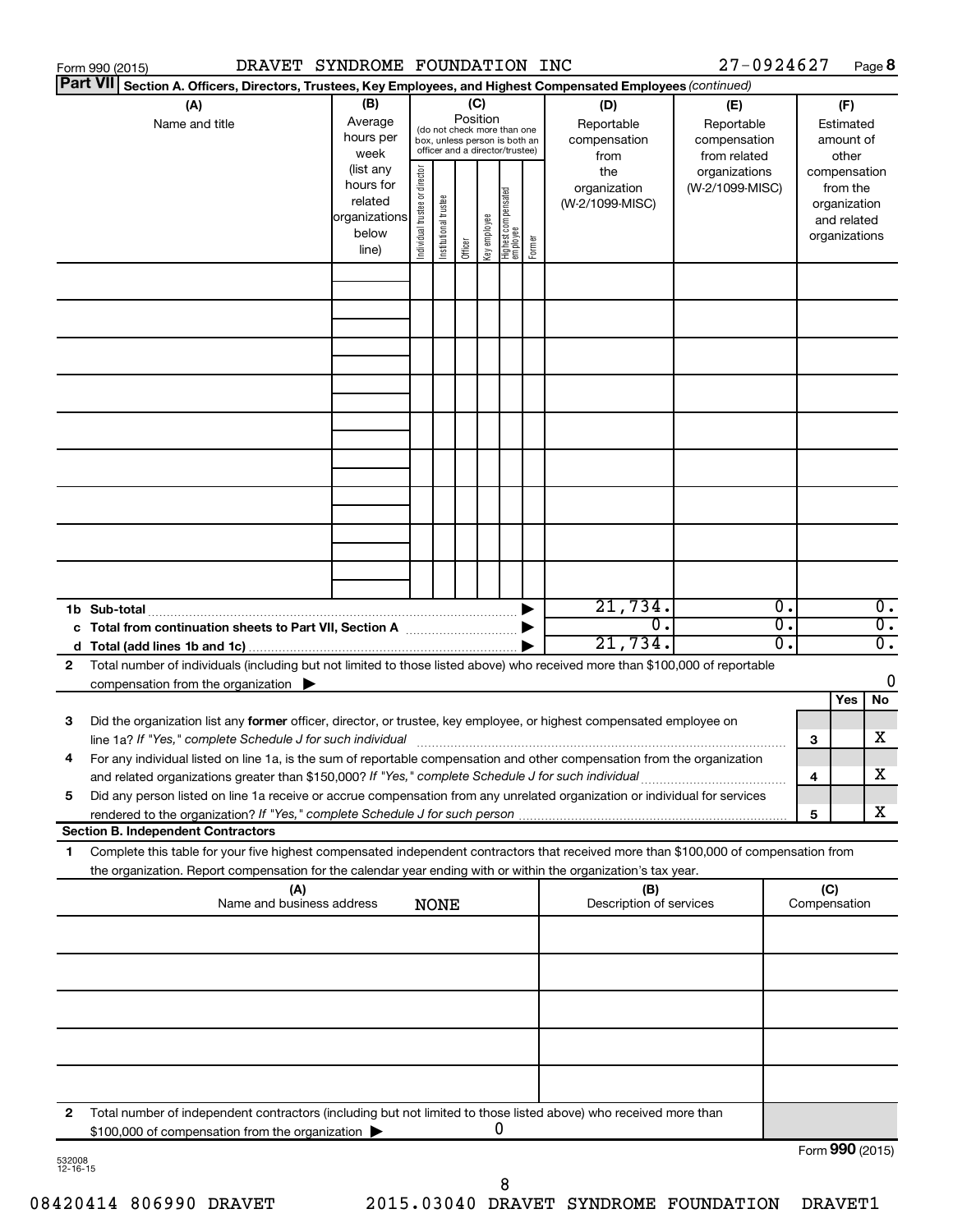| <b>Part VIII</b><br><b>Statement of Revenue</b><br>(B)<br>(C)<br>Revenue excluded<br>(A)<br>Related or<br>Unrelated<br>Total revenue<br>from tax under<br>exempt function<br>business<br>sections<br>512 - 514<br>revenue<br>revenue<br>Contributions, Gifts, Grants<br>and Other Similar Amounts<br>1 a Federated campaigns<br>1a<br>1b<br>1c<br>c Fundraising events<br>1 <sub>d</sub><br>d Related organizations<br>e Government grants (contributions)<br>1e<br>f All other contributions, gifts, grants, and<br>464,518.<br>similar amounts not included above<br>l 1f<br>g Noncash contributions included in lines 1a-1f: \$<br>464,518.<br><b>Business Code</b><br>Program Service<br>Revenue<br>2a<br><u> 1989 - Johann Barbara, martxa alemaniar arg</u><br>b<br><u> 1989 - Johann John Stein, markin fizzar eta idazlea (</u><br>с<br><u> 1989 - Johann John Stein, markin fizik eta idazlearia (h. 1982).</u><br>d<br>the contract of the contract of the contract of the contract of the contract of<br>е<br>All other program service revenue  [<br>Ť.<br>▶<br>Investment income (including dividends, interest, and<br>3<br>13.<br>13.<br>▶<br>Income from investment of tax-exempt bond proceeds<br>4<br>▶<br>5<br>(i) Real<br>(ii) Personal<br>6 a Gross rents<br>$\ldots \ldots \ldots \ldots \ldots$<br>b Less: rental expenses<br>c Rental income or (loss)<br>7 a Gross amount from sales of<br>(i) Securities<br>(ii) Other<br>assets other than inventory<br><b>b</b> Less: cost or other basis<br>and sales expenses<br>8 a Gross income from fundraising events (not<br><b>Other Revenue</b><br>contributions reported on line 1c). See<br>a 626,030.<br>$b\sqrt{117,640}$ .<br>508, 390.<br>c Net income or (loss) from fundraising events<br>9 a Gross income from gaming activities. See<br>b<br>c Net income or (loss) from gaming activities<br>▶<br>10 a Gross sales of inventory, less returns<br>$\mathbf b$<br>c Net income or (loss) from sales of inventory<br><b>Business Code</b><br>Miscellaneous Revenue<br>900099<br>8,023.<br>8,023.<br>11 a $OTHER$<br>b<br>c<br>d |  | Form 990 (2015) |  | DRAVET SYNDROME FOUNDATION INC | 27-0924627 | Page 9                      |
|--------------------------------------------------------------------------------------------------------------------------------------------------------------------------------------------------------------------------------------------------------------------------------------------------------------------------------------------------------------------------------------------------------------------------------------------------------------------------------------------------------------------------------------------------------------------------------------------------------------------------------------------------------------------------------------------------------------------------------------------------------------------------------------------------------------------------------------------------------------------------------------------------------------------------------------------------------------------------------------------------------------------------------------------------------------------------------------------------------------------------------------------------------------------------------------------------------------------------------------------------------------------------------------------------------------------------------------------------------------------------------------------------------------------------------------------------------------------------------------------------------------------------------------------------------------------------------------------------------------------------------------------------------------------------------------------------------------------------------------------------------------------------------------------------------------------------------------------------------------------------------------------------------------------------------------------------------------------------------------------------------------------------------------------------------------------------------------------------------------|--|-----------------|--|--------------------------------|------------|-----------------------------|
|                                                                                                                                                                                                                                                                                                                                                                                                                                                                                                                                                                                                                                                                                                                                                                                                                                                                                                                                                                                                                                                                                                                                                                                                                                                                                                                                                                                                                                                                                                                                                                                                                                                                                                                                                                                                                                                                                                                                                                                                                                                                                                              |  |                 |  |                                |            |                             |
|                                                                                                                                                                                                                                                                                                                                                                                                                                                                                                                                                                                                                                                                                                                                                                                                                                                                                                                                                                                                                                                                                                                                                                                                                                                                                                                                                                                                                                                                                                                                                                                                                                                                                                                                                                                                                                                                                                                                                                                                                                                                                                              |  |                 |  |                                |            |                             |
|                                                                                                                                                                                                                                                                                                                                                                                                                                                                                                                                                                                                                                                                                                                                                                                                                                                                                                                                                                                                                                                                                                                                                                                                                                                                                                                                                                                                                                                                                                                                                                                                                                                                                                                                                                                                                                                                                                                                                                                                                                                                                                              |  |                 |  |                                |            |                             |
|                                                                                                                                                                                                                                                                                                                                                                                                                                                                                                                                                                                                                                                                                                                                                                                                                                                                                                                                                                                                                                                                                                                                                                                                                                                                                                                                                                                                                                                                                                                                                                                                                                                                                                                                                                                                                                                                                                                                                                                                                                                                                                              |  |                 |  |                                |            |                             |
|                                                                                                                                                                                                                                                                                                                                                                                                                                                                                                                                                                                                                                                                                                                                                                                                                                                                                                                                                                                                                                                                                                                                                                                                                                                                                                                                                                                                                                                                                                                                                                                                                                                                                                                                                                                                                                                                                                                                                                                                                                                                                                              |  |                 |  |                                |            |                             |
|                                                                                                                                                                                                                                                                                                                                                                                                                                                                                                                                                                                                                                                                                                                                                                                                                                                                                                                                                                                                                                                                                                                                                                                                                                                                                                                                                                                                                                                                                                                                                                                                                                                                                                                                                                                                                                                                                                                                                                                                                                                                                                              |  |                 |  |                                |            |                             |
|                                                                                                                                                                                                                                                                                                                                                                                                                                                                                                                                                                                                                                                                                                                                                                                                                                                                                                                                                                                                                                                                                                                                                                                                                                                                                                                                                                                                                                                                                                                                                                                                                                                                                                                                                                                                                                                                                                                                                                                                                                                                                                              |  |                 |  |                                |            |                             |
|                                                                                                                                                                                                                                                                                                                                                                                                                                                                                                                                                                                                                                                                                                                                                                                                                                                                                                                                                                                                                                                                                                                                                                                                                                                                                                                                                                                                                                                                                                                                                                                                                                                                                                                                                                                                                                                                                                                                                                                                                                                                                                              |  |                 |  |                                |            |                             |
|                                                                                                                                                                                                                                                                                                                                                                                                                                                                                                                                                                                                                                                                                                                                                                                                                                                                                                                                                                                                                                                                                                                                                                                                                                                                                                                                                                                                                                                                                                                                                                                                                                                                                                                                                                                                                                                                                                                                                                                                                                                                                                              |  |                 |  |                                |            |                             |
|                                                                                                                                                                                                                                                                                                                                                                                                                                                                                                                                                                                                                                                                                                                                                                                                                                                                                                                                                                                                                                                                                                                                                                                                                                                                                                                                                                                                                                                                                                                                                                                                                                                                                                                                                                                                                                                                                                                                                                                                                                                                                                              |  |                 |  |                                |            |                             |
|                                                                                                                                                                                                                                                                                                                                                                                                                                                                                                                                                                                                                                                                                                                                                                                                                                                                                                                                                                                                                                                                                                                                                                                                                                                                                                                                                                                                                                                                                                                                                                                                                                                                                                                                                                                                                                                                                                                                                                                                                                                                                                              |  |                 |  |                                |            |                             |
|                                                                                                                                                                                                                                                                                                                                                                                                                                                                                                                                                                                                                                                                                                                                                                                                                                                                                                                                                                                                                                                                                                                                                                                                                                                                                                                                                                                                                                                                                                                                                                                                                                                                                                                                                                                                                                                                                                                                                                                                                                                                                                              |  |                 |  |                                |            |                             |
|                                                                                                                                                                                                                                                                                                                                                                                                                                                                                                                                                                                                                                                                                                                                                                                                                                                                                                                                                                                                                                                                                                                                                                                                                                                                                                                                                                                                                                                                                                                                                                                                                                                                                                                                                                                                                                                                                                                                                                                                                                                                                                              |  |                 |  |                                |            |                             |
|                                                                                                                                                                                                                                                                                                                                                                                                                                                                                                                                                                                                                                                                                                                                                                                                                                                                                                                                                                                                                                                                                                                                                                                                                                                                                                                                                                                                                                                                                                                                                                                                                                                                                                                                                                                                                                                                                                                                                                                                                                                                                                              |  |                 |  |                                |            |                             |
|                                                                                                                                                                                                                                                                                                                                                                                                                                                                                                                                                                                                                                                                                                                                                                                                                                                                                                                                                                                                                                                                                                                                                                                                                                                                                                                                                                                                                                                                                                                                                                                                                                                                                                                                                                                                                                                                                                                                                                                                                                                                                                              |  |                 |  |                                |            |                             |
|                                                                                                                                                                                                                                                                                                                                                                                                                                                                                                                                                                                                                                                                                                                                                                                                                                                                                                                                                                                                                                                                                                                                                                                                                                                                                                                                                                                                                                                                                                                                                                                                                                                                                                                                                                                                                                                                                                                                                                                                                                                                                                              |  |                 |  |                                |            |                             |
|                                                                                                                                                                                                                                                                                                                                                                                                                                                                                                                                                                                                                                                                                                                                                                                                                                                                                                                                                                                                                                                                                                                                                                                                                                                                                                                                                                                                                                                                                                                                                                                                                                                                                                                                                                                                                                                                                                                                                                                                                                                                                                              |  |                 |  |                                |            |                             |
|                                                                                                                                                                                                                                                                                                                                                                                                                                                                                                                                                                                                                                                                                                                                                                                                                                                                                                                                                                                                                                                                                                                                                                                                                                                                                                                                                                                                                                                                                                                                                                                                                                                                                                                                                                                                                                                                                                                                                                                                                                                                                                              |  |                 |  |                                |            |                             |
|                                                                                                                                                                                                                                                                                                                                                                                                                                                                                                                                                                                                                                                                                                                                                                                                                                                                                                                                                                                                                                                                                                                                                                                                                                                                                                                                                                                                                                                                                                                                                                                                                                                                                                                                                                                                                                                                                                                                                                                                                                                                                                              |  |                 |  |                                |            |                             |
|                                                                                                                                                                                                                                                                                                                                                                                                                                                                                                                                                                                                                                                                                                                                                                                                                                                                                                                                                                                                                                                                                                                                                                                                                                                                                                                                                                                                                                                                                                                                                                                                                                                                                                                                                                                                                                                                                                                                                                                                                                                                                                              |  |                 |  |                                |            |                             |
|                                                                                                                                                                                                                                                                                                                                                                                                                                                                                                                                                                                                                                                                                                                                                                                                                                                                                                                                                                                                                                                                                                                                                                                                                                                                                                                                                                                                                                                                                                                                                                                                                                                                                                                                                                                                                                                                                                                                                                                                                                                                                                              |  |                 |  |                                |            |                             |
|                                                                                                                                                                                                                                                                                                                                                                                                                                                                                                                                                                                                                                                                                                                                                                                                                                                                                                                                                                                                                                                                                                                                                                                                                                                                                                                                                                                                                                                                                                                                                                                                                                                                                                                                                                                                                                                                                                                                                                                                                                                                                                              |  |                 |  |                                |            |                             |
|                                                                                                                                                                                                                                                                                                                                                                                                                                                                                                                                                                                                                                                                                                                                                                                                                                                                                                                                                                                                                                                                                                                                                                                                                                                                                                                                                                                                                                                                                                                                                                                                                                                                                                                                                                                                                                                                                                                                                                                                                                                                                                              |  |                 |  |                                |            |                             |
|                                                                                                                                                                                                                                                                                                                                                                                                                                                                                                                                                                                                                                                                                                                                                                                                                                                                                                                                                                                                                                                                                                                                                                                                                                                                                                                                                                                                                                                                                                                                                                                                                                                                                                                                                                                                                                                                                                                                                                                                                                                                                                              |  |                 |  |                                |            |                             |
|                                                                                                                                                                                                                                                                                                                                                                                                                                                                                                                                                                                                                                                                                                                                                                                                                                                                                                                                                                                                                                                                                                                                                                                                                                                                                                                                                                                                                                                                                                                                                                                                                                                                                                                                                                                                                                                                                                                                                                                                                                                                                                              |  |                 |  |                                |            |                             |
|                                                                                                                                                                                                                                                                                                                                                                                                                                                                                                                                                                                                                                                                                                                                                                                                                                                                                                                                                                                                                                                                                                                                                                                                                                                                                                                                                                                                                                                                                                                                                                                                                                                                                                                                                                                                                                                                                                                                                                                                                                                                                                              |  |                 |  |                                |            |                             |
|                                                                                                                                                                                                                                                                                                                                                                                                                                                                                                                                                                                                                                                                                                                                                                                                                                                                                                                                                                                                                                                                                                                                                                                                                                                                                                                                                                                                                                                                                                                                                                                                                                                                                                                                                                                                                                                                                                                                                                                                                                                                                                              |  |                 |  |                                |            |                             |
|                                                                                                                                                                                                                                                                                                                                                                                                                                                                                                                                                                                                                                                                                                                                                                                                                                                                                                                                                                                                                                                                                                                                                                                                                                                                                                                                                                                                                                                                                                                                                                                                                                                                                                                                                                                                                                                                                                                                                                                                                                                                                                              |  |                 |  |                                |            |                             |
|                                                                                                                                                                                                                                                                                                                                                                                                                                                                                                                                                                                                                                                                                                                                                                                                                                                                                                                                                                                                                                                                                                                                                                                                                                                                                                                                                                                                                                                                                                                                                                                                                                                                                                                                                                                                                                                                                                                                                                                                                                                                                                              |  |                 |  |                                |            |                             |
|                                                                                                                                                                                                                                                                                                                                                                                                                                                                                                                                                                                                                                                                                                                                                                                                                                                                                                                                                                                                                                                                                                                                                                                                                                                                                                                                                                                                                                                                                                                                                                                                                                                                                                                                                                                                                                                                                                                                                                                                                                                                                                              |  |                 |  |                                |            |                             |
|                                                                                                                                                                                                                                                                                                                                                                                                                                                                                                                                                                                                                                                                                                                                                                                                                                                                                                                                                                                                                                                                                                                                                                                                                                                                                                                                                                                                                                                                                                                                                                                                                                                                                                                                                                                                                                                                                                                                                                                                                                                                                                              |  |                 |  |                                |            |                             |
|                                                                                                                                                                                                                                                                                                                                                                                                                                                                                                                                                                                                                                                                                                                                                                                                                                                                                                                                                                                                                                                                                                                                                                                                                                                                                                                                                                                                                                                                                                                                                                                                                                                                                                                                                                                                                                                                                                                                                                                                                                                                                                              |  |                 |  |                                |            |                             |
|                                                                                                                                                                                                                                                                                                                                                                                                                                                                                                                                                                                                                                                                                                                                                                                                                                                                                                                                                                                                                                                                                                                                                                                                                                                                                                                                                                                                                                                                                                                                                                                                                                                                                                                                                                                                                                                                                                                                                                                                                                                                                                              |  |                 |  |                                |            |                             |
|                                                                                                                                                                                                                                                                                                                                                                                                                                                                                                                                                                                                                                                                                                                                                                                                                                                                                                                                                                                                                                                                                                                                                                                                                                                                                                                                                                                                                                                                                                                                                                                                                                                                                                                                                                                                                                                                                                                                                                                                                                                                                                              |  |                 |  |                                |            |                             |
|                                                                                                                                                                                                                                                                                                                                                                                                                                                                                                                                                                                                                                                                                                                                                                                                                                                                                                                                                                                                                                                                                                                                                                                                                                                                                                                                                                                                                                                                                                                                                                                                                                                                                                                                                                                                                                                                                                                                                                                                                                                                                                              |  |                 |  |                                |            |                             |
|                                                                                                                                                                                                                                                                                                                                                                                                                                                                                                                                                                                                                                                                                                                                                                                                                                                                                                                                                                                                                                                                                                                                                                                                                                                                                                                                                                                                                                                                                                                                                                                                                                                                                                                                                                                                                                                                                                                                                                                                                                                                                                              |  |                 |  |                                |            |                             |
|                                                                                                                                                                                                                                                                                                                                                                                                                                                                                                                                                                                                                                                                                                                                                                                                                                                                                                                                                                                                                                                                                                                                                                                                                                                                                                                                                                                                                                                                                                                                                                                                                                                                                                                                                                                                                                                                                                                                                                                                                                                                                                              |  |                 |  |                                |            |                             |
|                                                                                                                                                                                                                                                                                                                                                                                                                                                                                                                                                                                                                                                                                                                                                                                                                                                                                                                                                                                                                                                                                                                                                                                                                                                                                                                                                                                                                                                                                                                                                                                                                                                                                                                                                                                                                                                                                                                                                                                                                                                                                                              |  |                 |  |                                |            | 508, 390.                   |
|                                                                                                                                                                                                                                                                                                                                                                                                                                                                                                                                                                                                                                                                                                                                                                                                                                                                                                                                                                                                                                                                                                                                                                                                                                                                                                                                                                                                                                                                                                                                                                                                                                                                                                                                                                                                                                                                                                                                                                                                                                                                                                              |  |                 |  |                                |            |                             |
|                                                                                                                                                                                                                                                                                                                                                                                                                                                                                                                                                                                                                                                                                                                                                                                                                                                                                                                                                                                                                                                                                                                                                                                                                                                                                                                                                                                                                                                                                                                                                                                                                                                                                                                                                                                                                                                                                                                                                                                                                                                                                                              |  |                 |  |                                |            |                             |
|                                                                                                                                                                                                                                                                                                                                                                                                                                                                                                                                                                                                                                                                                                                                                                                                                                                                                                                                                                                                                                                                                                                                                                                                                                                                                                                                                                                                                                                                                                                                                                                                                                                                                                                                                                                                                                                                                                                                                                                                                                                                                                              |  |                 |  |                                |            |                             |
|                                                                                                                                                                                                                                                                                                                                                                                                                                                                                                                                                                                                                                                                                                                                                                                                                                                                                                                                                                                                                                                                                                                                                                                                                                                                                                                                                                                                                                                                                                                                                                                                                                                                                                                                                                                                                                                                                                                                                                                                                                                                                                              |  |                 |  |                                |            |                             |
|                                                                                                                                                                                                                                                                                                                                                                                                                                                                                                                                                                                                                                                                                                                                                                                                                                                                                                                                                                                                                                                                                                                                                                                                                                                                                                                                                                                                                                                                                                                                                                                                                                                                                                                                                                                                                                                                                                                                                                                                                                                                                                              |  |                 |  |                                |            |                             |
|                                                                                                                                                                                                                                                                                                                                                                                                                                                                                                                                                                                                                                                                                                                                                                                                                                                                                                                                                                                                                                                                                                                                                                                                                                                                                                                                                                                                                                                                                                                                                                                                                                                                                                                                                                                                                                                                                                                                                                                                                                                                                                              |  |                 |  |                                |            |                             |
|                                                                                                                                                                                                                                                                                                                                                                                                                                                                                                                                                                                                                                                                                                                                                                                                                                                                                                                                                                                                                                                                                                                                                                                                                                                                                                                                                                                                                                                                                                                                                                                                                                                                                                                                                                                                                                                                                                                                                                                                                                                                                                              |  |                 |  |                                |            |                             |
|                                                                                                                                                                                                                                                                                                                                                                                                                                                                                                                                                                                                                                                                                                                                                                                                                                                                                                                                                                                                                                                                                                                                                                                                                                                                                                                                                                                                                                                                                                                                                                                                                                                                                                                                                                                                                                                                                                                                                                                                                                                                                                              |  |                 |  |                                |            |                             |
|                                                                                                                                                                                                                                                                                                                                                                                                                                                                                                                                                                                                                                                                                                                                                                                                                                                                                                                                                                                                                                                                                                                                                                                                                                                                                                                                                                                                                                                                                                                                                                                                                                                                                                                                                                                                                                                                                                                                                                                                                                                                                                              |  |                 |  |                                |            |                             |
|                                                                                                                                                                                                                                                                                                                                                                                                                                                                                                                                                                                                                                                                                                                                                                                                                                                                                                                                                                                                                                                                                                                                                                                                                                                                                                                                                                                                                                                                                                                                                                                                                                                                                                                                                                                                                                                                                                                                                                                                                                                                                                              |  |                 |  |                                |            |                             |
|                                                                                                                                                                                                                                                                                                                                                                                                                                                                                                                                                                                                                                                                                                                                                                                                                                                                                                                                                                                                                                                                                                                                                                                                                                                                                                                                                                                                                                                                                                                                                                                                                                                                                                                                                                                                                                                                                                                                                                                                                                                                                                              |  |                 |  |                                |            |                             |
|                                                                                                                                                                                                                                                                                                                                                                                                                                                                                                                                                                                                                                                                                                                                                                                                                                                                                                                                                                                                                                                                                                                                                                                                                                                                                                                                                                                                                                                                                                                                                                                                                                                                                                                                                                                                                                                                                                                                                                                                                                                                                                              |  |                 |  |                                |            |                             |
| 8,023.<br>$\blacktriangleright$                                                                                                                                                                                                                                                                                                                                                                                                                                                                                                                                                                                                                                                                                                                                                                                                                                                                                                                                                                                                                                                                                                                                                                                                                                                                                                                                                                                                                                                                                                                                                                                                                                                                                                                                                                                                                                                                                                                                                                                                                                                                              |  |                 |  |                                |            |                             |
| 980,944.<br>8,023.<br>$\overline{0}$ .<br>12<br>532009 12-16-15                                                                                                                                                                                                                                                                                                                                                                                                                                                                                                                                                                                                                                                                                                                                                                                                                                                                                                                                                                                                                                                                                                                                                                                                                                                                                                                                                                                                                                                                                                                                                                                                                                                                                                                                                                                                                                                                                                                                                                                                                                              |  |                 |  |                                |            | 508,403.<br>Form 990 (2015) |

532009 12-16-15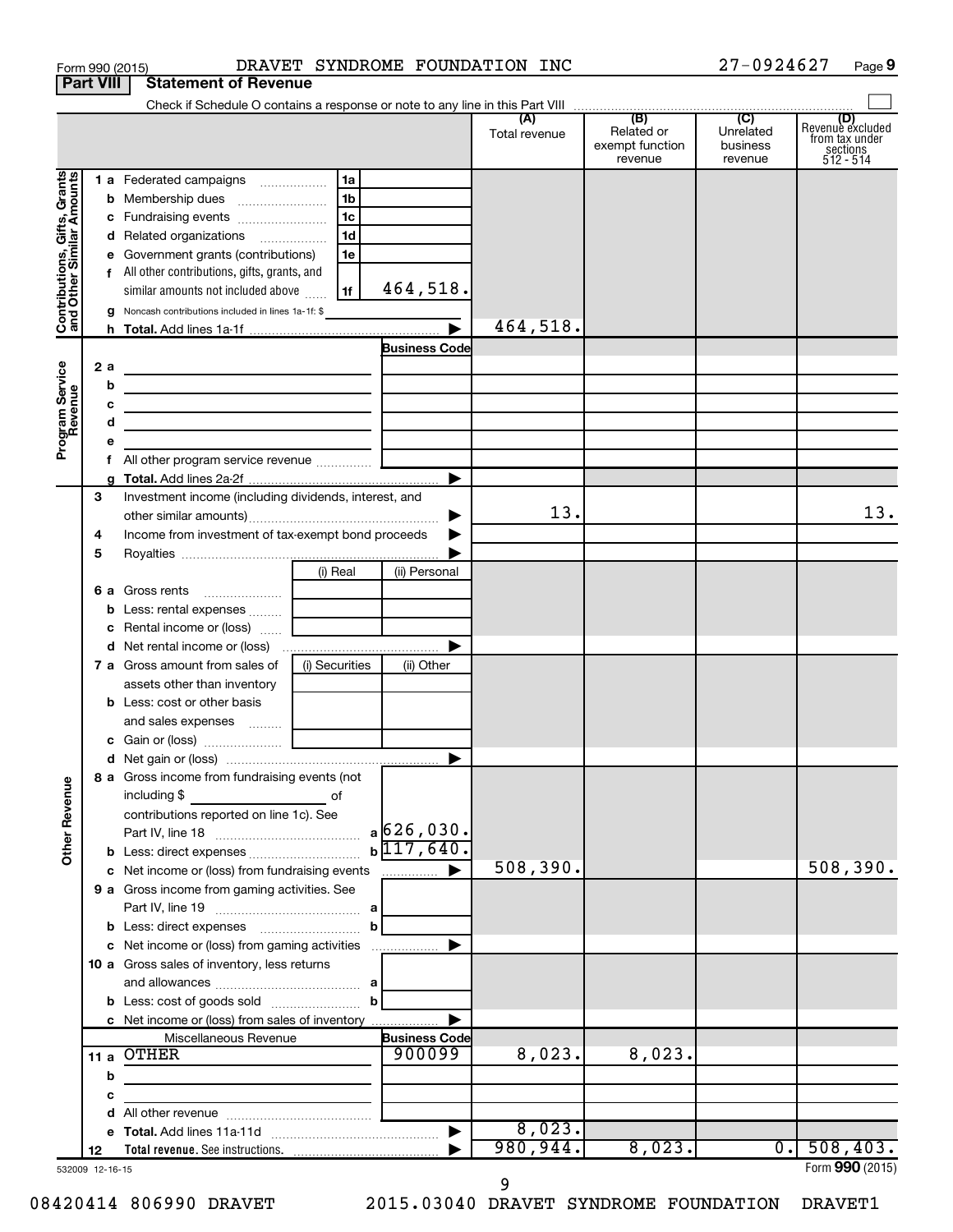**Part IX Statement of Functional Expenses** 

Form 990 (2015) **PDRAVET SYNDROME FOUNDATION INC**  $27-0924627$  Page

| Section 501(c)(3) and 501(c)(4) organizations must complete all columns. All other organizations must complete column (A). |                                                                                                                                                                                                             |                       |                                    |                                           |                                |  |  |  |  |
|----------------------------------------------------------------------------------------------------------------------------|-------------------------------------------------------------------------------------------------------------------------------------------------------------------------------------------------------------|-----------------------|------------------------------------|-------------------------------------------|--------------------------------|--|--|--|--|
|                                                                                                                            |                                                                                                                                                                                                             |                       |                                    |                                           |                                |  |  |  |  |
|                                                                                                                            | Do not include amounts reported on lines 6b,<br>7b, 8b, 9b, and 10b of Part VIII.                                                                                                                           | (A)<br>Total expenses | (B)<br>Program service<br>expenses | (C)<br>Management and<br>general expenses | (D)<br>Fundraising<br>expenses |  |  |  |  |
| 1.                                                                                                                         | Grants and other assistance to domestic organizations                                                                                                                                                       |                       |                                    |                                           |                                |  |  |  |  |
|                                                                                                                            | and domestic governments. See Part IV, line 21                                                                                                                                                              | 305,395.              | 305, 395.                          |                                           |                                |  |  |  |  |
| 2                                                                                                                          | Grants and other assistance to domestic                                                                                                                                                                     |                       |                                    |                                           |                                |  |  |  |  |
|                                                                                                                            | individuals. See Part IV, line 22                                                                                                                                                                           | 20,317.               | 20,317.                            |                                           |                                |  |  |  |  |
| 3                                                                                                                          | Grants and other assistance to foreign                                                                                                                                                                      |                       |                                    |                                           |                                |  |  |  |  |
|                                                                                                                            | organizations, foreign governments, and foreign                                                                                                                                                             |                       |                                    |                                           |                                |  |  |  |  |
|                                                                                                                            | individuals. See Part IV, lines 15 and 16                                                                                                                                                                   |                       |                                    |                                           |                                |  |  |  |  |
| 4                                                                                                                          | Benefits paid to or for members                                                                                                                                                                             |                       |                                    |                                           |                                |  |  |  |  |
| 5                                                                                                                          | Compensation of current officers, directors,                                                                                                                                                                |                       |                                    |                                           |                                |  |  |  |  |
|                                                                                                                            | trustees, and key employees                                                                                                                                                                                 |                       |                                    |                                           |                                |  |  |  |  |
| 6                                                                                                                          | Compensation not included above, to disqualified                                                                                                                                                            |                       |                                    |                                           |                                |  |  |  |  |
|                                                                                                                            | persons (as defined under section 4958(f)(1)) and                                                                                                                                                           |                       |                                    |                                           |                                |  |  |  |  |
|                                                                                                                            | persons described in section 4958(c)(3)(B)                                                                                                                                                                  |                       |                                    |                                           |                                |  |  |  |  |
| 7                                                                                                                          | Other salaries and wages                                                                                                                                                                                    | 108,002.              | 3,418.                             | 29,069.                                   | 75,515.                        |  |  |  |  |
| 8                                                                                                                          | Pension plan accruals and contributions (include                                                                                                                                                            |                       |                                    |                                           |                                |  |  |  |  |
|                                                                                                                            | section 401(k) and 403(b) employer contributions)                                                                                                                                                           |                       |                                    |                                           |                                |  |  |  |  |
| 9                                                                                                                          |                                                                                                                                                                                                             |                       |                                    |                                           |                                |  |  |  |  |
| 10                                                                                                                         |                                                                                                                                                                                                             |                       |                                    |                                           |                                |  |  |  |  |
| 11                                                                                                                         | Fees for services (non-employees):                                                                                                                                                                          |                       |                                    |                                           |                                |  |  |  |  |
| a                                                                                                                          |                                                                                                                                                                                                             |                       |                                    |                                           |                                |  |  |  |  |
| b                                                                                                                          |                                                                                                                                                                                                             |                       |                                    |                                           |                                |  |  |  |  |
|                                                                                                                            |                                                                                                                                                                                                             | 3,750.                |                                    | 3,750.                                    |                                |  |  |  |  |
| d                                                                                                                          |                                                                                                                                                                                                             |                       |                                    |                                           |                                |  |  |  |  |
|                                                                                                                            | Professional fundraising services. See Part IV, line 17                                                                                                                                                     |                       |                                    |                                           |                                |  |  |  |  |
|                                                                                                                            | Investment management fees                                                                                                                                                                                  |                       |                                    |                                           |                                |  |  |  |  |
| g                                                                                                                          | Other. (If line 11g amount exceeds 10% of line 25,                                                                                                                                                          |                       |                                    |                                           |                                |  |  |  |  |
|                                                                                                                            | column (A) amount, list line 11g expenses on Sch O.)                                                                                                                                                        |                       |                                    |                                           |                                |  |  |  |  |
| 12                                                                                                                         |                                                                                                                                                                                                             |                       |                                    |                                           |                                |  |  |  |  |
| 13                                                                                                                         |                                                                                                                                                                                                             | 12,197.               | 95.                                | 10,003.                                   | 2,099.                         |  |  |  |  |
| 14                                                                                                                         |                                                                                                                                                                                                             |                       |                                    |                                           |                                |  |  |  |  |
| 15                                                                                                                         |                                                                                                                                                                                                             |                       |                                    |                                           |                                |  |  |  |  |
| 16                                                                                                                         |                                                                                                                                                                                                             |                       |                                    |                                           |                                |  |  |  |  |
| 17                                                                                                                         |                                                                                                                                                                                                             |                       |                                    |                                           |                                |  |  |  |  |
| 18                                                                                                                         | Payments of travel or entertainment expenses                                                                                                                                                                |                       |                                    |                                           |                                |  |  |  |  |
|                                                                                                                            | for any federal, state, or local public officials                                                                                                                                                           |                       |                                    |                                           |                                |  |  |  |  |
| 19                                                                                                                         | Conferences, conventions, and meetings                                                                                                                                                                      | 2,423.                | 1,647.                             | 462.                                      | 314.                           |  |  |  |  |
| 20                                                                                                                         | Interest                                                                                                                                                                                                    |                       |                                    |                                           |                                |  |  |  |  |
| 21                                                                                                                         |                                                                                                                                                                                                             |                       |                                    |                                           |                                |  |  |  |  |
| 22                                                                                                                         | Depreciation, depletion, and amortization                                                                                                                                                                   |                       |                                    |                                           |                                |  |  |  |  |
| 23                                                                                                                         | Insurance                                                                                                                                                                                                   | 2,434.                | 1,333.                             | 655.                                      | 446.                           |  |  |  |  |
| 24                                                                                                                         | Other expenses. Itemize expenses not covered<br>above. (List miscellaneous expenses in line 24e. If line<br>24e amount exceeds 10% of line 25, column (A)<br>amount, list line 24e expenses on Schedule O.) |                       |                                    |                                           |                                |  |  |  |  |
|                                                                                                                            | a RESEARCH ROUNDTABLE                                                                                                                                                                                       | 25,852.               | 25,852.                            |                                           |                                |  |  |  |  |
| b                                                                                                                          | <b>BANK CHARGES</b>                                                                                                                                                                                         | 23,998.               | 759.                               | 6,459.                                    | 16,780.                        |  |  |  |  |
| C                                                                                                                          | FUND RAISING EVENTS                                                                                                                                                                                         | 7,940.                |                                    |                                           | 7,940.                         |  |  |  |  |
| d                                                                                                                          | DUES & SUBSCRIPTIONS                                                                                                                                                                                        | 4,552.                | 144.                               | 1,225.                                    | 3,183.                         |  |  |  |  |
|                                                                                                                            | e All other expenses                                                                                                                                                                                        | 7,500.                | 402.                               | 5,336.                                    | 1,762.                         |  |  |  |  |
| 25                                                                                                                         | Total functional expenses. Add lines 1 through 24e                                                                                                                                                          | 524, 360.             | 359, 362.                          | 56,959.                                   | 108,039.                       |  |  |  |  |
| 26                                                                                                                         | Joint costs. Complete this line only if the organization                                                                                                                                                    |                       |                                    |                                           |                                |  |  |  |  |
|                                                                                                                            | reported in column (B) joint costs from a combined                                                                                                                                                          |                       |                                    |                                           |                                |  |  |  |  |
|                                                                                                                            | educational campaign and fundraising solicitation.                                                                                                                                                          |                       |                                    |                                           |                                |  |  |  |  |
|                                                                                                                            | Check here $\blacktriangleright$<br>if following SOP 98-2 (ASC 958-720)                                                                                                                                     |                       |                                    |                                           |                                |  |  |  |  |

532010 12-16-15

Form (2015) **990**

08420414 806990 DRAVET 2015.03040 DRAVET SYNDROME FOUNDATION DRAVET1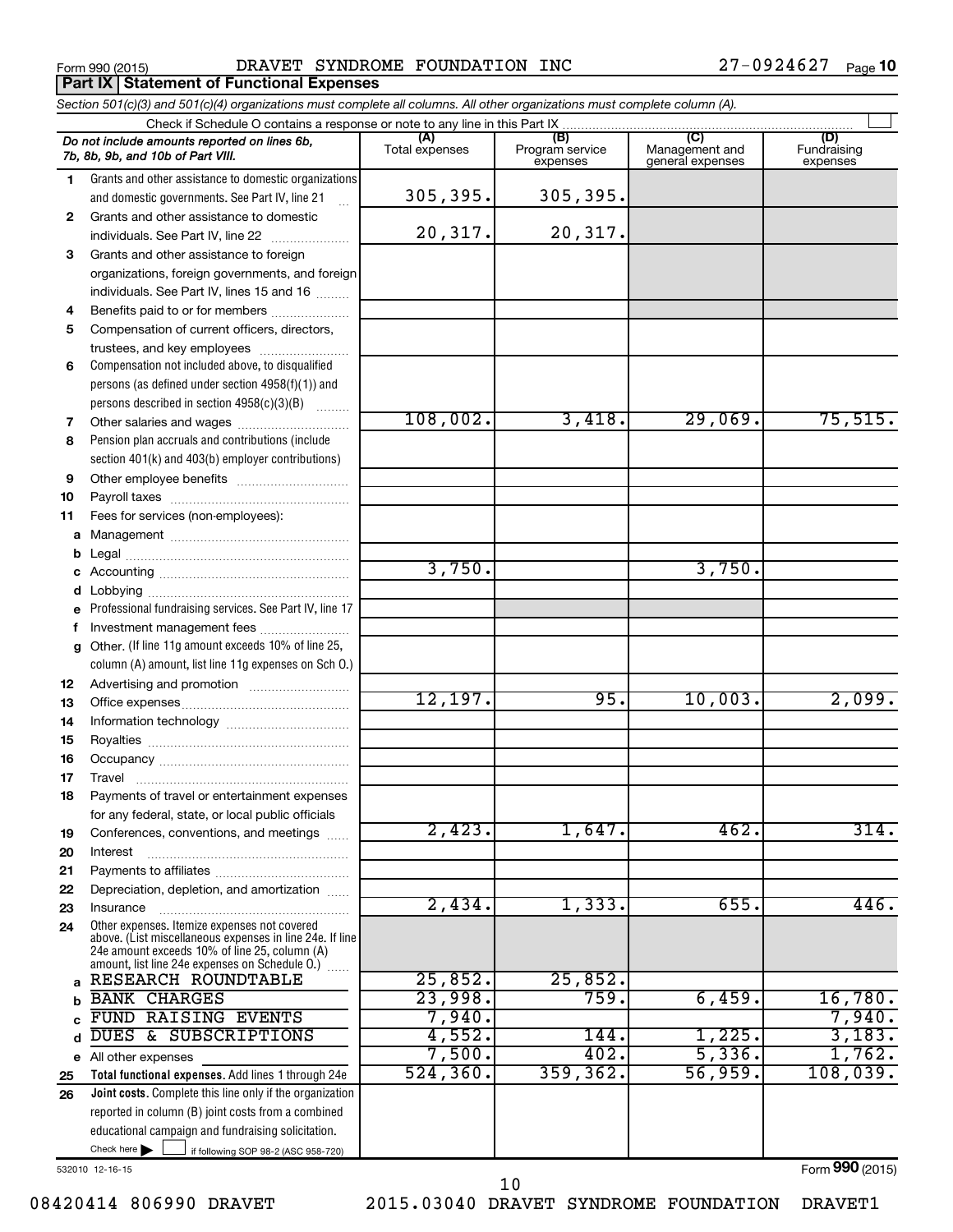Form 990 (2015) **PDRAVET SYNDROME FOUNDATION INC**  $27-0924627$   $_{\text{Page}}$ 

27-0924627 Page 11

|                   |          |                                                                                                                                                               |     | (A)<br>Beginning of year |                         | (B)<br>End of year |
|-------------------|----------|---------------------------------------------------------------------------------------------------------------------------------------------------------------|-----|--------------------------|-------------------------|--------------------|
|                   | 1        |                                                                                                                                                               |     | 305, 338.                | $\mathbf{1}$            | 745, 541.          |
|                   | 2        |                                                                                                                                                               |     |                          | $\mathbf{2}$            |                    |
|                   | З        |                                                                                                                                                               |     |                          | 3                       |                    |
|                   | 4        |                                                                                                                                                               |     | 12,550.                  | $\overline{\mathbf{4}}$ | 14,811.            |
|                   | 5        | Loans and other receivables from current and former officers, directors,                                                                                      |     |                          |                         |                    |
|                   |          | trustees, key employees, and highest compensated employees. Complete                                                                                          |     |                          |                         |                    |
|                   |          | Part II of Schedule L                                                                                                                                         |     |                          | 5                       |                    |
|                   | 6        | Loans and other receivables from other disqualified persons (as defined under                                                                                 |     |                          |                         |                    |
|                   |          | section $4958(f)(1)$ , persons described in section $4958(c)(3)(B)$ , and contributing                                                                        |     |                          |                         |                    |
| ssets             |          | employers and sponsoring organizations of section 501(c)(9) voluntary                                                                                         |     |                          |                         |                    |
|                   |          | employees' beneficiary organizations (see instr). Complete Part II of Sch L                                                                                   |     |                          | 6                       |                    |
|                   | 7        |                                                                                                                                                               |     |                          | 7                       |                    |
|                   | 8        |                                                                                                                                                               |     |                          | 8                       |                    |
|                   | 9        |                                                                                                                                                               |     | 1,363.                   | 9                       | 42,404.            |
|                   |          | <b>10a</b> Land, buildings, and equipment: cost or other                                                                                                      |     |                          |                         |                    |
|                   |          | basis. Complete Part VI of Schedule D                                                                                                                         | 10a |                          |                         |                    |
|                   |          |                                                                                                                                                               |     |                          | 10c                     |                    |
|                   | 11       |                                                                                                                                                               |     |                          | 11                      |                    |
|                   | 12       |                                                                                                                                                               |     |                          | 12                      |                    |
|                   | 13       |                                                                                                                                                               |     |                          | 13                      |                    |
|                   | 14       |                                                                                                                                                               |     |                          | 14                      |                    |
|                   | 15       |                                                                                                                                                               |     | 13,615.                  | 15                      | 12,769.            |
|                   | 16       |                                                                                                                                                               |     | 332,866.                 | 16                      | 815,525.           |
|                   | 17       |                                                                                                                                                               |     | 2,765.                   | 17                      | 28,840.            |
|                   | 18       |                                                                                                                                                               |     |                          | 18                      |                    |
|                   | 19       |                                                                                                                                                               |     |                          | 19                      |                    |
|                   | 20       |                                                                                                                                                               |     |                          | 20                      |                    |
|                   | 21       | Escrow or custodial account liability. Complete Part IV of Schedule D                                                                                         |     |                          | 21                      |                    |
| iabilities        | 22       | Loans and other payables to current and former officers, directors, trustees,                                                                                 |     |                          |                         |                    |
|                   |          | key employees, highest compensated employees, and disqualified persons.                                                                                       |     |                          |                         |                    |
|                   |          |                                                                                                                                                               |     |                          | 22                      |                    |
|                   | 23       | Secured mortgages and notes payable to unrelated third parties                                                                                                |     |                          | 23                      |                    |
|                   | 24<br>25 | Unsecured notes and loans payable to unrelated third parties                                                                                                  |     |                          | 24                      |                    |
|                   |          | Other liabilities (including federal income tax, payables to related third<br>parties, and other liabilities not included on lines 17-24). Complete Part X of |     |                          |                         |                    |
|                   |          | Schedule D                                                                                                                                                    |     |                          | 25                      |                    |
|                   | 26       | Total liabilities. Add lines 17 through 25                                                                                                                    |     | 2,765.                   | 26                      | 28,840.            |
|                   |          | Organizations that follow SFAS 117 (ASC 958), check here $\blacktriangleright \begin{array}{c} \boxed{X} \\ \end{array}$ and                                  |     |                          |                         |                    |
|                   |          | complete lines 27 through 29, and lines 33 and 34.                                                                                                            |     |                          |                         |                    |
|                   | 27       |                                                                                                                                                               |     | 316,486.                 | 27                      | 773,916.           |
| or Fund Balances  | 28       |                                                                                                                                                               |     | 2,146.                   | 28                      | 1,300.             |
|                   | 29       | Permanently restricted net assets                                                                                                                             |     | 11,469.                  | 29                      | 11,469.            |
|                   |          | Organizations that do not follow SFAS 117 (ASC 958), check here ▶                                                                                             |     |                          |                         |                    |
|                   |          | and complete lines 30 through 34.                                                                                                                             |     |                          |                         |                    |
|                   | 30       |                                                                                                                                                               |     |                          | 30                      |                    |
|                   | 31       | Paid-in or capital surplus, or land, building, or equipment fund                                                                                              |     |                          | 31                      |                    |
| <b>Net Assets</b> | 32       | Retained earnings, endowment, accumulated income, or other funds                                                                                              |     |                          | 32                      |                    |
|                   | 33       |                                                                                                                                                               |     | 330, 101.                | 33                      | 786,685.           |
|                   | 34       |                                                                                                                                                               |     | 332,866.                 | 34                      | 815,525.           |
|                   |          |                                                                                                                                                               |     |                          |                         | Form 990 (2015)    |

## **Part X Balance Sheet**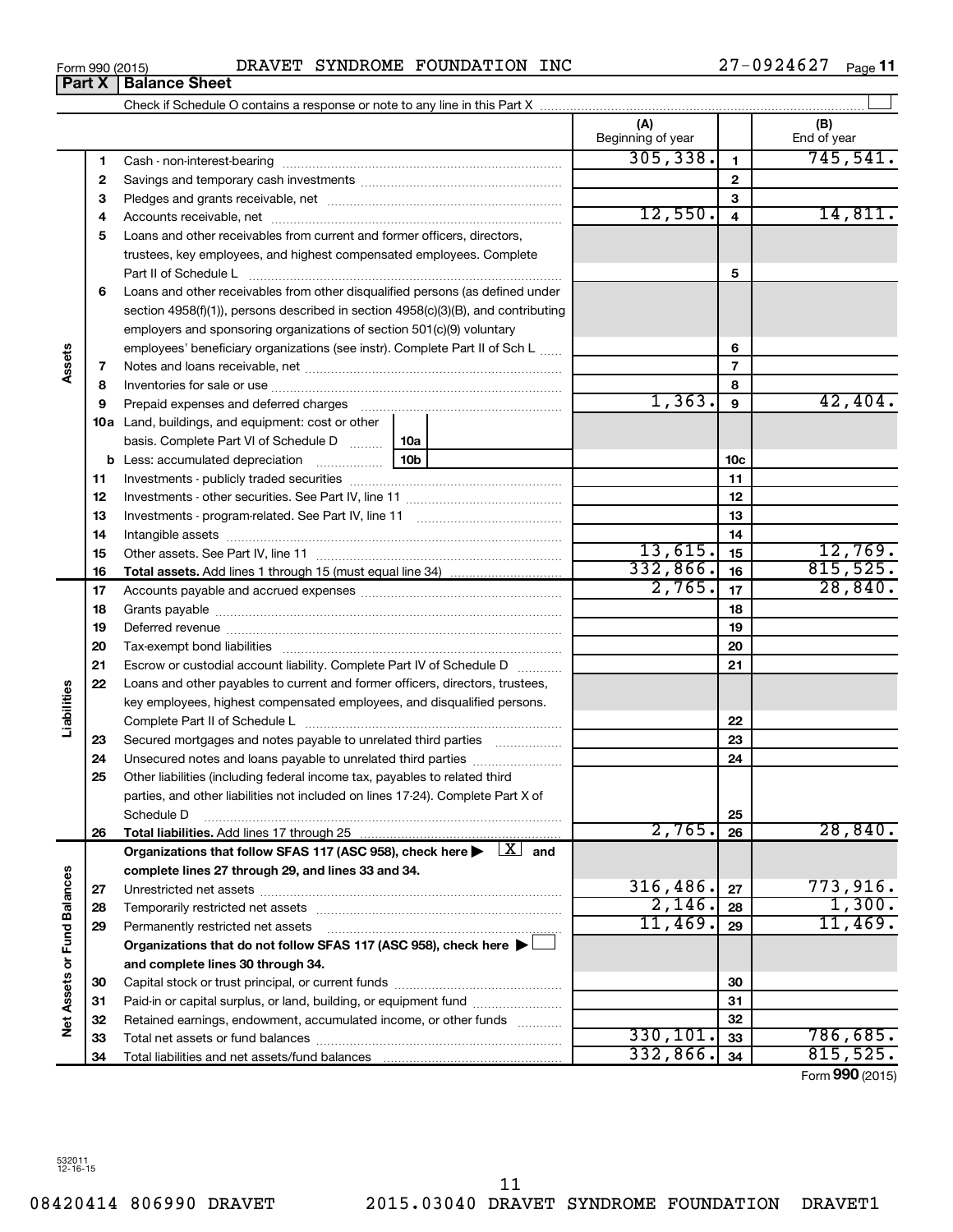|    | DRAVET SYNDROME FOUNDATION INC<br>Form 990 (2015)                                                                                                                                                                             | $27 - 0924627$          |                |            | Page 12             |
|----|-------------------------------------------------------------------------------------------------------------------------------------------------------------------------------------------------------------------------------|-------------------------|----------------|------------|---------------------|
|    | Part XI<br><b>Reconciliation of Net Assets</b>                                                                                                                                                                                |                         |                |            |                     |
|    |                                                                                                                                                                                                                               |                         |                |            |                     |
|    |                                                                                                                                                                                                                               |                         |                |            |                     |
| 1  |                                                                                                                                                                                                                               | $\mathbf{1}$            |                |            | 980,944.            |
| 2  |                                                                                                                                                                                                                               | $\overline{2}$          |                |            | 524, 360.           |
| з  | Revenue less expenses. Subtract line 2 from line 1                                                                                                                                                                            | 3                       |                |            | 456,584.            |
| 4  |                                                                                                                                                                                                                               | $\overline{\mathbf{4}}$ |                |            | 330, 101.           |
| 5  | Net unrealized gains (losses) on investments [11] matter in the content of the state of the state of the state of the state of the state of the state of the state of the state of the state of the state of the state of the | 5                       |                |            |                     |
| 6  | Donated services and use of facilities                                                                                                                                                                                        | 6                       |                |            |                     |
| 7  | Investment expenses                                                                                                                                                                                                           | $\overline{7}$          |                |            |                     |
| 8  |                                                                                                                                                                                                                               | 8                       |                |            |                     |
| 9  |                                                                                                                                                                                                                               | 9                       |                |            | $\overline{0}$ .    |
| 10 | Net assets or fund balances at end of year. Combine lines 3 through 9 (must equal Part X, line 33,                                                                                                                            |                         |                |            |                     |
|    | column (B))                                                                                                                                                                                                                   | 10                      |                |            | 786,685.            |
|    | Part XII Financial Statements and Reporting                                                                                                                                                                                   |                         |                |            |                     |
|    |                                                                                                                                                                                                                               |                         |                |            |                     |
|    |                                                                                                                                                                                                                               |                         |                | <b>Yes</b> | <b>No</b>           |
| 1  | $\lfloor \mathbf{X} \rfloor$ Accrual<br>Accounting method used to prepare the Form 990: $\Box$ Cash<br>Other                                                                                                                  |                         |                |            |                     |
|    | If the organization changed its method of accounting from a prior year or checked "Other," explain in Schedule O.                                                                                                             |                         |                |            |                     |
|    |                                                                                                                                                                                                                               |                         | 2a             |            | x                   |
|    | If "Yes," check a box below to indicate whether the financial statements for the year were compiled or reviewed on a                                                                                                          |                         |                |            |                     |
|    | separate basis, consolidated basis, or both:                                                                                                                                                                                  |                         |                |            |                     |
|    | Both consolidated and separate basis<br>Separate basis<br><b>Consolidated basis</b>                                                                                                                                           |                         |                |            |                     |
|    |                                                                                                                                                                                                                               |                         | 2 <sub>b</sub> | х          |                     |
|    | If "Yes," check a box below to indicate whether the financial statements for the year were audited on a separate basis,                                                                                                       |                         |                |            |                     |
|    | consolidated basis, or both:                                                                                                                                                                                                  |                         |                |            |                     |
|    | $ \mathbf{X} $ Separate basis<br>Consolidated basis<br>Both consolidated and separate basis                                                                                                                                   |                         |                |            |                     |
|    | c If "Yes" to line 2a or 2b, does the organization have a committee that assumes responsibility for oversight of the audit,                                                                                                   |                         |                |            |                     |
|    |                                                                                                                                                                                                                               |                         | 2c             | х          |                     |
|    | If the organization changed either its oversight process or selection process during the tax year, explain in Schedule O.                                                                                                     |                         |                |            |                     |
|    | 3a As a result of a federal award, was the organization required to undergo an audit or audits as set forth in the Single Audit                                                                                               |                         |                |            |                     |
|    | Act and OMB Circular A-133?                                                                                                                                                                                                   |                         | За             |            | x                   |
|    | <b>b</b> If "Yes," did the organization undergo the required audit or audits? If the organization did not undergo the required audit                                                                                          |                         |                |            |                     |
|    |                                                                                                                                                                                                                               |                         | 3b             |            | $000 \text{ hours}$ |
|    |                                                                                                                                                                                                                               |                         |                |            |                     |

Form (2015) **990**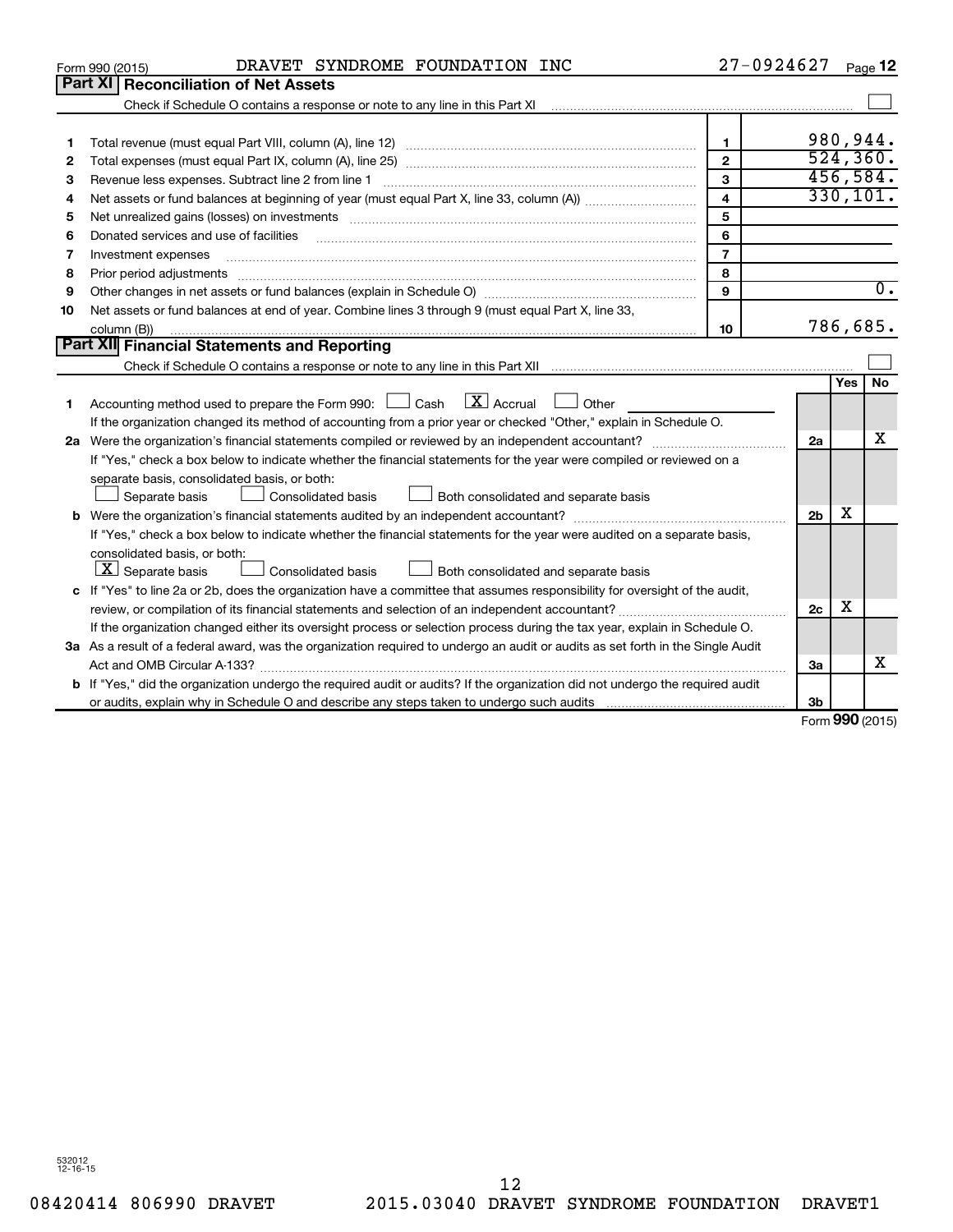| (Form 990 or 990-EZ |  |  |  |  |  |
|---------------------|--|--|--|--|--|
|---------------------|--|--|--|--|--|

# Form 990 or 990-EZ) **Public Charity Status and Public Support**<br>
Complete if the organization is a section 501(c)(3) organization or a section<br> **2015**

**4947(a)(1) nonexempt charitable trust.**

|                                                                                                                                                           | Department of the Treasury<br>Internal Revenue Service                                                                                                                                                                                               |                          |  | Attach to Form 990 or Form 990-EZ.<br>Information about Schedule A (Form 990 or 990-EZ) and its instructions is at WWW.irs.gov/form990. |                                                                                                                                                   |                                       |    |                        |  | <b>Open to Public</b><br>Inspection   |
|-----------------------------------------------------------------------------------------------------------------------------------------------------------|------------------------------------------------------------------------------------------------------------------------------------------------------------------------------------------------------------------------------------------------------|--------------------------|--|-----------------------------------------------------------------------------------------------------------------------------------------|---------------------------------------------------------------------------------------------------------------------------------------------------|---------------------------------------|----|------------------------|--|---------------------------------------|
|                                                                                                                                                           |                                                                                                                                                                                                                                                      | Name of the organization |  |                                                                                                                                         |                                                                                                                                                   |                                       |    |                        |  | <b>Employer identification number</b> |
|                                                                                                                                                           |                                                                                                                                                                                                                                                      |                          |  |                                                                                                                                         | DRAVET SYNDROME FOUNDATION INC                                                                                                                    |                                       |    |                        |  | 27-0924627                            |
|                                                                                                                                                           | Part I                                                                                                                                                                                                                                               |                          |  |                                                                                                                                         | Reason for Public Charity Status (All organizations must complete this part.) See instructions.                                                   |                                       |    |                        |  |                                       |
|                                                                                                                                                           |                                                                                                                                                                                                                                                      |                          |  |                                                                                                                                         | The organization is not a private foundation because it is: (For lines 1 through 11, check only one box.)                                         |                                       |    |                        |  |                                       |
| 1.                                                                                                                                                        |                                                                                                                                                                                                                                                      |                          |  |                                                                                                                                         | A church, convention of churches, or association of churches described in section 170(b)(1)(A)(i).                                                |                                       |    |                        |  |                                       |
| 2                                                                                                                                                         |                                                                                                                                                                                                                                                      |                          |  |                                                                                                                                         | A school described in section 170(b)(1)(A)(ii). (Attach Schedule E (Form 990 or 990-EZ).)                                                         |                                       |    |                        |  |                                       |
| 3                                                                                                                                                         |                                                                                                                                                                                                                                                      |                          |  |                                                                                                                                         | A hospital or a cooperative hospital service organization described in section 170(b)(1)(A)(iii).                                                 |                                       |    |                        |  |                                       |
| 4                                                                                                                                                         |                                                                                                                                                                                                                                                      |                          |  |                                                                                                                                         | A medical research organization operated in conjunction with a hospital described in section 170(b)(1)(A)(iii). Enter the hospital's name,        |                                       |    |                        |  |                                       |
|                                                                                                                                                           |                                                                                                                                                                                                                                                      | city, and state:         |  |                                                                                                                                         |                                                                                                                                                   |                                       |    |                        |  |                                       |
| 5.                                                                                                                                                        |                                                                                                                                                                                                                                                      |                          |  |                                                                                                                                         |                                                                                                                                                   |                                       |    |                        |  |                                       |
|                                                                                                                                                           | An organization operated for the benefit of a college or university owned or operated by a governmental unit described in<br>section 170(b)(1)(A)(iv). (Complete Part II.)                                                                           |                          |  |                                                                                                                                         |                                                                                                                                                   |                                       |    |                        |  |                                       |
| 6.                                                                                                                                                        |                                                                                                                                                                                                                                                      |                          |  |                                                                                                                                         | A federal, state, or local government or governmental unit described in section 170(b)(1)(A)(v).                                                  |                                       |    |                        |  |                                       |
|                                                                                                                                                           |                                                                                                                                                                                                                                                      |                          |  |                                                                                                                                         | 7 $ X $ An organization that normally receives a substantial part of its support from a governmental unit or from the general public described in |                                       |    |                        |  |                                       |
|                                                                                                                                                           |                                                                                                                                                                                                                                                      |                          |  | section 170(b)(1)(A)(vi). (Complete Part II.)                                                                                           |                                                                                                                                                   |                                       |    |                        |  |                                       |
| 8                                                                                                                                                         |                                                                                                                                                                                                                                                      |                          |  |                                                                                                                                         | A community trust described in section 170(b)(1)(A)(vi). (Complete Part II.)                                                                      |                                       |    |                        |  |                                       |
| 9                                                                                                                                                         |                                                                                                                                                                                                                                                      |                          |  |                                                                                                                                         | An organization that normally receives: (1) more than 33 1/3% of its support from contributions, membership fees, and gross receipts from         |                                       |    |                        |  |                                       |
|                                                                                                                                                           |                                                                                                                                                                                                                                                      |                          |  |                                                                                                                                         | activities related to its exempt functions - subject to certain exceptions, and (2) no more than 33 1/3% of its support from gross investment     |                                       |    |                        |  |                                       |
|                                                                                                                                                           |                                                                                                                                                                                                                                                      |                          |  |                                                                                                                                         | income and unrelated business taxable income (less section 511 tax) from businesses acquired by the organization after June 30, 1975.             |                                       |    |                        |  |                                       |
|                                                                                                                                                           |                                                                                                                                                                                                                                                      |                          |  |                                                                                                                                         |                                                                                                                                                   |                                       |    |                        |  |                                       |
| See section 509(a)(2). (Complete Part III.)<br>10<br>An organization organized and operated exclusively to test for public safety. See section 509(a)(4). |                                                                                                                                                                                                                                                      |                          |  |                                                                                                                                         |                                                                                                                                                   |                                       |    |                        |  |                                       |
| 11                                                                                                                                                        |                                                                                                                                                                                                                                                      |                          |  |                                                                                                                                         | An organization organized and operated exclusively for the benefit of, to perform the functions of, or to carry out the purposes of one or        |                                       |    |                        |  |                                       |
|                                                                                                                                                           |                                                                                                                                                                                                                                                      |                          |  |                                                                                                                                         |                                                                                                                                                   |                                       |    |                        |  |                                       |
|                                                                                                                                                           | more publicly supported organizations described in section 509(a)(1) or section 509(a)(2). See section 509(a)(3). Check the box in<br>lines 11a through 11d that describes the type of supporting organization and complete lines 11e, 11f, and 11g. |                          |  |                                                                                                                                         |                                                                                                                                                   |                                       |    |                        |  |                                       |
| а                                                                                                                                                         |                                                                                                                                                                                                                                                      |                          |  |                                                                                                                                         | Type I. A supporting organization operated, supervised, or controlled by its supported organization(s), typically by giving                       |                                       |    |                        |  |                                       |
|                                                                                                                                                           |                                                                                                                                                                                                                                                      |                          |  |                                                                                                                                         | the supported organization(s) the power to regularly appoint or elect a majority of the directors or trustees of the supporting                   |                                       |    |                        |  |                                       |
|                                                                                                                                                           |                                                                                                                                                                                                                                                      |                          |  | organization. You must complete Part IV, Sections A and B.                                                                              |                                                                                                                                                   |                                       |    |                        |  |                                       |
| b                                                                                                                                                         |                                                                                                                                                                                                                                                      |                          |  |                                                                                                                                         | Type II. A supporting organization supervised or controlled in connection with its supported organization(s), by having                           |                                       |    |                        |  |                                       |
|                                                                                                                                                           |                                                                                                                                                                                                                                                      |                          |  |                                                                                                                                         | control or management of the supporting organization vested in the same persons that control or manage the supported                              |                                       |    |                        |  |                                       |
|                                                                                                                                                           |                                                                                                                                                                                                                                                      |                          |  | organization(s). You must complete Part IV, Sections A and C.                                                                           |                                                                                                                                                   |                                       |    |                        |  |                                       |
| с                                                                                                                                                         |                                                                                                                                                                                                                                                      |                          |  |                                                                                                                                         | Type III functionally integrated. A supporting organization operated in connection with, and functionally integrated with,                        |                                       |    |                        |  |                                       |
|                                                                                                                                                           |                                                                                                                                                                                                                                                      |                          |  |                                                                                                                                         | its supported organization(s) (see instructions). You must complete Part IV, Sections A, D, and E.                                                |                                       |    |                        |  |                                       |
| d                                                                                                                                                         |                                                                                                                                                                                                                                                      |                          |  |                                                                                                                                         | Type III non-functionally integrated. A supporting organization operated in connection with its supported organization(s)                         |                                       |    |                        |  |                                       |
|                                                                                                                                                           |                                                                                                                                                                                                                                                      |                          |  |                                                                                                                                         | that is not functionally integrated. The organization generally must satisfy a distribution requirement and an attentiveness                      |                                       |    |                        |  |                                       |
|                                                                                                                                                           |                                                                                                                                                                                                                                                      |                          |  |                                                                                                                                         | requirement (see instructions). You must complete Part IV, Sections A and D, and Part V.                                                          |                                       |    |                        |  |                                       |
| е                                                                                                                                                         |                                                                                                                                                                                                                                                      |                          |  |                                                                                                                                         | Check this box if the organization received a written determination from the IRS that it is a Type I, Type II, Type III                           |                                       |    |                        |  |                                       |
|                                                                                                                                                           |                                                                                                                                                                                                                                                      |                          |  |                                                                                                                                         | functionally integrated, or Type III non-functionally integrated supporting organization.                                                         |                                       |    |                        |  |                                       |
|                                                                                                                                                           |                                                                                                                                                                                                                                                      |                          |  |                                                                                                                                         | f Enter the number of supported organizations [11] [12] Enter the number of supported organizations [11] [12] $\frac{1}{2}$                       |                                       |    |                        |  |                                       |
|                                                                                                                                                           |                                                                                                                                                                                                                                                      |                          |  | g Provide the following information about the supported organization(s).                                                                |                                                                                                                                                   |                                       |    |                        |  |                                       |
|                                                                                                                                                           |                                                                                                                                                                                                                                                      | (i) Name of supported    |  | (ii) EIN                                                                                                                                | (iii) Type of organization                                                                                                                        | (iv) Is the organization              |    | (v) Amount of monetary |  | (vi) Amount of                        |
|                                                                                                                                                           |                                                                                                                                                                                                                                                      | organization             |  |                                                                                                                                         | (described on lines 1-9                                                                                                                           | listed in your<br>governing document? |    | support (see           |  | other support (see                    |
|                                                                                                                                                           |                                                                                                                                                                                                                                                      |                          |  |                                                                                                                                         | above (see instructions))                                                                                                                         | Yes                                   | No | instructions)          |  | instructions)                         |
|                                                                                                                                                           |                                                                                                                                                                                                                                                      |                          |  |                                                                                                                                         |                                                                                                                                                   |                                       |    |                        |  |                                       |
|                                                                                                                                                           |                                                                                                                                                                                                                                                      |                          |  |                                                                                                                                         |                                                                                                                                                   |                                       |    |                        |  |                                       |
|                                                                                                                                                           |                                                                                                                                                                                                                                                      |                          |  |                                                                                                                                         |                                                                                                                                                   |                                       |    |                        |  |                                       |
|                                                                                                                                                           |                                                                                                                                                                                                                                                      |                          |  |                                                                                                                                         |                                                                                                                                                   |                                       |    |                        |  |                                       |
|                                                                                                                                                           |                                                                                                                                                                                                                                                      |                          |  |                                                                                                                                         |                                                                                                                                                   |                                       |    |                        |  |                                       |
|                                                                                                                                                           |                                                                                                                                                                                                                                                      |                          |  |                                                                                                                                         |                                                                                                                                                   |                                       |    |                        |  |                                       |
|                                                                                                                                                           |                                                                                                                                                                                                                                                      |                          |  |                                                                                                                                         |                                                                                                                                                   |                                       |    |                        |  |                                       |
|                                                                                                                                                           |                                                                                                                                                                                                                                                      |                          |  |                                                                                                                                         |                                                                                                                                                   |                                       |    |                        |  |                                       |

**Total**

Form 990 or 990-EZ. 532021 09-23-15 LHA **For Paperwork Reduction Act Notice, see the Instructions for**  OMB No. 1545-0047

13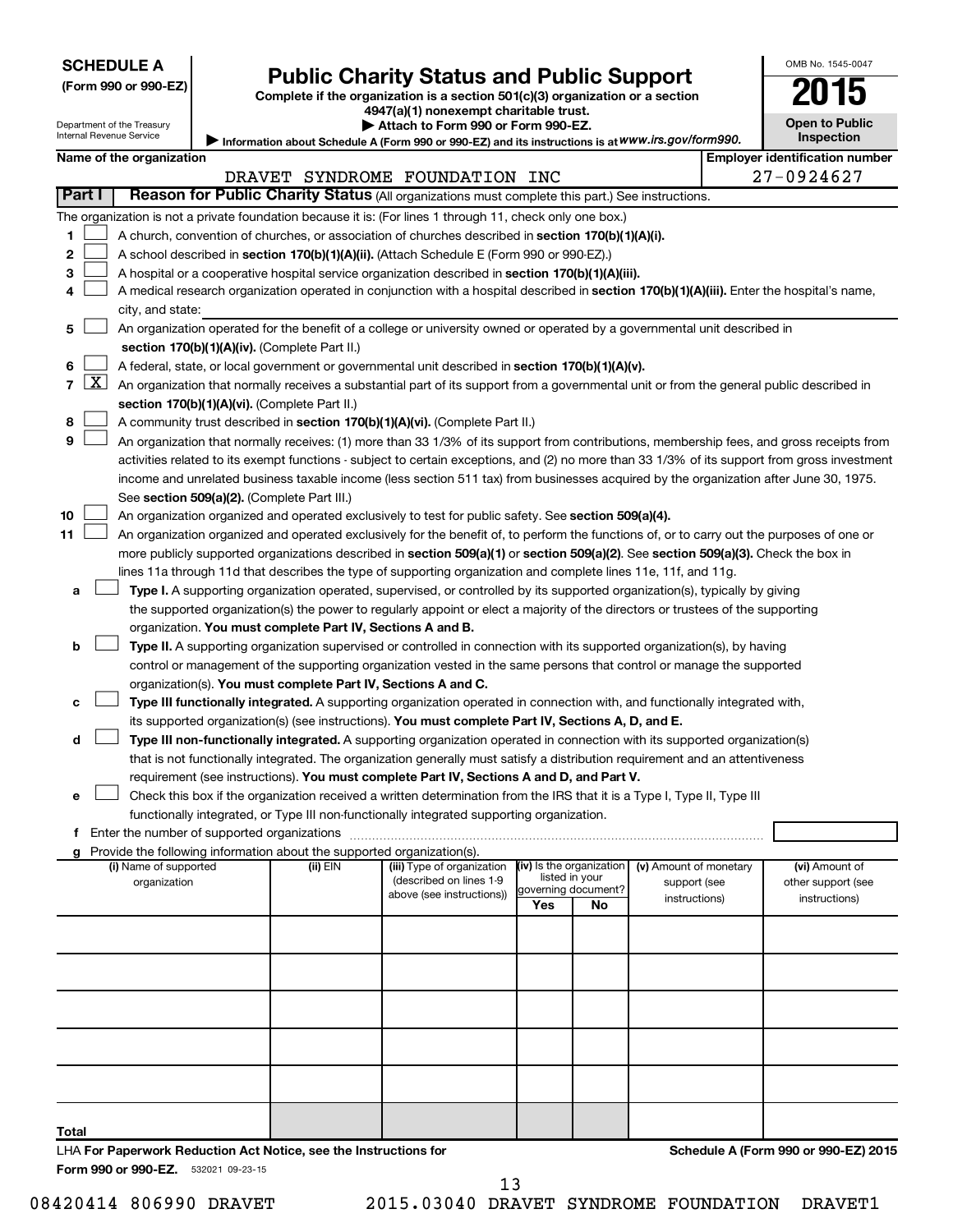### Schedule A (Form 990 or 990-EZ) 2015 Page DRAVET SYNDROME FOUNDATION INC 27-0924627

27-0924627 Page 2

(Complete only if you checked the box on line 5, 7, or 8 of Part I or if the organization failed to qualify under Part III. If the organization fails to qualify under the tests listed below, please complete Part III.) **Part II Support Schedule for Organizations Described in Sections 170(b)(1)(A)(iv) and 170(b)(1)(A)(vi)**

| <b>Section A. Public Support</b> |                                                                                                                                                                                                                                                            |                        |                          |            |                      |                                      |                                          |  |  |
|----------------------------------|------------------------------------------------------------------------------------------------------------------------------------------------------------------------------------------------------------------------------------------------------------|------------------------|--------------------------|------------|----------------------|--------------------------------------|------------------------------------------|--|--|
|                                  | Calendar year (or fiscal year beginning in)                                                                                                                                                                                                                | (a) 2011               | (b) 2012                 | $(c)$ 2013 | $(d)$ 2014           | (e) 2015                             | (f) Total                                |  |  |
|                                  | 1 Gifts, grants, contributions, and                                                                                                                                                                                                                        |                        |                          |            |                      |                                      |                                          |  |  |
|                                  | membership fees received. (Do not                                                                                                                                                                                                                          |                        |                          |            |                      |                                      |                                          |  |  |
|                                  | include any "unusual grants.")                                                                                                                                                                                                                             | 459,959.               | 132,679.                 | 316, 534.  | 395,282.             | 464,518.                             | 1768972.                                 |  |  |
|                                  | 2 Tax revenues levied for the organ-                                                                                                                                                                                                                       |                        |                          |            |                      |                                      |                                          |  |  |
|                                  | ization's benefit and either paid to                                                                                                                                                                                                                       |                        |                          |            |                      |                                      |                                          |  |  |
|                                  | or expended on its behalf                                                                                                                                                                                                                                  |                        |                          |            |                      |                                      |                                          |  |  |
|                                  | 3 The value of services or facilities                                                                                                                                                                                                                      |                        |                          |            |                      |                                      |                                          |  |  |
|                                  | furnished by a governmental unit to                                                                                                                                                                                                                        |                        |                          |            |                      |                                      |                                          |  |  |
|                                  | the organization without charge                                                                                                                                                                                                                            |                        |                          |            |                      |                                      |                                          |  |  |
|                                  | 4 Total. Add lines 1 through 3                                                                                                                                                                                                                             | 459,959.               | 132,679.                 | 316,534.   | 395, 282.            | 464,518.                             | 1768972.                                 |  |  |
| 5.                               | The portion of total contributions                                                                                                                                                                                                                         |                        |                          |            |                      |                                      |                                          |  |  |
|                                  | by each person (other than a                                                                                                                                                                                                                               |                        |                          |            |                      |                                      |                                          |  |  |
|                                  | governmental unit or publicly                                                                                                                                                                                                                              |                        |                          |            |                      |                                      |                                          |  |  |
|                                  | supported organization) included                                                                                                                                                                                                                           |                        |                          |            |                      |                                      |                                          |  |  |
|                                  | on line 1 that exceeds 2% of the                                                                                                                                                                                                                           |                        |                          |            |                      |                                      |                                          |  |  |
|                                  | amount shown on line 11,                                                                                                                                                                                                                                   |                        |                          |            |                      |                                      |                                          |  |  |
|                                  | column (f)                                                                                                                                                                                                                                                 |                        |                          |            |                      |                                      |                                          |  |  |
|                                  | 6 Public support. Subtract line 5 from line 4.                                                                                                                                                                                                             |                        |                          |            |                      |                                      | 1768972.                                 |  |  |
|                                  | <b>Section B. Total Support</b>                                                                                                                                                                                                                            |                        |                          |            |                      |                                      |                                          |  |  |
|                                  | Calendar year (or fiscal year beginning in)                                                                                                                                                                                                                | (a) 2011               |                          | $(c)$ 2013 | $(d)$ 2014           | (e) 2015                             | (f) Total                                |  |  |
|                                  | <b>7</b> Amounts from line 4                                                                                                                                                                                                                               | $\overline{459,959}$ . | $\frac{132}{132}$ , 679. | 316,534.   | $\overline{395,282}$ | 464,518.                             | <u> 1768972.</u>                         |  |  |
| 8                                | Gross income from interest,                                                                                                                                                                                                                                |                        |                          |            |                      |                                      |                                          |  |  |
|                                  | dividends, payments received on                                                                                                                                                                                                                            |                        |                          |            |                      |                                      |                                          |  |  |
|                                  | securities loans, rents, royalties                                                                                                                                                                                                                         |                        |                          |            |                      |                                      |                                          |  |  |
|                                  | and income from similar sources                                                                                                                                                                                                                            |                        | 551.                     | 551.       | 944.                 | 13.                                  | 2,059.                                   |  |  |
| 9                                | Net income from unrelated business                                                                                                                                                                                                                         |                        |                          |            |                      |                                      |                                          |  |  |
|                                  | activities, whether or not the                                                                                                                                                                                                                             |                        |                          |            |                      |                                      |                                          |  |  |
|                                  | business is regularly carried on                                                                                                                                                                                                                           |                        |                          |            |                      |                                      |                                          |  |  |
|                                  | 10 Other income. Do not include gain                                                                                                                                                                                                                       |                        |                          |            |                      |                                      |                                          |  |  |
|                                  | or loss from the sale of capital                                                                                                                                                                                                                           |                        |                          |            |                      |                                      |                                          |  |  |
|                                  | assets (Explain in Part VI.)                                                                                                                                                                                                                               |                        |                          |            |                      |                                      |                                          |  |  |
|                                  | 11 Total support. Add lines 7 through 10                                                                                                                                                                                                                   |                        |                          |            |                      |                                      | 1771031.                                 |  |  |
|                                  | <b>12</b> Gross receipts from related activities, etc. (see instructions)                                                                                                                                                                                  |                        |                          |            |                      | 12                                   | 5,154.                                   |  |  |
|                                  | 13 First five years. If the Form 990 is for the organization's first, second, third, fourth, or fifth tax year as a section 501(c)(3)                                                                                                                      |                        |                          |            |                      |                                      |                                          |  |  |
|                                  | organization, check this box and stop here                                                                                                                                                                                                                 |                        |                          |            |                      |                                      |                                          |  |  |
|                                  | Section C. Computation of Public Support Percentage                                                                                                                                                                                                        |                        |                          |            |                      |                                      |                                          |  |  |
|                                  |                                                                                                                                                                                                                                                            |                        |                          |            |                      | 14                                   | 99.88<br>%                               |  |  |
|                                  |                                                                                                                                                                                                                                                            |                        |                          |            |                      | 15                                   | 99.88<br>%                               |  |  |
|                                  | 16a 33 1/3% support test - 2015. If the organization did not check the box on line 13, and line 14 is 33 1/3% or more, check this box and                                                                                                                  |                        |                          |            |                      |                                      |                                          |  |  |
|                                  | stop here. The organization qualifies as a publicly supported organization manufaction manufacture or the organization                                                                                                                                     |                        |                          |            |                      |                                      | $\blacktriangleright$ $\boxed{\text{X}}$ |  |  |
|                                  | b 33 1/3% support test - 2014. If the organization did not check a box on line 13 or 16a, and line 15 is 33 1/3% or more, check this box                                                                                                                   |                        |                          |            |                      |                                      |                                          |  |  |
|                                  |                                                                                                                                                                                                                                                            |                        |                          |            |                      |                                      |                                          |  |  |
|                                  | 17a 10% -facts-and-circumstances test - 2015. If the organization did not check a box on line 13, 16a, or 16b, and line 14 is 10% or more,                                                                                                                 |                        |                          |            |                      |                                      |                                          |  |  |
|                                  | and if the organization meets the "facts-and-circumstances" test, check this box and stop here. Explain in Part VI how the organization                                                                                                                    |                        |                          |            |                      |                                      |                                          |  |  |
|                                  |                                                                                                                                                                                                                                                            |                        |                          |            |                      |                                      |                                          |  |  |
|                                  | <b>b 10%</b> -facts-and-circumstances test - 2014. If the organization did not check a box on line 13, 16a, 16b, or 17a, and line 15 is 10% or                                                                                                             |                        |                          |            |                      |                                      |                                          |  |  |
|                                  |                                                                                                                                                                                                                                                            |                        |                          |            |                      |                                      |                                          |  |  |
|                                  | more, and if the organization meets the "facts-and-circumstances" test, check this box and stop here. Explain in Part VI how the<br>organization meets the "facts-and-circumstances" test. The organization qualifies as a publicly supported organization |                        |                          |            |                      |                                      |                                          |  |  |
| 18                               | Private foundation. If the organization did not check a box on line 13, 16a, 16b, 17a, or 17b, check this box and see instructions                                                                                                                         |                        |                          |            |                      |                                      |                                          |  |  |
|                                  |                                                                                                                                                                                                                                                            |                        |                          |            |                      | Schedule A (Form 990 or 990-F7) 2015 |                                          |  |  |

**Schedule A (Form 990 or 990-EZ) 2015**

532022 09-23-15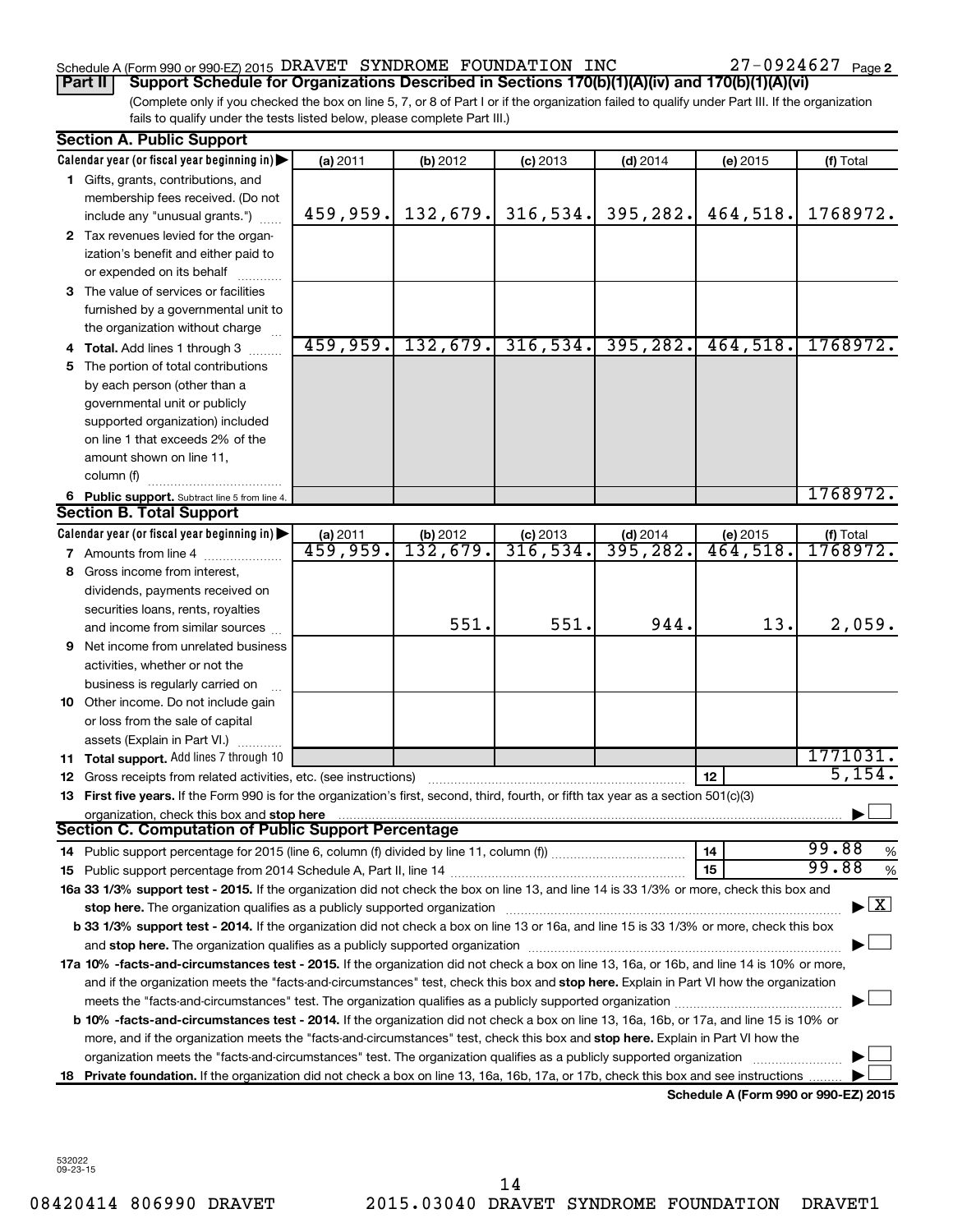## **Part III Support Schedule for Organizations Described in Section 509(a)(2)**

(Complete only if you checked the box on line 9 of Part I or if the organization failed to qualify under Part II. If the organization fails to qualify under the tests listed below, please complete Part II.)

| <b>Section A. Public Support</b>                                                                                                                                                         |          |          |            |            |          |                                      |
|------------------------------------------------------------------------------------------------------------------------------------------------------------------------------------------|----------|----------|------------|------------|----------|--------------------------------------|
| Calendar year (or fiscal year beginning in)                                                                                                                                              | (a) 2011 | (b) 2012 | $(c)$ 2013 | $(d)$ 2014 | (e) 2015 | (f) Total                            |
| 1 Gifts, grants, contributions, and                                                                                                                                                      |          |          |            |            |          |                                      |
| membership fees received. (Do not                                                                                                                                                        |          |          |            |            |          |                                      |
| include any "unusual grants.")                                                                                                                                                           |          |          |            |            |          |                                      |
| 2 Gross receipts from admissions,<br>merchandise sold or services per-<br>formed, or facilities furnished in<br>any activity that is related to the<br>organization's tax-exempt purpose |          |          |            |            |          |                                      |
| 3 Gross receipts from activities that                                                                                                                                                    |          |          |            |            |          |                                      |
| are not an unrelated trade or bus-                                                                                                                                                       |          |          |            |            |          |                                      |
| iness under section 513                                                                                                                                                                  |          |          |            |            |          |                                      |
| 4 Tax revenues levied for the organ-                                                                                                                                                     |          |          |            |            |          |                                      |
| ization's benefit and either paid to                                                                                                                                                     |          |          |            |            |          |                                      |
| or expended on its behalf                                                                                                                                                                |          |          |            |            |          |                                      |
| 5 The value of services or facilities                                                                                                                                                    |          |          |            |            |          |                                      |
| furnished by a governmental unit to                                                                                                                                                      |          |          |            |            |          |                                      |
| the organization without charge                                                                                                                                                          |          |          |            |            |          |                                      |
| 6 Total. Add lines 1 through 5                                                                                                                                                           |          |          |            |            |          |                                      |
| 7a Amounts included on lines 1, 2, and                                                                                                                                                   |          |          |            |            |          |                                      |
| 3 received from disqualified persons                                                                                                                                                     |          |          |            |            |          |                                      |
| <b>b</b> Amounts included on lines 2 and 3 received<br>from other than disqualified persons that<br>exceed the greater of \$5,000 or 1% of the<br>amount on line 13 for the year         |          |          |            |            |          |                                      |
| c Add lines 7a and 7b                                                                                                                                                                    |          |          |            |            |          |                                      |
| 8 Public support. (Subtract line 7c from line 6.)<br><b>Section B. Total Support</b>                                                                                                     |          |          |            |            |          |                                      |
| Calendar year (or fiscal year beginning in)                                                                                                                                              | (a) 2011 | (b) 2012 | $(c)$ 2013 | $(d)$ 2014 | (e) 2015 | (f) Total                            |
| 9 Amounts from line 6                                                                                                                                                                    |          |          |            |            |          |                                      |
| <b>10a</b> Gross income from interest,<br>dividends, payments received on<br>securities loans, rents, royalties<br>and income from similar sources                                       |          |          |            |            |          |                                      |
| <b>b</b> Unrelated business taxable income                                                                                                                                               |          |          |            |            |          |                                      |
| (less section 511 taxes) from businesses                                                                                                                                                 |          |          |            |            |          |                                      |
| acquired after June 30, 1975                                                                                                                                                             |          |          |            |            |          |                                      |
| c Add lines 10a and 10b                                                                                                                                                                  |          |          |            |            |          |                                      |
| <b>11</b> Net income from unrelated business<br>activities not included in line 10b.<br>whether or not the business is<br>regularly carried on                                           |          |          |            |            |          |                                      |
| 12 Other income. Do not include gain<br>or loss from the sale of capital<br>assets (Explain in Part VI.)                                                                                 |          |          |            |            |          |                                      |
| <b>13</b> Total support. (Add lines 9, 10c, 11, and 12.)                                                                                                                                 |          |          |            |            |          |                                      |
| 14 First five years. If the Form 990 is for the organization's first, second, third, fourth, or fifth tax year as a section 501(c)(3) organization,                                      |          |          |            |            |          |                                      |
|                                                                                                                                                                                          |          |          |            |            |          |                                      |
| <b>Section C. Computation of Public Support Percentage</b>                                                                                                                               |          |          |            |            |          |                                      |
|                                                                                                                                                                                          |          |          |            |            | 15       | %                                    |
|                                                                                                                                                                                          |          |          |            |            | 16       | %                                    |
| Section D. Computation of Investment Income Percentage                                                                                                                                   |          |          |            |            |          |                                      |
|                                                                                                                                                                                          |          |          |            |            | 17       | %                                    |
| 18 Investment income percentage from 2014 Schedule A, Part III, line 17                                                                                                                  |          |          |            |            | 18       | %                                    |
| 19a 33 1/3% support tests - 2015. If the organization did not check the box on line 14, and line 15 is more than 33 1/3%, and line 17 is not                                             |          |          |            |            |          |                                      |
| more than 33 1/3%, check this box and stop here. The organization qualifies as a publicly supported organization                                                                         |          |          |            |            |          |                                      |
| b 33 1/3% support tests - 2014. If the organization did not check a box on line 14 or line 19a, and line 16 is more than 33 1/3%, and                                                    |          |          |            |            |          |                                      |
| line 18 is not more than 33 1/3%, check this box and stop here. The organization qualifies as a publicly supported organization                                                          |          |          |            |            |          |                                      |
|                                                                                                                                                                                          |          |          |            |            |          | Schedule A (Form 990 or 990-EZ) 2015 |
| 532023 09-23-15                                                                                                                                                                          |          |          | 15         |            |          |                                      |

08420414 806990 DRAVET 2015.03040 DRAVET SYNDROME FOUNDATION DRAVET1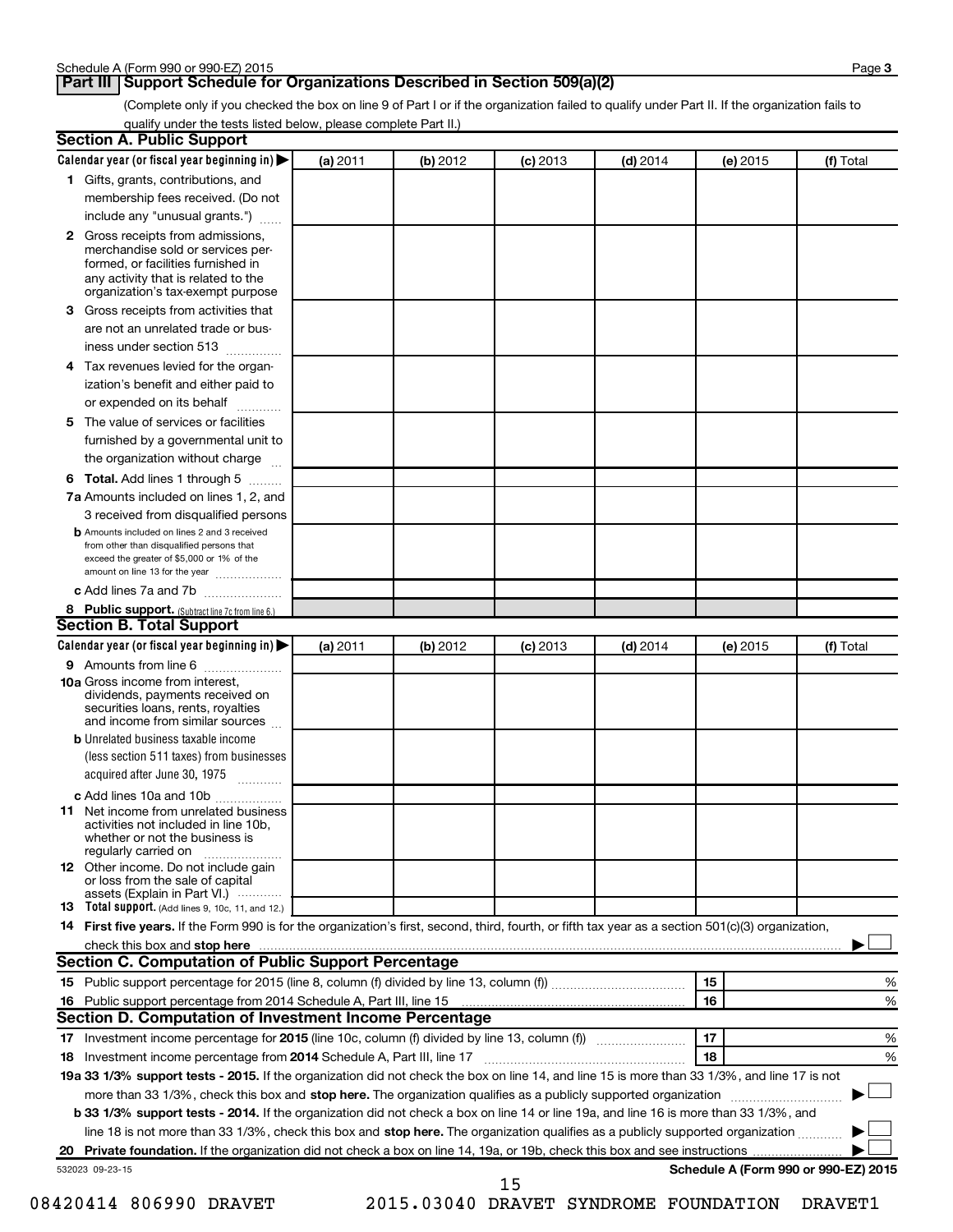### Schedule A (Form 990 or 990-EZ) 2015 Page DRAVET SYNDROME FOUNDATION INC 27-0924627

### 27-0924627 <sub>Page 4</sub>

**1**

**2**

**3a**

**3b**

**3c**

**4a**

**4b**

**4c**

**5a**

**5b 5c**

**6**

**7**

**8**

**9a**

**9b**

**9c**

**10a**

**10b**

**Yes No**

### **Part IV Supporting Organizations**

(Complete only if you checked a box in line 11 on Part I. If you checked 11a of Part I, complete Sections A and B. If you checked 11b of Part I, complete Sections A and C. If you checked 11c of Part I, complete Sections A, D, and E. If you checked 11d of Part I, complete Sections A and D, and complete Part V.)

### **Section A. All Supporting Organizations**

- **1** Are all of the organization's supported organizations listed by name in the organization's governing documents? If "No" describe in Part VI how the supported organizations are designated. If designated by *class or purpose, describe the designation. If historic and continuing relationship, explain.*
- **2** Did the organization have any supported organization that does not have an IRS determination of status under section 509(a)(1) or (2)? If "Yes," explain in Part VI how the organization determined that the supported *organization was described in section 509(a)(1) or (2).*
- **3a** Did the organization have a supported organization described in section 501(c)(4), (5), or (6)? If "Yes," answer *(b) and (c) below.*
- **b** Did the organization confirm that each supported organization qualified under section 501(c)(4), (5), or (6) and satisfied the public support tests under section 509(a)(2)? If "Yes," describe in Part VI when and how the *organization made the determination.*
- **c** Did the organization ensure that all support to such organizations was used exclusively for section 170(c)(2)(B) purposes? If "Yes," explain in Part VI what controls the organization put in place to ensure such use.
- **4 a** *If* Was any supported organization not organized in the United States ("foreign supported organization")? *"Yes," and if you checked 11a or 11b in Part I, answer (b) and (c) below.*
- **b** Did the organization have ultimate control and discretion in deciding whether to make grants to the foreign supported organization? If "Yes," describe in Part VI how the organization had such control and discretion *despite being controlled or supervised by or in connection with its supported organizations.*
- **c** Did the organization support any foreign supported organization that does not have an IRS determination under sections 501(c)(3) and 509(a)(1) or (2)? If "Yes," explain in Part VI what controls the organization used *to ensure that all support to the foreign supported organization was used exclusively for section 170(c)(2)(B) purposes.*
- **5a** Did the organization add, substitute, or remove any supported organizations during the tax year? If "Yes," answer (b) and (c) below (if applicable). Also, provide detail in Part VI, including (i) the names and EIN *numbers of the supported organizations added, substituted, or removed; (ii) the reasons for each such action; (iii) the authority under the organization's organizing document authorizing such action; and (iv) how the action was accomplished (such as by amendment to the organizing document).*
- **b** Type I or Type II only. Was any added or substituted supported organization part of a class already designated in the organization's organizing document?
- **c Substitutions only.**  Was the substitution the result of an event beyond the organization's control?
- **6** Did the organization provide support (whether in the form of grants or the provision of services or facilities) to support or benefit one or more of the filing organization's supported organizations? If "Yes," provide detail in anyone other than (i) its supported organizations, (ii) individuals that are part of the charitable class benefited by one or more of its supported organizations, or (iii) other supporting organizations that also *Part VI.*
- **7** Did the organization provide a grant, loan, compensation, or other similar payment to a substantial contributor regard to a substantial contributor? If "Yes," complete Part I of Schedule L (Form 990 or 990-EZ). (defined in section 4958(c)(3)(C)), a family member of a substantial contributor, or a 35% controlled entity with
- **8** Did the organization make a loan to a disqualified person (as defined in section 4958) not described in line 7? *If "Yes," complete Part I of Schedule L (Form 990 or 990-EZ).*
- **9 a** Was the organization controlled directly or indirectly at any time during the tax year by one or more in section 509(a)(1) or (2))? If "Yes," provide detail in Part VI. disqualified persons as defined in section 4946 (other than foundation managers and organizations described
- **b** Did one or more disqualified persons (as defined in line 9a) hold a controlling interest in any entity in which the supporting organization had an interest? If "Yes," provide detail in Part VI.
- **c** Did a disqualified person (as defined in line 9a) have an ownership interest in, or derive any personal benefit from, assets in which the supporting organization also had an interest? If "Yes," provide detail in Part VI.
- **10 a** Was the organization subject to the excess business holdings rules of section 4943 because of section supporting organizations)? If "Yes," answer 10b below. 4943(f) (regarding certain Type II supporting organizations, and all Type III non-functionally integrated
	- **b** Did the organization have any excess business holdings in the tax year? (Use Schedule C, Form 4720, to *determine whether the organization had excess business holdings.)*

532024 09-23-15

**Schedule A (Form 990 or 990-EZ) 2015**

16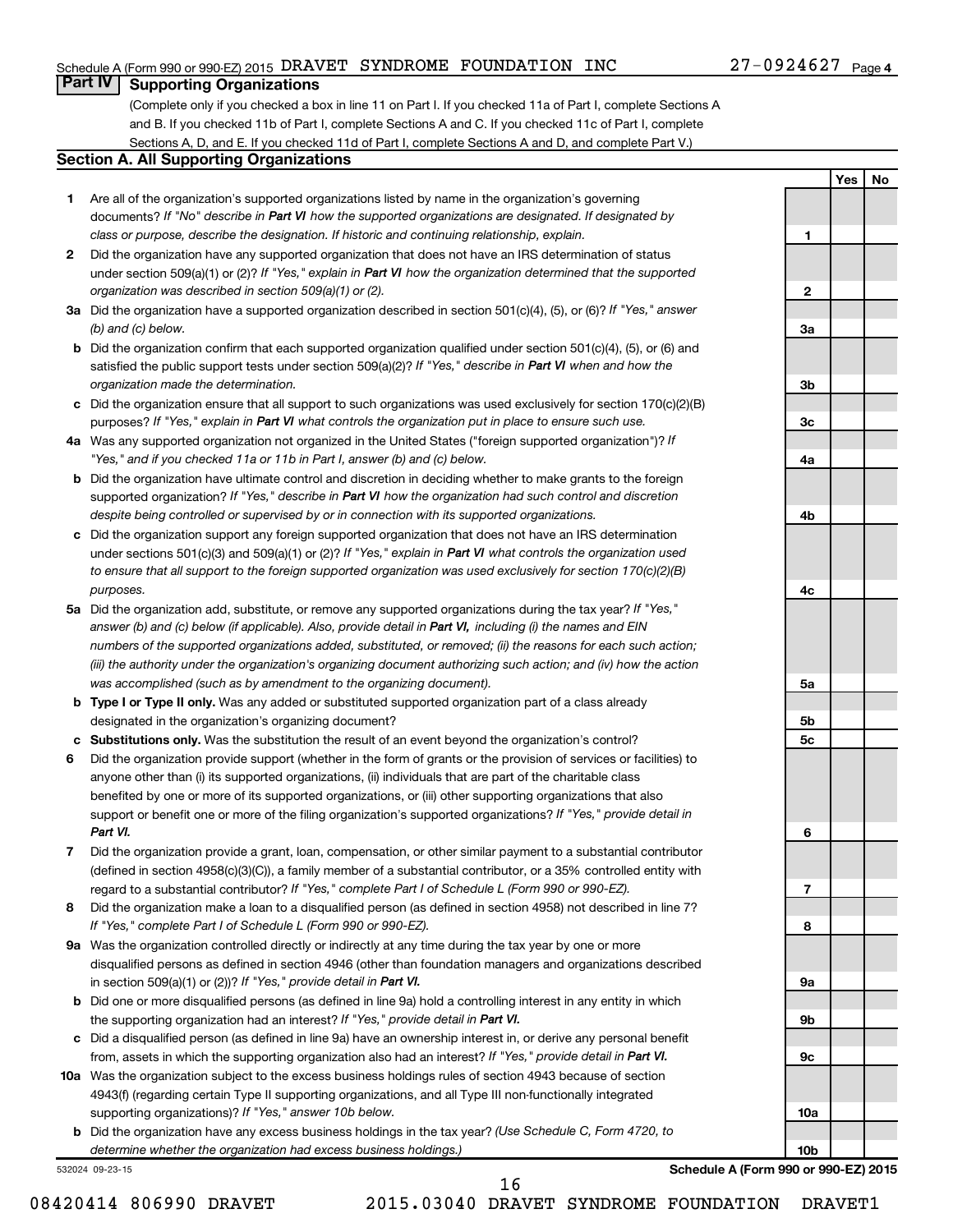### Schedule A (Form 990 or 990-EZ) 2015 DRAVET SYNDROME FOUNDATION INC  $ZI-09Z46ZI$  Page DRAVET SYNDROME FOUNDATION INC 27-0924627

|    | <b>Part IV</b><br><b>Supporting Organizations (continued)</b>                                                                   |                 |     |    |
|----|---------------------------------------------------------------------------------------------------------------------------------|-----------------|-----|----|
|    |                                                                                                                                 |                 | Yes | No |
| 11 | Has the organization accepted a gift or contribution from any of the following persons?                                         |                 |     |    |
|    | a A person who directly or indirectly controls, either alone or together with persons described in (b) and (c)                  |                 |     |    |
|    | below, the governing body of a supported organization?                                                                          | 11a             |     |    |
|    | <b>b</b> A family member of a person described in (a) above?                                                                    | 11 <sub>b</sub> |     |    |
|    | c A 35% controlled entity of a person described in (a) or (b) above? If "Yes" to a, b, or c, provide detail in Part VI.         | 11c             |     |    |
|    | <b>Section B. Type I Supporting Organizations</b>                                                                               |                 |     |    |
|    |                                                                                                                                 |                 | Yes | No |
| 1  | Did the directors, trustees, or membership of one or more supported organizations have the power to                             |                 |     |    |
|    | regularly appoint or elect at least a majority of the organization's directors or trustees at all times during the              |                 |     |    |
|    | tax year? If "No," describe in Part VI how the supported organization(s) effectively operated, supervised, or                   |                 |     |    |
|    | controlled the organization's activities. If the organization had more than one supported organization,                         |                 |     |    |
|    | describe how the powers to appoint and/or remove directors or trustees were allocated among the supported                       |                 |     |    |
|    | organizations and what conditions or restrictions, if any, applied to such powers during the tax year.                          | 1               |     |    |
| 2  | Did the organization operate for the benefit of any supported organization other than the supported                             |                 |     |    |
|    | organization(s) that operated, supervised, or controlled the supporting organization? If "Yes," explain in                      |                 |     |    |
|    | Part VI how providing such benefit carried out the purposes of the supported organization(s) that operated,                     |                 |     |    |
|    | supervised, or controlled the supporting organization.                                                                          | $\mathbf{2}$    |     |    |
|    | <b>Section C. Type II Supporting Organizations</b>                                                                              |                 |     |    |
|    |                                                                                                                                 |                 | Yes | No |
| 1. | Were a majority of the organization's directors or trustees during the tax year also a majority of the directors                |                 |     |    |
|    | or trustees of each of the organization's supported organization(s)? If "No," describe in Part VI how control                   |                 |     |    |
|    | or management of the supporting organization was vested in the same persons that controlled or managed                          |                 |     |    |
|    | the supported organization(s).                                                                                                  | 1               |     |    |
|    | <b>Section D. All Type III Supporting Organizations</b>                                                                         |                 |     |    |
|    |                                                                                                                                 |                 | Yes | No |
| 1  | Did the organization provide to each of its supported organizations, by the last day of the fifth month of the                  |                 |     |    |
|    | organization's tax year, (i) a written notice describing the type and amount of support provided during the prior tax           |                 |     |    |
|    | year, (ii) a copy of the Form 990 that was most recently filed as of the date of notification, and (iii) copies of the          |                 |     |    |
|    | organization's governing documents in effect on the date of notification, to the extent not previously provided?                | 1               |     |    |
| 2  | Were any of the organization's officers, directors, or trustees either (i) appointed or elected by the supported                |                 |     |    |
|    | organization(s) or (ii) serving on the governing body of a supported organization? If "No," explain in Part VI how              |                 |     |    |
|    | the organization maintained a close and continuous working relationship with the supported organization(s).                     | 2               |     |    |
| 3  | By reason of the relationship described in (2), did the organization's supported organizations have a                           |                 |     |    |
|    | significant voice in the organization's investment policies and in directing the use of the organization's                      |                 |     |    |
|    | income or assets at all times during the tax year? If "Yes," describe in Part VI the role the organization's                    |                 |     |    |
|    | supported organizations played in this regard.                                                                                  | з               |     |    |
|    | Section E. Type III Functionally-Integrated Supporting Organizations                                                            |                 |     |    |
| 1  | Check the box next to the method that the organization used to satisfy the Integral Part Test during the yeafsee instructions): |                 |     |    |
| a  | The organization satisfied the Activities Test. Complete line 2 below.                                                          |                 |     |    |
| b  | The organization is the parent of each of its supported organizations. Complete line 3 below.                                   |                 |     |    |
| c  | The organization supported a governmental entity. Describe in Part VI how you supported a government entity (see instructions). |                 |     |    |
| 2  | Activities Test. Answer (a) and (b) below.                                                                                      |                 | Yes | No |
| а  | Did substantially all of the organization's activities during the tax year directly further the exempt purposes of              |                 |     |    |
|    | the supported organization(s) to which the organization was responsive? If "Yes," then in Part VI identify                      |                 |     |    |
|    | those supported organizations and explain<br>how these activities directly furthered their exempt purposes,                     |                 |     |    |
|    | how the organization was responsive to those supported organizations, and how the organization determined                       |                 |     |    |
|    | that these activities constituted substantially all of its activities.                                                          | 2a              |     |    |
| b  | Did the activities described in (a) constitute activities that, but for the organization's involvement, one or more             |                 |     |    |
|    | of the organization's supported organization(s) would have been engaged in? If "Yes," explain in Part VI the                    |                 |     |    |
|    | reasons for the organization's position that its supported organization(s) would have engaged in these                          |                 |     |    |
|    | activities but for the organization's involvement.                                                                              | 2b              |     |    |
| З  | Parent of Supported Organizations. Answer (a) and (b) below.                                                                    |                 |     |    |
| а  | Did the organization have the power to regularly appoint or elect a majority of the officers, directors, or                     |                 |     |    |
|    | trustees of each of the supported organizations? Provide details in Part VI.                                                    | За              |     |    |
|    | <b>b</b> Did the organization exercise a substantial degree of direction over the policies, programs, and activities of each    |                 |     |    |
|    | of its supported organizations? If "Yes," describe in Part VI the role played by the organization in this regard.               | Зb              |     |    |
|    | Schedule A (Form 990 or 990-EZ) 2015<br>532025 09-23-15                                                                         |                 |     |    |

08420414 806990 DRAVET 2015.03040 DRAVET SYNDROME FOUNDATION DRAVET1

17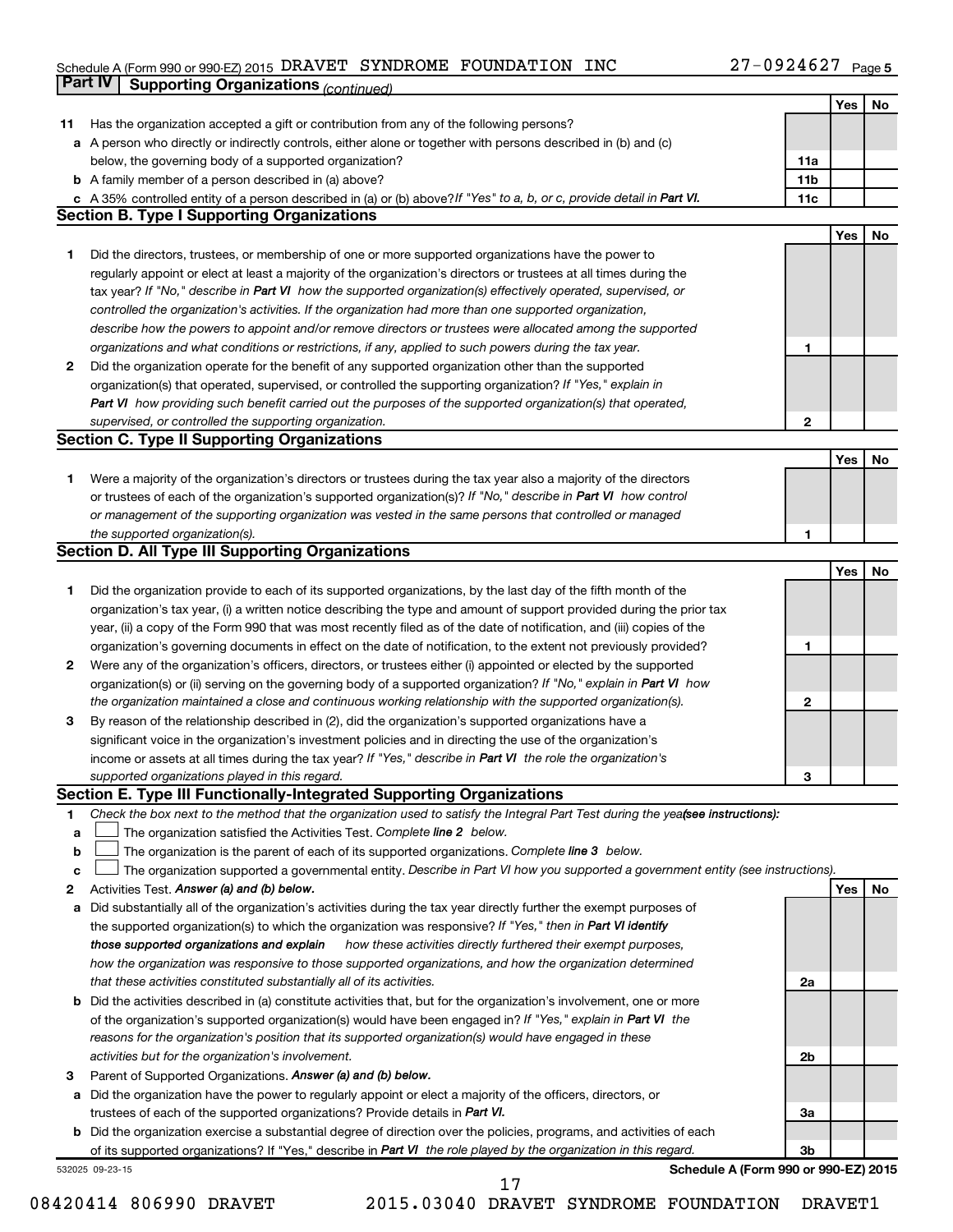### Schedule A (Form 990 or 990-EZ) 2015 Page DRAVET SYNDROME FOUNDATION INC 27-0924627 **Part V Type III Non-Functionally Integrated 509(a)(3) Supporting Organizations**

1 **Letter on Reck here if the organization satisfied the Integral Part Test as a qualifying trust on Nov. 20, 1970. See instructions. All** other Type III non-functionally integrated supporting organizations must complete Sections A through E.

|                | Section A - Adjusted Net Income                                                                                                   |                | (A) Prior Year | (B) Current Year<br>(optional) |
|----------------|-----------------------------------------------------------------------------------------------------------------------------------|----------------|----------------|--------------------------------|
| 1.             | Net short-term capital gain                                                                                                       | 1              |                |                                |
| $\mathbf{2}$   | Recoveries of prior-year distributions                                                                                            | $\overline{2}$ |                |                                |
| 3              | Other gross income (see instructions)                                                                                             | 3              |                |                                |
| 4              | Add lines 1 through 3                                                                                                             | 4              |                |                                |
| 5              | Depreciation and depletion                                                                                                        | 5              |                |                                |
| 6              | Portion of operating expenses paid or incurred for production or                                                                  |                |                |                                |
|                | collection of gross income or for management, conservation, or                                                                    |                |                |                                |
|                | maintenance of property held for production of income (see instructions)                                                          | 6              |                |                                |
| $\overline{7}$ | Other expenses (see instructions)                                                                                                 | $\overline{7}$ |                |                                |
| 8              | Adjusted Net Income (subtract lines 5, 6 and 7 from line 4)                                                                       | 8              |                |                                |
|                | <b>Section B - Minimum Asset Amount</b>                                                                                           |                | (A) Prior Year | (B) Current Year<br>(optional) |
| 1              | Aggregate fair market value of all non-exempt-use assets (see                                                                     |                |                |                                |
|                | instructions for short tax year or assets held for part of year):                                                                 |                |                |                                |
|                | <b>a</b> Average monthly value of securities                                                                                      | 1a             |                |                                |
|                | <b>b</b> Average monthly cash balances                                                                                            | 1 <sub>b</sub> |                |                                |
|                | c Fair market value of other non-exempt-use assets                                                                                | 1c             |                |                                |
|                | d Total (add lines 1a, 1b, and 1c)                                                                                                | 1d             |                |                                |
|                | e Discount claimed for blockage or other                                                                                          |                |                |                                |
|                | factors (explain in detail in Part VI):                                                                                           |                |                |                                |
| 2              | Acquisition indebtedness applicable to non-exempt-use assets                                                                      | $\mathbf{2}$   |                |                                |
| З              | Subtract line 2 from line 1d                                                                                                      | 3              |                |                                |
| 4              | Cash deemed held for exempt use. Enter 1-1/2% of line 3 (for greater amount,                                                      |                |                |                                |
|                | see instructions).                                                                                                                | 4              |                |                                |
| 5              | Net value of non-exempt-use assets (subtract line 4 from line 3)                                                                  | 5              |                |                                |
| 6              | Multiply line 5 by .035                                                                                                           | 6              |                |                                |
| 7              | Recoveries of prior-year distributions                                                                                            | 7              |                |                                |
| 8              | <b>Minimum Asset Amount (add line 7 to line 6)</b>                                                                                | 8              |                |                                |
|                | <b>Section C - Distributable Amount</b>                                                                                           |                |                | <b>Current Year</b>            |
| 1              | Adjusted net income for prior year (from Section A, line 8, Column A)                                                             | 1              |                |                                |
| $\mathbf{2}$   | Enter 85% of line 1                                                                                                               | $\mathbf{2}$   |                |                                |
| З              | Minimum asset amount for prior year (from Section B, line 8, Column A)                                                            | 3              |                |                                |
| 4              | Enter greater of line 2 or line 3                                                                                                 | 4              |                |                                |
| 5              | Income tax imposed in prior year                                                                                                  | 5              |                |                                |
| 6              | <b>Distributable Amount.</b> Subtract line 5 from line 4, unless subject to                                                       |                |                |                                |
|                | emergency temporary reduction (see instructions)                                                                                  | 6              |                |                                |
| 7              | Check here if the current year is the organization's first as a non-functionally-integrated Type III supporting organization (see |                |                |                                |

instructions).

**Schedule A (Form 990 or 990-EZ) 2015**

532026 09-23-15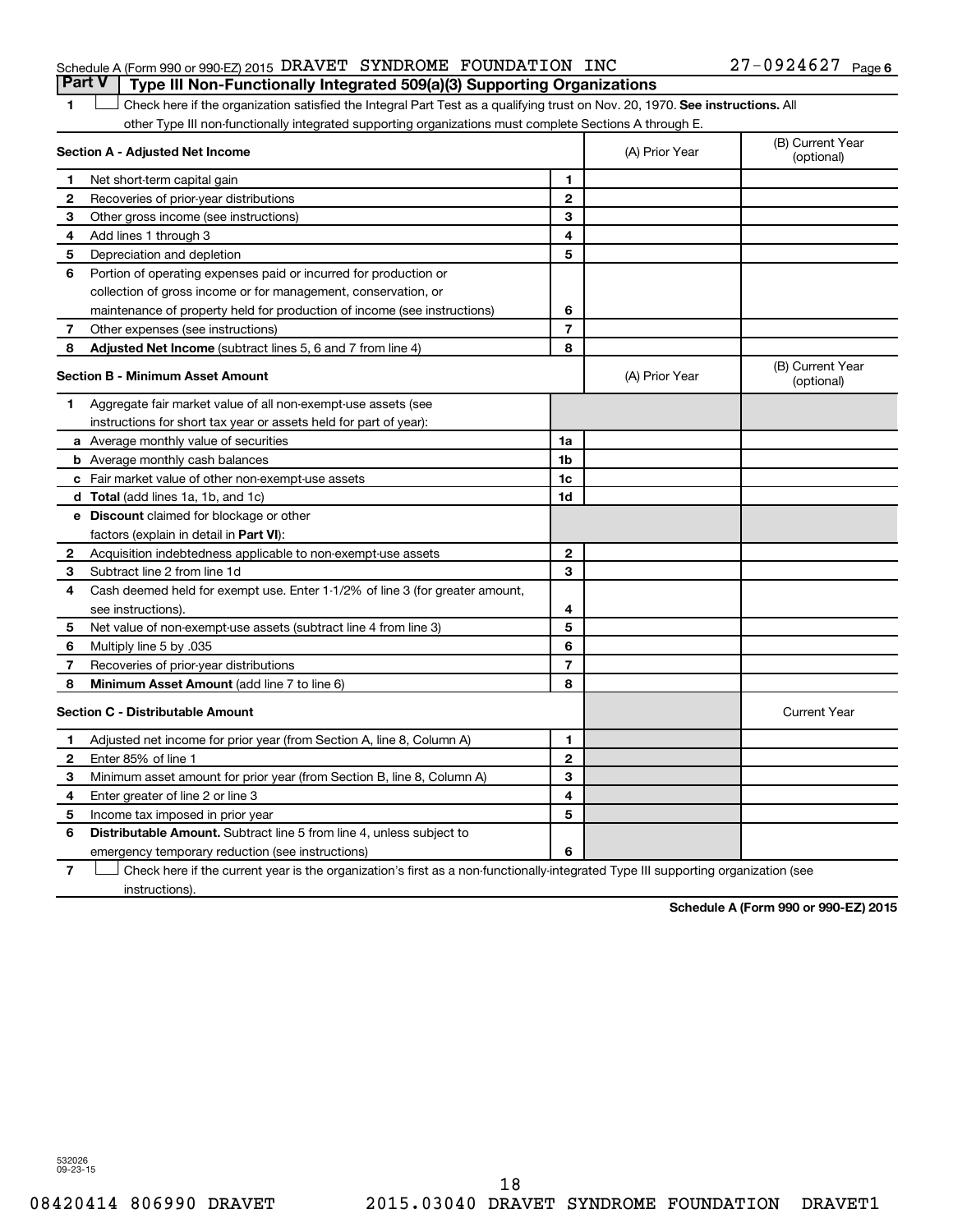### Schedule A (Form 990 or 990-EZ) 2015 DRAVET SYNDROME FOUNDATION INC  $ZI-09Z46ZI$  Page DRAVET SYNDROME FOUNDATION INC 27-0924627

|              | <b>Part V</b><br>Type III Non-Functionally Integrated 509(a)(3) Supporting Organizations (continued)   |                             |                                       |                                         |  |  |  |  |  |  |
|--------------|--------------------------------------------------------------------------------------------------------|-----------------------------|---------------------------------------|-----------------------------------------|--|--|--|--|--|--|
|              | <b>Section D - Distributions</b>                                                                       |                             |                                       | <b>Current Year</b>                     |  |  |  |  |  |  |
| 1            | Amounts paid to supported organizations to accomplish exempt purposes                                  |                             |                                       |                                         |  |  |  |  |  |  |
| 2            | Amounts paid to perform activity that directly furthers exempt purposes of supported                   |                             |                                       |                                         |  |  |  |  |  |  |
|              | organizations, in excess of income from activity                                                       |                             |                                       |                                         |  |  |  |  |  |  |
| 3            | Administrative expenses paid to accomplish exempt purposes of supported organizations                  |                             |                                       |                                         |  |  |  |  |  |  |
| 4            | Amounts paid to acquire exempt-use assets                                                              |                             |                                       |                                         |  |  |  |  |  |  |
| 5            | Qualified set-aside amounts (prior IRS approval required)                                              |                             |                                       |                                         |  |  |  |  |  |  |
| 6            | Other distributions (describe in Part VI). See instructions.                                           |                             |                                       |                                         |  |  |  |  |  |  |
| 7            | <b>Total annual distributions.</b> Add lines 1 through 6.                                              |                             |                                       |                                         |  |  |  |  |  |  |
| 8            | Distributions to attentive supported organizations to which the organization is responsive             |                             |                                       |                                         |  |  |  |  |  |  |
|              | (provide details in Part VI). See instructions.                                                        |                             |                                       |                                         |  |  |  |  |  |  |
| 9            | Distributable amount for 2015 from Section C, line 6                                                   |                             |                                       |                                         |  |  |  |  |  |  |
| 10           | Line 8 amount divided by Line 9 amount                                                                 |                             |                                       |                                         |  |  |  |  |  |  |
|              |                                                                                                        | (i)                         | (ii)                                  | (iii)                                   |  |  |  |  |  |  |
|              | Section E - Distribution Allocations (see instructions)                                                | <b>Excess Distributions</b> | <b>Underdistributions</b><br>Pre-2015 | <b>Distributable</b><br>Amount for 2015 |  |  |  |  |  |  |
|              |                                                                                                        |                             |                                       |                                         |  |  |  |  |  |  |
| 1            | Distributable amount for 2015 from Section C, line 6                                                   |                             |                                       |                                         |  |  |  |  |  |  |
| $\mathbf{2}$ | Underdistributions, if any, for years prior to 2015                                                    |                             |                                       |                                         |  |  |  |  |  |  |
|              | (reasonable cause required-see instructions)                                                           |                             |                                       |                                         |  |  |  |  |  |  |
| 3            | Excess distributions carryover, if any, to 2015:                                                       |                             |                                       |                                         |  |  |  |  |  |  |
| a            |                                                                                                        |                             |                                       |                                         |  |  |  |  |  |  |
| b            |                                                                                                        |                             |                                       |                                         |  |  |  |  |  |  |
| с            |                                                                                                        |                             |                                       |                                         |  |  |  |  |  |  |
|              | d From 2013<br>e From 2014                                                                             |                             |                                       |                                         |  |  |  |  |  |  |
|              |                                                                                                        |                             |                                       |                                         |  |  |  |  |  |  |
|              | <b>Total</b> of lines 3a through e                                                                     |                             |                                       |                                         |  |  |  |  |  |  |
|              | <b>g</b> Applied to underdistributions of prior years<br><b>h</b> Applied to 2015 distributable amount |                             |                                       |                                         |  |  |  |  |  |  |
|              | Carryover from 2010 not applied (see instructions)                                                     |                             |                                       |                                         |  |  |  |  |  |  |
|              | Remainder. Subtract lines 3g, 3h, and 3i from 3f.                                                      |                             |                                       |                                         |  |  |  |  |  |  |
| 4            | Distributions for 2015 from Section D,                                                                 |                             |                                       |                                         |  |  |  |  |  |  |
|              | $line 7$ :                                                                                             |                             |                                       |                                         |  |  |  |  |  |  |
|              | a Applied to underdistributions of prior years                                                         |                             |                                       |                                         |  |  |  |  |  |  |
|              | <b>b</b> Applied to 2015 distributable amount                                                          |                             |                                       |                                         |  |  |  |  |  |  |
| с            | Remainder. Subtract lines 4a and 4b from 4.                                                            |                             |                                       |                                         |  |  |  |  |  |  |
| 5            | Remaining underdistributions for years prior to 2015, if                                               |                             |                                       |                                         |  |  |  |  |  |  |
|              | any. Subtract lines 3g and 4a from line 2 (if amount                                                   |                             |                                       |                                         |  |  |  |  |  |  |
|              | greater than zero, see instructions).                                                                  |                             |                                       |                                         |  |  |  |  |  |  |
| 6            | Remaining underdistributions for 2015. Subtract lines 3h                                               |                             |                                       |                                         |  |  |  |  |  |  |
|              | and 4b from line 1 (if amount greater than zero, see                                                   |                             |                                       |                                         |  |  |  |  |  |  |
|              | instructions).                                                                                         |                             |                                       |                                         |  |  |  |  |  |  |
| $\mathbf{7}$ | Excess distributions carryover to 2016. Add lines 3j                                                   |                             |                                       |                                         |  |  |  |  |  |  |
|              | and 4c.                                                                                                |                             |                                       |                                         |  |  |  |  |  |  |
| 8            | Breakdown of line 7:                                                                                   |                             |                                       |                                         |  |  |  |  |  |  |
| a            |                                                                                                        |                             |                                       |                                         |  |  |  |  |  |  |
| b            |                                                                                                        |                             |                                       |                                         |  |  |  |  |  |  |
|              | c Excess from 2013                                                                                     |                             |                                       |                                         |  |  |  |  |  |  |
|              | d Excess from 2014                                                                                     |                             |                                       |                                         |  |  |  |  |  |  |
|              | e Excess from 2015                                                                                     |                             |                                       |                                         |  |  |  |  |  |  |

**Schedule A (Form 990 or 990-EZ) 2015**

532027 09-23-15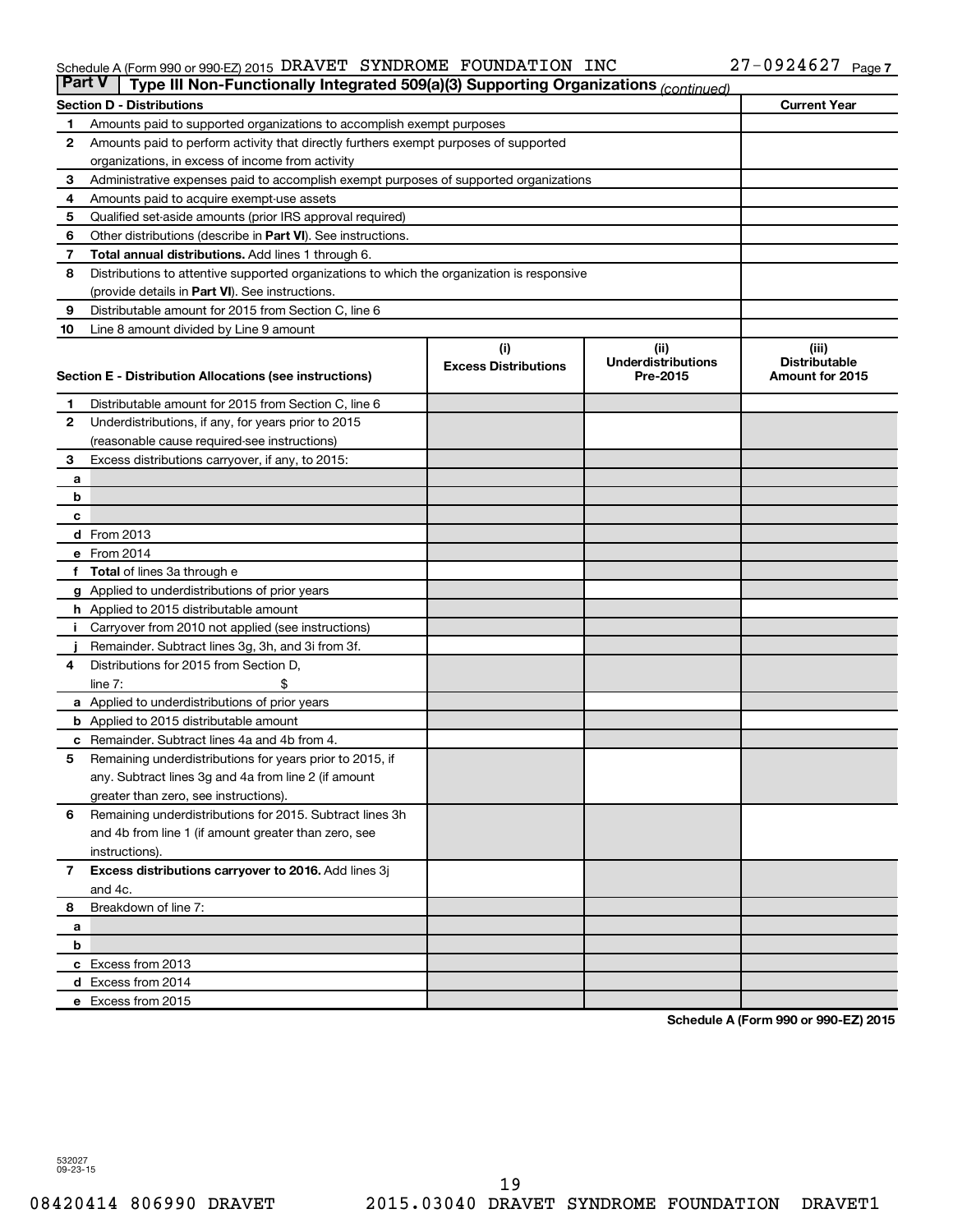| Part VI         | Schedule A (Form 990 or 990-EZ) 2015 DRAVET SYNDROME FOUNDATION INC                                                                                                                                                                                                                                                                                            |  |                   |                                      | $27 - 0924627$ Page 8 |
|-----------------|----------------------------------------------------------------------------------------------------------------------------------------------------------------------------------------------------------------------------------------------------------------------------------------------------------------------------------------------------------------|--|-------------------|--------------------------------------|-----------------------|
|                 | Supplemental Information. Provide the explanations required by Part II, line 10; Part II, line 17a or 17b; Part III, line 12;<br>Part IV, Section A, lines 1, 2, 3b, 3c, 4b, 4c, 5a, 6, 9a, 9b, 9c, 11a, 11b, and 11c; Part IV, Section B, lines 1 and 2; Part IV, Section C, line 1; Part IV, Section D, lines 2 and 3; Part IV, Section E, lines 1c, 2a, 2b, |  |                   |                                      |                       |
|                 | Section D, lines 5, 6, and 8; and Part V, Section E, lines 2, 5, and 6. Also complete this part for any additional information.<br>(See instructions.)                                                                                                                                                                                                         |  |                   |                                      |                       |
|                 |                                                                                                                                                                                                                                                                                                                                                                |  |                   |                                      |                       |
|                 |                                                                                                                                                                                                                                                                                                                                                                |  |                   |                                      |                       |
|                 |                                                                                                                                                                                                                                                                                                                                                                |  |                   |                                      |                       |
|                 |                                                                                                                                                                                                                                                                                                                                                                |  |                   |                                      |                       |
|                 |                                                                                                                                                                                                                                                                                                                                                                |  |                   |                                      |                       |
|                 |                                                                                                                                                                                                                                                                                                                                                                |  |                   |                                      |                       |
|                 |                                                                                                                                                                                                                                                                                                                                                                |  |                   |                                      |                       |
|                 |                                                                                                                                                                                                                                                                                                                                                                |  |                   |                                      |                       |
|                 |                                                                                                                                                                                                                                                                                                                                                                |  |                   |                                      |                       |
|                 |                                                                                                                                                                                                                                                                                                                                                                |  |                   |                                      |                       |
|                 |                                                                                                                                                                                                                                                                                                                                                                |  |                   |                                      |                       |
|                 |                                                                                                                                                                                                                                                                                                                                                                |  |                   |                                      |                       |
|                 |                                                                                                                                                                                                                                                                                                                                                                |  |                   |                                      |                       |
|                 |                                                                                                                                                                                                                                                                                                                                                                |  |                   |                                      |                       |
|                 |                                                                                                                                                                                                                                                                                                                                                                |  |                   |                                      |                       |
|                 |                                                                                                                                                                                                                                                                                                                                                                |  |                   |                                      |                       |
|                 |                                                                                                                                                                                                                                                                                                                                                                |  |                   |                                      |                       |
|                 |                                                                                                                                                                                                                                                                                                                                                                |  |                   |                                      |                       |
|                 |                                                                                                                                                                                                                                                                                                                                                                |  |                   |                                      |                       |
|                 |                                                                                                                                                                                                                                                                                                                                                                |  |                   |                                      |                       |
|                 |                                                                                                                                                                                                                                                                                                                                                                |  |                   |                                      |                       |
|                 |                                                                                                                                                                                                                                                                                                                                                                |  |                   |                                      |                       |
|                 |                                                                                                                                                                                                                                                                                                                                                                |  |                   |                                      |                       |
|                 |                                                                                                                                                                                                                                                                                                                                                                |  |                   |                                      |                       |
|                 |                                                                                                                                                                                                                                                                                                                                                                |  |                   |                                      |                       |
|                 |                                                                                                                                                                                                                                                                                                                                                                |  |                   |                                      |                       |
|                 |                                                                                                                                                                                                                                                                                                                                                                |  |                   |                                      |                       |
|                 |                                                                                                                                                                                                                                                                                                                                                                |  |                   |                                      |                       |
|                 |                                                                                                                                                                                                                                                                                                                                                                |  |                   |                                      |                       |
|                 |                                                                                                                                                                                                                                                                                                                                                                |  |                   |                                      |                       |
|                 |                                                                                                                                                                                                                                                                                                                                                                |  |                   |                                      |                       |
|                 |                                                                                                                                                                                                                                                                                                                                                                |  |                   |                                      |                       |
|                 |                                                                                                                                                                                                                                                                                                                                                                |  |                   |                                      |                       |
|                 |                                                                                                                                                                                                                                                                                                                                                                |  |                   |                                      |                       |
|                 |                                                                                                                                                                                                                                                                                                                                                                |  |                   |                                      |                       |
|                 |                                                                                                                                                                                                                                                                                                                                                                |  |                   |                                      |                       |
|                 |                                                                                                                                                                                                                                                                                                                                                                |  |                   |                                      |                       |
|                 |                                                                                                                                                                                                                                                                                                                                                                |  |                   |                                      |                       |
|                 |                                                                                                                                                                                                                                                                                                                                                                |  |                   | Schedule A (Form 990 or 990-EZ) 2015 |                       |
| 532028 09-23-15 |                                                                                                                                                                                                                                                                                                                                                                |  | 20                |                                      |                       |
|                 | 08420414 806990 DRAVET                                                                                                                                                                                                                                                                                                                                         |  | 2015.03040 DRAVET | SYNDROME FOUNDATION                  | DRAVET1               |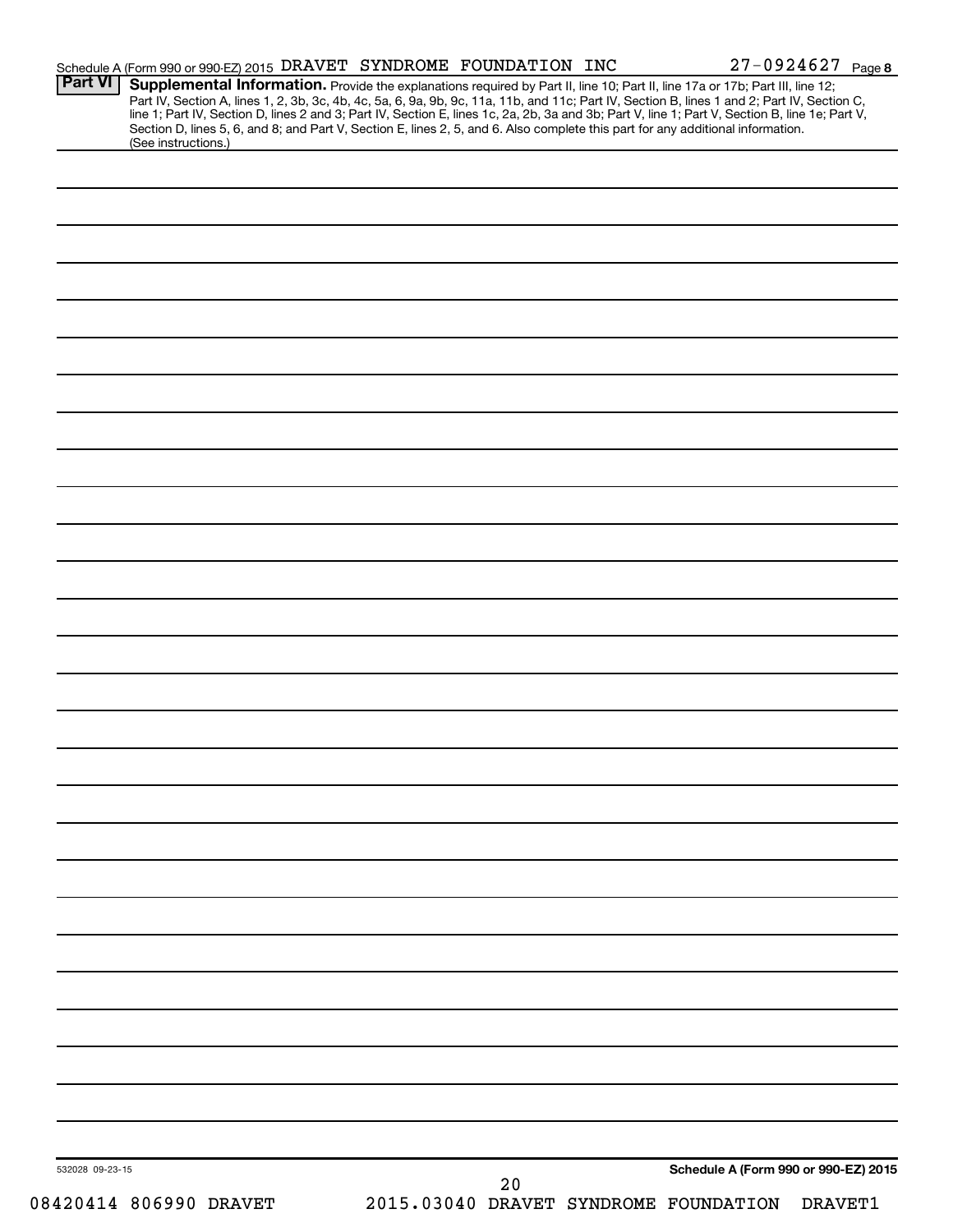| <b>SCHEDULE D</b> |  |  |
|-------------------|--|--|
|                   |  |  |

Department of the Treasury Internal Revenue Service

# **SCHEDULE D Supplemental Financial Statements**<br> **Form 990 2015**<br> **Part IV** line 6.7.8.9.10, 11a, 11b, 11d, 11d, 11d, 11d, 12a, 0r, 12b

**(Form 990) | Complete if the organization answered "Yes" on Form 990, Part IV, line 6, 7, 8, 9, 10, 11a, 11b, 11c, 11d, 11e, 11f, 12a, or 12b.**

**| Attach to Form 990. | Information about Schedule D (Form 990) and its instructions is at**  *www.irs.gov/form990.*



### **Name of the organization**<br> **NAMEL SYNDROME FOUNDATION TNC**<br>
27-0924627 DRAVET SYNDROME FOUNDATION INC

| Part I   | DRAVEI SINDROME FOONDAIION INC<br>Organizations Maintaining Donor Advised Funds or Other Similar Funds or Accounts. Complete if the                                                     |                                                    | 4 7 - 0 <del>2 4 5 0 4</del> 7  |
|----------|-----------------------------------------------------------------------------------------------------------------------------------------------------------------------------------------|----------------------------------------------------|---------------------------------|
|          | organization answered "Yes" on Form 990, Part IV, line 6.                                                                                                                               |                                                    |                                 |
|          |                                                                                                                                                                                         | (a) Donor advised funds                            | (b) Funds and other accounts    |
| 1.       |                                                                                                                                                                                         |                                                    |                                 |
| 2        | Aggregate value of contributions to (during year)                                                                                                                                       |                                                    |                                 |
| 3        | Aggregate value of grants from (during year)                                                                                                                                            |                                                    |                                 |
| 4        |                                                                                                                                                                                         |                                                    |                                 |
| 5        | Did the organization inform all donors and donor advisors in writing that the assets held in donor advised funds                                                                        |                                                    |                                 |
|          |                                                                                                                                                                                         |                                                    | Yes<br><b>No</b>                |
| 6        | Did the organization inform all grantees, donors, and donor advisors in writing that grant funds can be used only                                                                       |                                                    |                                 |
|          | for charitable purposes and not for the benefit of the donor or donor advisor, or for any other purpose conferring                                                                      |                                                    |                                 |
|          | impermissible private benefit?                                                                                                                                                          |                                                    | Yes<br>No                       |
| Part II  | Conservation Easements. Complete if the organization answered "Yes" on Form 990, Part IV, line 7.                                                                                       |                                                    |                                 |
| 1        | Purpose(s) of conservation easements held by the organization (check all that apply).                                                                                                   |                                                    |                                 |
|          | Preservation of land for public use (e.g., recreation or education)                                                                                                                     | Preservation of a historically important land area |                                 |
|          | Protection of natural habitat                                                                                                                                                           | Preservation of a certified historic structure     |                                 |
|          | Preservation of open space                                                                                                                                                              |                                                    |                                 |
| 2        | Complete lines 2a through 2d if the organization held a qualified conservation contribution in the form of a conservation easement on the last                                          |                                                    |                                 |
|          | day of the tax year.                                                                                                                                                                    |                                                    | Held at the End of the Tax Year |
|          |                                                                                                                                                                                         |                                                    | 2a                              |
|          | <b>b</b> Total acreage restricted by conservation easements                                                                                                                             |                                                    | 2 <sub>b</sub>                  |
|          |                                                                                                                                                                                         |                                                    | 2c                              |
|          | d Number of conservation easements included in (c) acquired after 8/17/06, and not on a historic structure                                                                              |                                                    |                                 |
|          |                                                                                                                                                                                         |                                                    | 2d                              |
| 3        | Number of conservation easements modified, transferred, released, extinguished, or terminated by the organization during the tax                                                        |                                                    |                                 |
|          | $year \triangleright$                                                                                                                                                                   |                                                    |                                 |
| 4<br>5   | Number of states where property subject to conservation easement is located ><br>Does the organization have a written policy regarding the periodic monitoring, inspection, handling of |                                                    |                                 |
|          | violations, and enforcement of the conservation easements it holds?                                                                                                                     |                                                    | Yes<br><b>No</b>                |
| 6        | Staff and volunteer hours devoted to monitoring, inspecting, handling of violations, and enforcing conservation easements during the year                                               |                                                    |                                 |
|          |                                                                                                                                                                                         |                                                    |                                 |
|          | Amount of expenses incurred in monitoring, inspecting, handling of violations, and enforcing conservation easements during the year                                                     |                                                    |                                 |
|          | $\blacktriangleright$ \$                                                                                                                                                                |                                                    |                                 |
| 8        | Does each conservation easement reported on line 2(d) above satisfy the requirements of section 170(h)(4)(B)(i)                                                                         |                                                    |                                 |
|          |                                                                                                                                                                                         |                                                    | <b>No</b><br>Yes                |
| 9        | In Part XIII, describe how the organization reports conservation easements in its revenue and expense statement, and balance sheet, and                                                 |                                                    |                                 |
|          | include, if applicable, the text of the footnote to the organization's financial statements that describes the organization's accounting for                                            |                                                    |                                 |
|          | conservation easements.                                                                                                                                                                 |                                                    |                                 |
|          | Organizations Maintaining Collections of Art, Historical Treasures, or Other Similar Assets.<br>Part III                                                                                |                                                    |                                 |
|          | Complete if the organization answered "Yes" on Form 990, Part IV, line 8.                                                                                                               |                                                    |                                 |
|          | 1a If the organization elected, as permitted under SFAS 116 (ASC 958), not to report in its revenue statement and balance sheet works of art,                                           |                                                    |                                 |
|          | historical treasures, or other similar assets held for public exhibition, education, or research in furtherance of public service, provide, in Part XIII,                               |                                                    |                                 |
|          | the text of the footnote to its financial statements that describes these items.                                                                                                        |                                                    |                                 |
|          | b If the organization elected, as permitted under SFAS 116 (ASC 958), to report in its revenue statement and balance sheet works of art, historical                                     |                                                    |                                 |
|          | treasures, or other similar assets held for public exhibition, education, or research in furtherance of public service, provide the following amounts                                   |                                                    |                                 |
|          | relating to these items:                                                                                                                                                                |                                                    |                                 |
|          |                                                                                                                                                                                         |                                                    | $\bullet$                       |
|          | (ii) Assets included in Form 990, Part X                                                                                                                                                |                                                    | $\blacktriangleright$ \$        |
| 2        | If the organization received or held works of art, historical treasures, or other similar assets for financial gain, provide                                                            |                                                    |                                 |
|          | the following amounts required to be reported under SFAS 116 (ASC 958) relating to these items:                                                                                         |                                                    |                                 |
| а        |                                                                                                                                                                                         |                                                    | \$<br>▶                         |
|          |                                                                                                                                                                                         |                                                    | $\blacktriangleright$ s         |
| 532051   | LHA For Paperwork Reduction Act Notice, see the Instructions for Form 990.                                                                                                              |                                                    | Schedule D (Form 990) 2015      |
| 11-02-15 |                                                                                                                                                                                         |                                                    |                                 |

08420414 806990 DRAVET 2015.03040 DRAVET SYNDROME FOUNDATION DRAVET1

27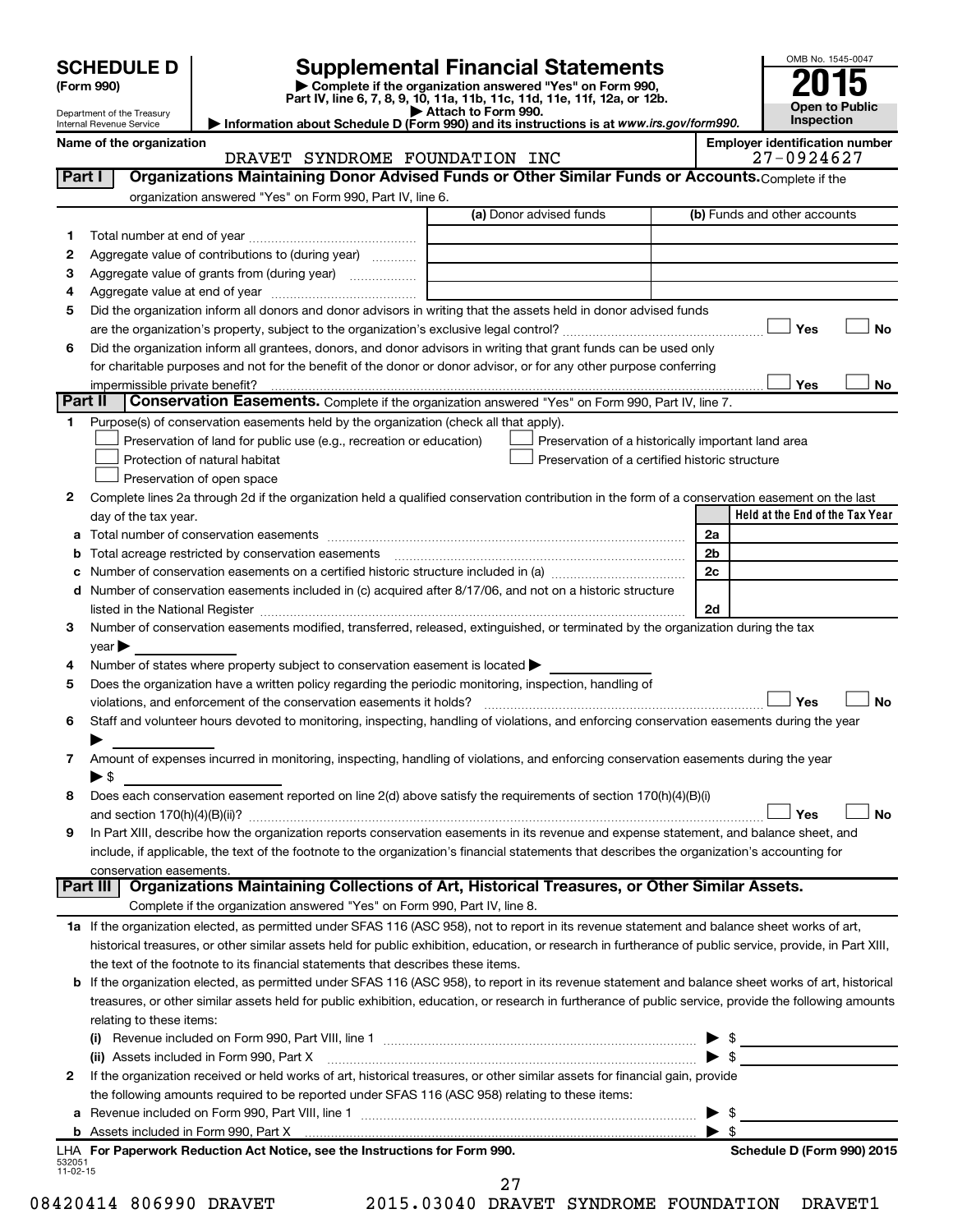|               | Schedule D (Form 990) 2015                                                                                                                                                                                                    | DRAVET SYNDROME FOUNDATION INC |                |                                                         |                 | $27 - 0924627$ Page 2      |                     |     |                  |
|---------------|-------------------------------------------------------------------------------------------------------------------------------------------------------------------------------------------------------------------------------|--------------------------------|----------------|---------------------------------------------------------|-----------------|----------------------------|---------------------|-----|------------------|
|               | Part III<br>Organizations Maintaining Collections of Art, Historical Treasures, or Other Similar Assets(continued)                                                                                                            |                                |                |                                                         |                 |                            |                     |     |                  |
| З             | Using the organization's acquisition, accession, and other records, check any of the following that are a significant use of its collection items                                                                             |                                |                |                                                         |                 |                            |                     |     |                  |
|               | (check all that apply):                                                                                                                                                                                                       |                                |                |                                                         |                 |                            |                     |     |                  |
| a             | Public exhibition                                                                                                                                                                                                             | d                              |                | Loan or exchange programs                               |                 |                            |                     |     |                  |
| b             | Scholarly research                                                                                                                                                                                                            | e                              |                | Other <u>with the state of the state of</u>             |                 |                            |                     |     |                  |
| с             | Preservation for future generations                                                                                                                                                                                           |                                |                |                                                         |                 |                            |                     |     |                  |
| 4             | Provide a description of the organization's collections and explain how they further the organization's exempt purpose in Part XIII.                                                                                          |                                |                |                                                         |                 |                            |                     |     |                  |
| 5             | During the year, did the organization solicit or receive donations of art, historical treasures, or other similar assets                                                                                                      |                                |                |                                                         |                 |                            |                     |     |                  |
|               |                                                                                                                                                                                                                               |                                |                |                                                         |                 |                            | Yes                 |     | No               |
|               | <b>Part IV</b><br><b>Escrow and Custodial Arrangements.</b> Complete if the organization answered "Yes" on Form 990, Part IV, line 9, or                                                                                      |                                |                |                                                         |                 |                            |                     |     |                  |
|               | reported an amount on Form 990, Part X, line 21.                                                                                                                                                                              |                                |                |                                                         |                 |                            |                     |     |                  |
|               | 1a Is the organization an agent, trustee, custodian or other intermediary for contributions or other assets not included                                                                                                      |                                |                |                                                         |                 |                            |                     |     |                  |
|               | on Form 990, Part X? [11] matter continuum matter contract to the contract of the contract of the contract of the contract of the contract of the contract of the contract of the contract of the contract of the contract of |                                |                |                                                         |                 |                            | Yes                 |     | No               |
|               | <b>b</b> If "Yes," explain the arrangement in Part XIII and complete the following table:                                                                                                                                     |                                |                |                                                         |                 |                            |                     |     |                  |
|               |                                                                                                                                                                                                                               |                                |                |                                                         |                 |                            | Amount              |     |                  |
|               |                                                                                                                                                                                                                               |                                |                |                                                         | 1c              |                            |                     |     |                  |
|               |                                                                                                                                                                                                                               |                                |                |                                                         | 1d              |                            |                     |     |                  |
|               | e Distributions during the year measurement contained and all the year measurement of the year measurement of                                                                                                                 |                                |                |                                                         | 1e              |                            |                     |     |                  |
|               |                                                                                                                                                                                                                               |                                |                |                                                         | 1f              |                            |                     |     |                  |
|               | 2a Did the organization include an amount on Form 990, Part X, line 21, for escrow or custodial account liability?                                                                                                            |                                |                |                                                         |                 |                            | Yes                 |     | No               |
|               | <b>b</b> If "Yes," explain the arrangement in Part XIII. Check here if the explanation has been provided on Part XIII                                                                                                         |                                |                |                                                         |                 |                            |                     |     |                  |
| <b>Part V</b> | Endowment Funds. Complete if the organization answered "Yes" on Form 990, Part IV, line 10.                                                                                                                                   |                                |                |                                                         |                 |                            |                     |     |                  |
|               |                                                                                                                                                                                                                               | (a) Current year               | (b) Prior year | (c) Two years back $\vert$ (d) Three years back $\vert$ |                 |                            | (e) Four years back |     |                  |
|               | <b>1a</b> Beginning of year balance <i>manumumum</i>                                                                                                                                                                          | 13,615.                        | 13,251.        | 11,469.                                                 |                 | 10,918.                    |                     |     | 10,000.          |
| b             |                                                                                                                                                                                                                               | 13.                            | 1,170.         | 2,542.                                                  |                 | 1,265,                     |                     |     | 918.             |
| с             | Net investment earnings, gains, and losses                                                                                                                                                                                    | 620.                           | 580.           | 550                                                     |                 | 520                        |                     |     |                  |
|               |                                                                                                                                                                                                                               |                                |                |                                                         |                 |                            |                     |     |                  |
|               | e Other expenditures for facilities                                                                                                                                                                                           |                                |                |                                                         |                 |                            |                     |     |                  |
|               | and programs                                                                                                                                                                                                                  | 239.                           | 226.           | 210.                                                    |                 | 194.                       |                     |     |                  |
|               |                                                                                                                                                                                                                               | 12,769.                        | 13,615.        | 13,251.                                                 |                 | 11,469.                    |                     |     | 10,918.          |
| g<br>2        | Provide the estimated percentage of the current year end balance (line 1g, column (a)) held as:                                                                                                                               |                                |                |                                                         |                 |                            |                     |     |                  |
|               | Board designated or quasi-endowment >                                                                                                                                                                                         |                                | %              |                                                         |                 |                            |                     |     |                  |
| а<br>b        | Permanent endowment >                                                                                                                                                                                                         | %                              |                |                                                         |                 |                            |                     |     |                  |
|               | <b>c</b> Temporarily restricted endowment $\blacktriangleright$                                                                                                                                                               | %                              |                |                                                         |                 |                            |                     |     |                  |
|               | The percentages on lines 2a, 2b, and 2c should equal 100%.                                                                                                                                                                    |                                |                |                                                         |                 |                            |                     |     |                  |
|               | 3a Are there endowment funds not in the possession of the organization that are held and administered for the organization                                                                                                    |                                |                |                                                         |                 |                            |                     |     |                  |
|               | by:                                                                                                                                                                                                                           |                                |                |                                                         |                 |                            |                     | Yes | No               |
|               |                                                                                                                                                                                                                               |                                |                |                                                         |                 |                            | 3a(i)               | X   |                  |
|               |                                                                                                                                                                                                                               |                                |                |                                                         |                 |                            | 3a(ii)              |     | X                |
|               |                                                                                                                                                                                                                               |                                |                |                                                         |                 |                            | 3b                  |     |                  |
| 4             | Describe in Part XIII the intended uses of the organization's endowment funds.                                                                                                                                                |                                |                |                                                         |                 |                            |                     |     |                  |
|               | <b>Part VI</b><br>  Land, Buildings, and Equipment.                                                                                                                                                                           |                                |                |                                                         |                 |                            |                     |     |                  |
|               | Complete if the organization answered "Yes" on Form 990, Part IV, line 11a. See Form 990, Part X, line 10.                                                                                                                    |                                |                |                                                         |                 |                            |                     |     |                  |
|               | Description of property                                                                                                                                                                                                       | (a) Cost or other              |                | (b) Cost or other                                       | (c) Accumulated |                            | (d) Book value      |     |                  |
|               |                                                                                                                                                                                                                               | basis (investment)             |                | basis (other)                                           | depreciation    |                            |                     |     |                  |
|               |                                                                                                                                                                                                                               |                                |                |                                                         |                 |                            |                     |     |                  |
| b             |                                                                                                                                                                                                                               |                                |                |                                                         |                 |                            |                     |     |                  |
|               |                                                                                                                                                                                                                               |                                |                |                                                         |                 |                            |                     |     |                  |
|               |                                                                                                                                                                                                                               |                                |                |                                                         |                 |                            |                     |     |                  |
|               |                                                                                                                                                                                                                               |                                |                |                                                         |                 |                            |                     |     |                  |
|               | Total. Add lines 1a through 1e. (Column (d) must equal Form 990, Part X, column (B), line 10c.)                                                                                                                               |                                |                |                                                         |                 |                            |                     |     | $\overline{0}$ . |
|               |                                                                                                                                                                                                                               |                                |                |                                                         |                 | Schedule D (Form 990) 2015 |                     |     |                  |

532052 09-21-15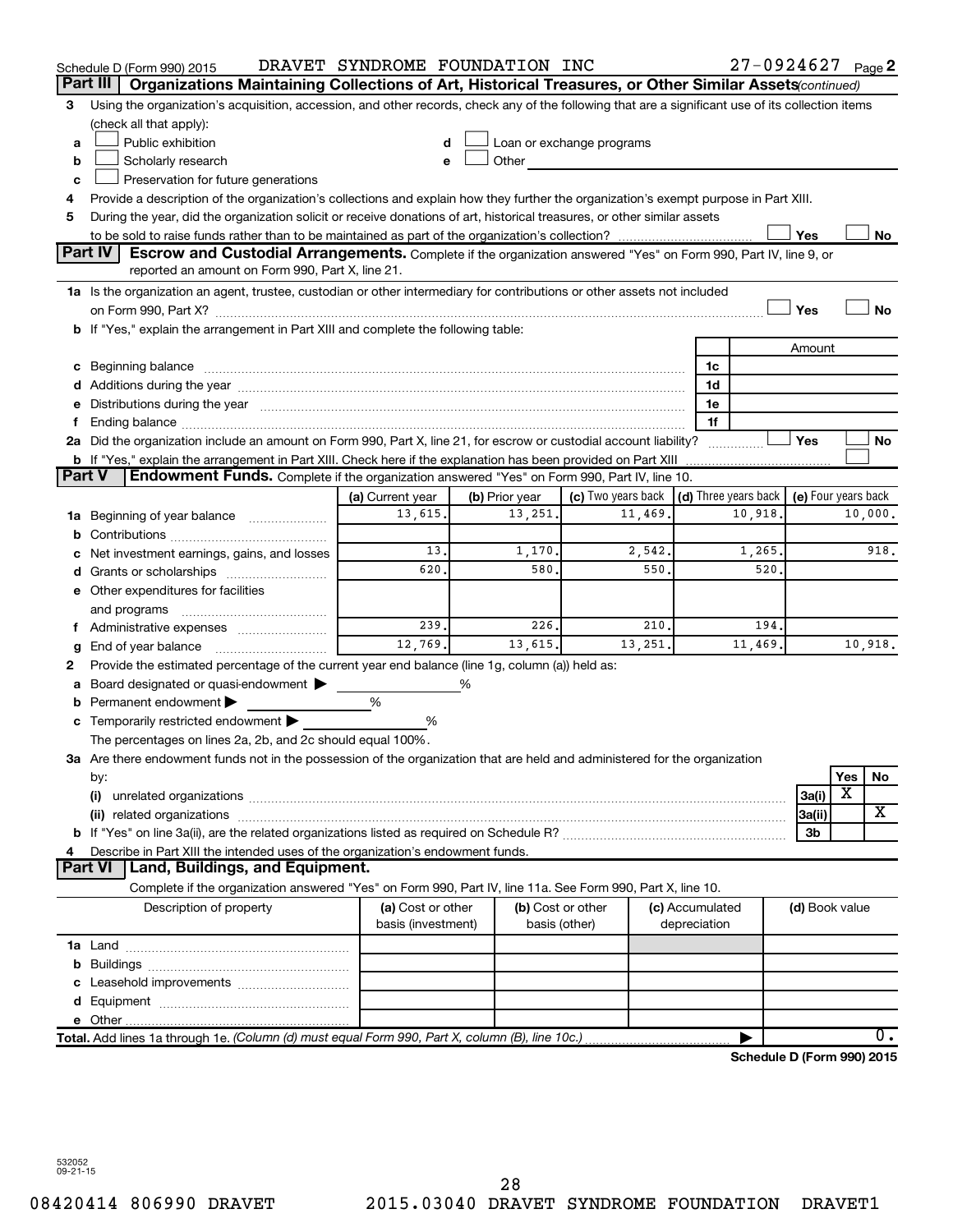|                  | Schedule D (Form 990) 2015                                                                                                                               | DRAVET SYNDROME FOUNDATION INC                                                                                    |                 |                |                | 27-0924627 Page 3                                         |  |
|------------------|----------------------------------------------------------------------------------------------------------------------------------------------------------|-------------------------------------------------------------------------------------------------------------------|-----------------|----------------|----------------|-----------------------------------------------------------|--|
| <b>Part VIII</b> | <b>Investments - Other Securities.</b>                                                                                                                   |                                                                                                                   |                 |                |                |                                                           |  |
|                  |                                                                                                                                                          | Complete if the organization answered "Yes" on Form 990, Part IV, line 11b. See Form 990, Part X, line 12.        |                 |                |                |                                                           |  |
|                  | (a) Description of security or category (including name of security)                                                                                     |                                                                                                                   |                 | (b) Book value |                | (c) Method of valuation: Cost or end-of-year market value |  |
|                  | (1) Financial derivatives                                                                                                                                |                                                                                                                   |                 |                |                |                                                           |  |
|                  |                                                                                                                                                          |                                                                                                                   |                 |                |                |                                                           |  |
| (3) Other        |                                                                                                                                                          |                                                                                                                   |                 |                |                |                                                           |  |
| (A)              |                                                                                                                                                          |                                                                                                                   |                 |                |                |                                                           |  |
| (B)              |                                                                                                                                                          |                                                                                                                   |                 |                |                |                                                           |  |
| (C)              |                                                                                                                                                          |                                                                                                                   |                 |                |                |                                                           |  |
| (D)              |                                                                                                                                                          |                                                                                                                   |                 |                |                |                                                           |  |
| (E)              |                                                                                                                                                          |                                                                                                                   |                 |                |                |                                                           |  |
| (F)<br>(G)       |                                                                                                                                                          |                                                                                                                   |                 |                |                |                                                           |  |
| (H)              |                                                                                                                                                          |                                                                                                                   |                 |                |                |                                                           |  |
|                  | Total. (Col. (b) must equal Form 990, Part X, col. (B) line 12.) $\blacktriangleright$                                                                   |                                                                                                                   |                 |                |                |                                                           |  |
|                  | Part VIII Investments - Program Related.                                                                                                                 |                                                                                                                   |                 |                |                |                                                           |  |
|                  |                                                                                                                                                          | Complete if the organization answered "Yes" on Form 990, Part IV, line 11c. See Form 990, Part X, line 13.        |                 |                |                |                                                           |  |
|                  | (a) Description of investment                                                                                                                            |                                                                                                                   |                 | (b) Book value |                | (c) Method of valuation: Cost or end-of-year market value |  |
| (1)              |                                                                                                                                                          |                                                                                                                   |                 |                |                |                                                           |  |
| (2)              |                                                                                                                                                          |                                                                                                                   |                 |                |                |                                                           |  |
| (3)              |                                                                                                                                                          |                                                                                                                   |                 |                |                |                                                           |  |
| (4)              |                                                                                                                                                          |                                                                                                                   |                 |                |                |                                                           |  |
| (5)              |                                                                                                                                                          |                                                                                                                   |                 |                |                |                                                           |  |
| (6)              |                                                                                                                                                          |                                                                                                                   |                 |                |                |                                                           |  |
| (7)              |                                                                                                                                                          |                                                                                                                   |                 |                |                |                                                           |  |
| (8)              |                                                                                                                                                          |                                                                                                                   |                 |                |                |                                                           |  |
| (9)              |                                                                                                                                                          |                                                                                                                   |                 |                |                |                                                           |  |
|                  | Total. (Col. (b) must equal Form 990, Part X, col. (B) line 13.) $\blacktriangleright$                                                                   |                                                                                                                   |                 |                |                |                                                           |  |
| Part IX          | <b>Other Assets.</b>                                                                                                                                     |                                                                                                                   |                 |                |                |                                                           |  |
|                  |                                                                                                                                                          | Complete if the organization answered "Yes" on Form 990, Part IV, line 11d. See Form 990, Part X, line 15.        |                 |                |                |                                                           |  |
|                  |                                                                                                                                                          |                                                                                                                   | (a) Description |                |                | (b) Book value                                            |  |
| (1)              |                                                                                                                                                          |                                                                                                                   |                 |                |                |                                                           |  |
| (2)              |                                                                                                                                                          |                                                                                                                   |                 |                |                |                                                           |  |
| (3)              |                                                                                                                                                          |                                                                                                                   |                 |                |                |                                                           |  |
| (4)              |                                                                                                                                                          |                                                                                                                   |                 |                |                |                                                           |  |
| (5)              |                                                                                                                                                          |                                                                                                                   |                 |                |                |                                                           |  |
| (6)<br>(7)       |                                                                                                                                                          |                                                                                                                   |                 |                |                |                                                           |  |
| (8)              |                                                                                                                                                          |                                                                                                                   |                 |                |                |                                                           |  |
| (9)              |                                                                                                                                                          |                                                                                                                   |                 |                |                |                                                           |  |
|                  | Total. (Column (b) must equal Form 990, Part X, col. (B) line 15.)                                                                                       |                                                                                                                   |                 |                |                |                                                           |  |
| Part X           | <b>Other Liabilities.</b>                                                                                                                                |                                                                                                                   |                 |                |                |                                                           |  |
|                  |                                                                                                                                                          | Complete if the organization answered "Yes" on Form 990, Part IV, line 11e or 11f. See Form 990, Part X, line 25. |                 |                |                |                                                           |  |
| 1.               |                                                                                                                                                          | (a) Description of liability                                                                                      |                 |                | (b) Book value |                                                           |  |
| (1)              | Federal income taxes                                                                                                                                     |                                                                                                                   |                 |                |                |                                                           |  |
| (2)              |                                                                                                                                                          |                                                                                                                   |                 |                |                |                                                           |  |
| (3)              |                                                                                                                                                          |                                                                                                                   |                 |                |                |                                                           |  |
| (4)              |                                                                                                                                                          |                                                                                                                   |                 |                |                |                                                           |  |
| (5)              |                                                                                                                                                          |                                                                                                                   |                 |                |                |                                                           |  |
| (6)              |                                                                                                                                                          |                                                                                                                   |                 |                |                |                                                           |  |
| (7)              |                                                                                                                                                          |                                                                                                                   |                 |                |                |                                                           |  |
| (8)              |                                                                                                                                                          |                                                                                                                   |                 |                |                |                                                           |  |
| (9)              |                                                                                                                                                          |                                                                                                                   |                 |                |                |                                                           |  |
|                  | Total. (Column (b) must equal Form 990, Part X, col. (B) line 25.)                                                                                       |                                                                                                                   |                 |                |                |                                                           |  |
|                  | 2. Liability for uncertain tax positions. In Part XIII, provide the text of the footnote to the organization's financial statements that reports the     |                                                                                                                   |                 |                |                |                                                           |  |
|                  | organization's liability for uncertain tax positions under FIN 48 (ASC 740). Check here if the text of the footnote has been provided in Part XIII $ X $ |                                                                                                                   |                 |                |                |                                                           |  |
|                  |                                                                                                                                                          |                                                                                                                   |                 |                |                | Schedule D (Form 990) 2015                                |  |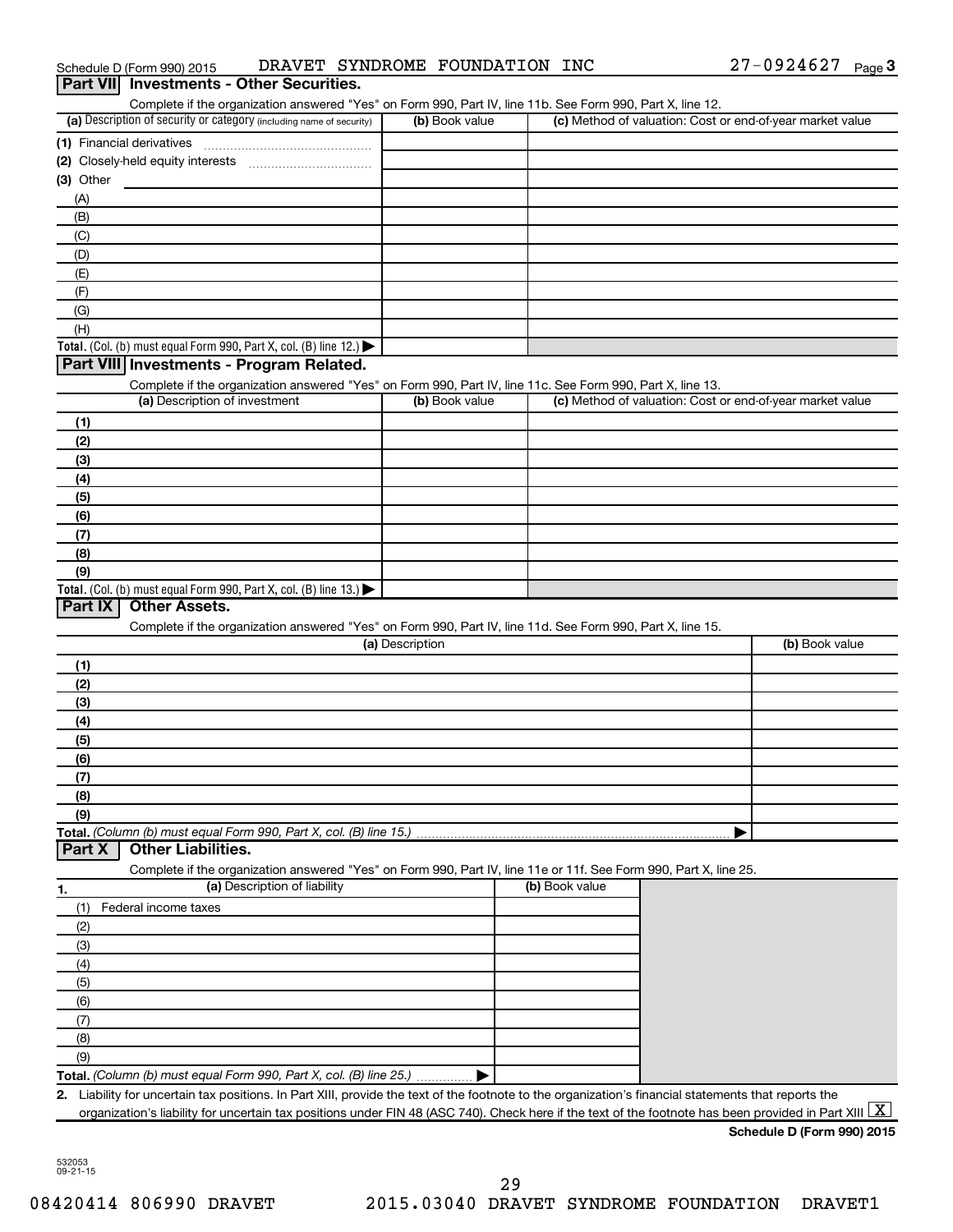|   | DRAVET SYNDROME FOUNDATION INC<br>Schedule D (Form 990) 2015                                                                                                                                                                                                                 |                |                | $27 - 0924627$ Page 4 |
|---|------------------------------------------------------------------------------------------------------------------------------------------------------------------------------------------------------------------------------------------------------------------------------|----------------|----------------|-----------------------|
|   | Reconciliation of Revenue per Audited Financial Statements With Revenue per Return.<br>Part XI                                                                                                                                                                               |                |                |                       |
|   | Complete if the organization answered "Yes" on Form 990, Part IV, line 12a.                                                                                                                                                                                                  |                |                |                       |
| 1 | Total revenue, gains, and other support per audited financial statements                                                                                                                                                                                                     |                | $\blacksquare$ | 980, 944.             |
| 2 | Amounts included on line 1 but not on Form 990, Part VIII, line 12:                                                                                                                                                                                                          |                |                |                       |
| a | Net unrealized gains (losses) on investments [111] [12] matter and all the unrealized gains (losses) on investments                                                                                                                                                          | 2a             |                |                       |
|   |                                                                                                                                                                                                                                                                              | 2 <sub>b</sub> |                |                       |
|   |                                                                                                                                                                                                                                                                              | 2 <sub>c</sub> |                |                       |
| d |                                                                                                                                                                                                                                                                              | 2d             |                |                       |
| е | Add lines 2a through 2d <b>continuum continuum contracts</b> and an analysis of the contract of the contract of the contract of the contract of the contract of the contract of the contract of the contract of the contract of the                                          |                | 2е             | 0.                    |
| 3 |                                                                                                                                                                                                                                                                              |                | 3              | 980,944.              |
| 4 | Amounts included on Form 990, Part VIII, line 12, but not on line 1:                                                                                                                                                                                                         |                |                |                       |
|   |                                                                                                                                                                                                                                                                              | 4a             |                |                       |
|   |                                                                                                                                                                                                                                                                              | 4 <sub>b</sub> |                |                       |
|   | c Add lines 4a and 4b                                                                                                                                                                                                                                                        |                | 4c             | 0.                    |
|   |                                                                                                                                                                                                                                                                              |                | 5              | 980, 944.             |
|   |                                                                                                                                                                                                                                                                              |                |                |                       |
|   | Part XII   Reconciliation of Expenses per Audited Financial Statements With Expenses per Return.                                                                                                                                                                             |                |                |                       |
|   | Complete if the organization answered "Yes" on Form 990, Part IV, line 12a.                                                                                                                                                                                                  |                |                |                       |
| 1 |                                                                                                                                                                                                                                                                              |                | $\mathbf{1}$   | 524, 360.             |
| 2 | Amounts included on line 1 but not on Form 990, Part IX, line 25:                                                                                                                                                                                                            |                |                |                       |
| a |                                                                                                                                                                                                                                                                              | 2a             |                |                       |
| b | Prior year adjustments [ www.communications of the contract of the contract of the contract of the contract of                                                                                                                                                               | 2 <sub>b</sub> |                |                       |
|   |                                                                                                                                                                                                                                                                              | 2 <sub>c</sub> |                |                       |
| d |                                                                                                                                                                                                                                                                              | 2d             |                |                       |
|   | e Add lines 2a through 2d <b>[10]</b> [10] <b>All and Provide 20</b> [10] <b>All and Provide 20</b> [10] <b>All and Provide 20</b> [10] <b>All and Provide 20</b> [10] <b>All and Provide 20</b> [10] <b>All and Provide 20</b> [10] <b>All and Provide 20</b> [10] <b>A</b> |                | <b>2e</b>      | 0.                    |
| 3 |                                                                                                                                                                                                                                                                              |                | 3              | 524, 360.             |
| 4 | Amounts included on Form 990, Part IX, line 25, but not on line 1:                                                                                                                                                                                                           |                |                |                       |
| a |                                                                                                                                                                                                                                                                              | 4a             |                |                       |
|   |                                                                                                                                                                                                                                                                              | 4 <sub>b</sub> |                |                       |
|   | c Add lines 4a and 4b                                                                                                                                                                                                                                                        |                | 4с             | 0.                    |
|   | Part XIII Supplemental Information.                                                                                                                                                                                                                                          |                | 5              | 524, 360.             |

Provide the descriptions required for Part II, lines 3, 5, and 9; Part III, lines 1a and 4; Part IV, lines 1b and 2b; Part V, line 4; Part X, line 2; Part XI, lines 2d and 4b; and Part XII, lines 2d and 4b. Also complete this part to provide any additional information.

### PART V, LINE 4:

THE INTEREST INCOME WILL BE USED TO PROVIDE SERVICES TO INDIVIDUALS

SUFFERING FROM DRAVET SYNDROME IN THE STATE OF IOWA

PART X, LINE 2:

THE FOUNDATION RECOGNIZES THE EFFECT OF TAX POSITIONS ONLY WHEN THEY ARE

MORE THAN LIKELY THAT NOT OF BEING SUSTAINED. MANAGEMENT HAS DETERMINED

THAT THE FOUNDATION HAD NO UNCERTAIN TAX POSITIONS THAT WOULD REQUIRE

FINANCIAL STATEMENT RECOGNITION. TAX YEARS DATING BACK TO 2012 REMAIN OPEN

TO EXAMINATION BY FEDERAL AND STATE AUTHORITIES.

532054 09-21-15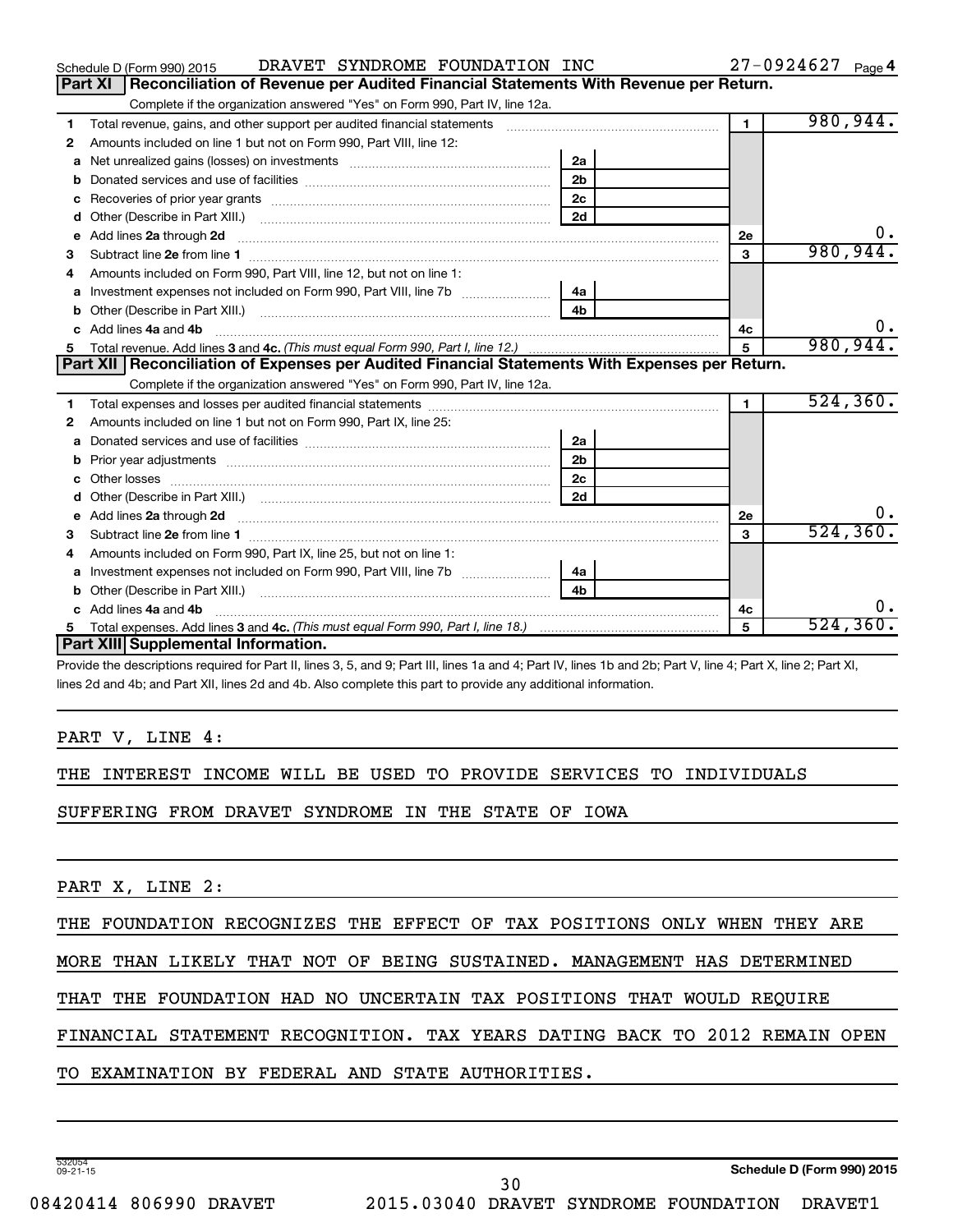| Part XIII Supplemental Information (continued) |
|------------------------------------------------|
|                                                |

| 532055<br>09-21-15 | 21 | Schedule D (Form 990) 2015 |
|--------------------|----|----------------------------|
|                    |    |                            |
|                    |    |                            |
|                    |    |                            |
|                    |    |                            |
|                    |    |                            |
|                    |    |                            |
|                    |    |                            |
|                    |    |                            |
|                    |    |                            |
|                    |    |                            |
|                    |    |                            |
|                    |    |                            |
|                    |    |                            |
|                    |    |                            |
|                    |    |                            |
|                    |    |                            |
|                    |    |                            |
|                    |    |                            |
|                    |    |                            |
|                    |    |                            |
|                    |    |                            |
|                    |    |                            |
|                    |    |                            |
|                    |    |                            |
|                    |    |                            |
|                    |    |                            |
|                    |    |                            |
|                    |    |                            |
|                    |    |                            |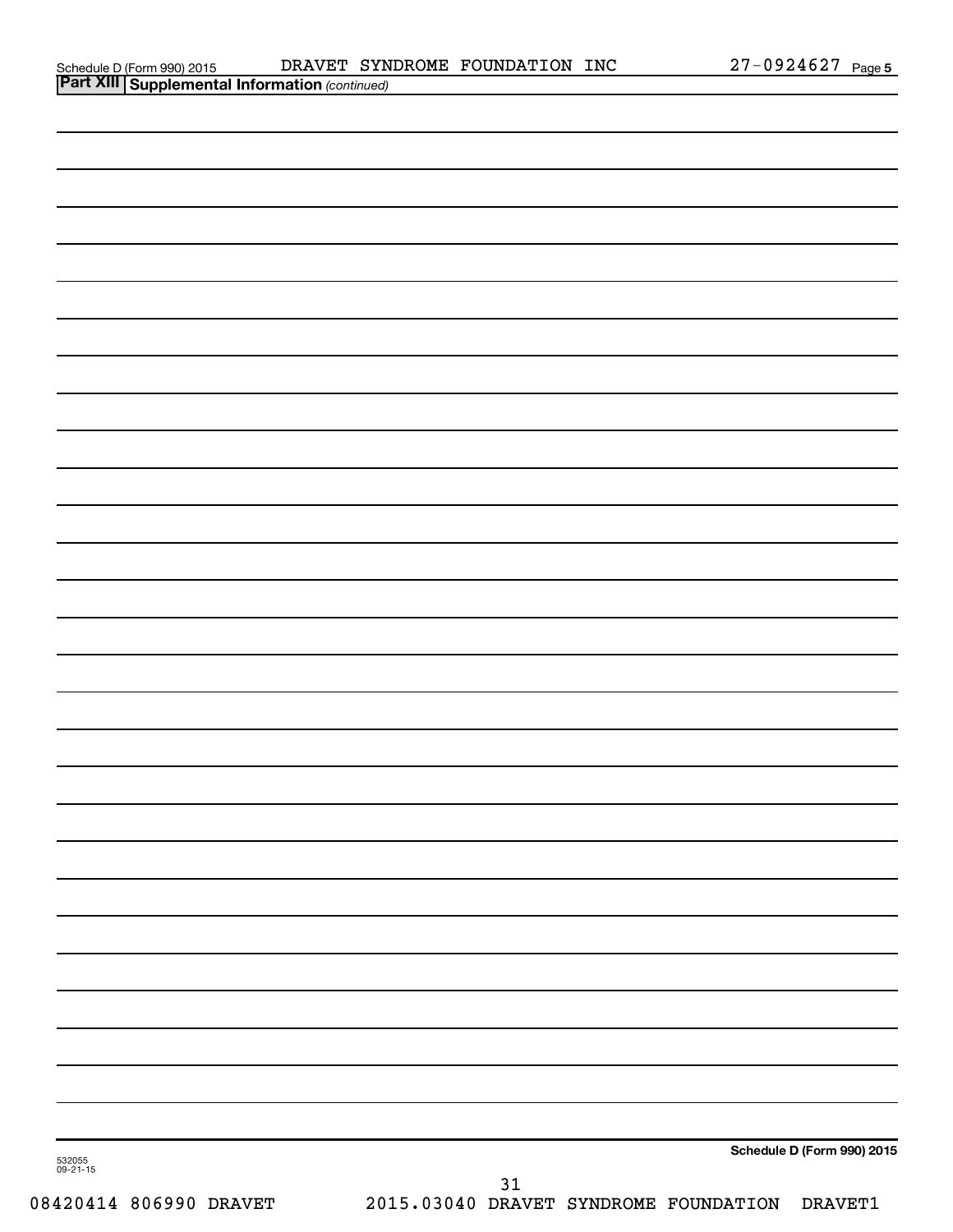| <b>SCHEDULE G</b><br>(Form 990 or 990-EZ)<br>Department of the Treasury<br>Internal Revenue Service |                                  | <b>Supplemental Information Regarding Fundraising or Gaming Activities</b><br>Complete if the organization answered "Yes" on Form 990, Part IV, lines 17, 18, or 19, or if the<br>organization entered more than \$15,000 on Form 990-EZ, line 6a.<br>Attach to Form 990 or Form 990-EZ.  |               |                                                           |                                                                            |                                                                            | OMB No. 1545-0047<br><b>Open to Public</b><br>Inspection |
|-----------------------------------------------------------------------------------------------------|----------------------------------|-------------------------------------------------------------------------------------------------------------------------------------------------------------------------------------------------------------------------------------------------------------------------------------------|---------------|-----------------------------------------------------------|----------------------------------------------------------------------------|----------------------------------------------------------------------------|----------------------------------------------------------|
| Name of the organization                                                                            |                                  | Information about Schedule G (Form 990 or 990-EZ) and its instructions is at WWW.irs.gov/form990.                                                                                                                                                                                         |               |                                                           |                                                                            |                                                                            | <b>Employer identification number</b>                    |
|                                                                                                     |                                  | DRAVET SYNDROME FOUNDATION INC                                                                                                                                                                                                                                                            |               |                                                           |                                                                            | 27-0924627                                                                 |                                                          |
| Part I                                                                                              | required to complete this part.  | Fundraising Activities. Complete if the organization answered "Yes" on Form 990, Part IV, line 17. Form 990-EZ filers are not                                                                                                                                                             |               |                                                           |                                                                            |                                                                            |                                                          |
| Mail solicitations<br>a<br>b<br>Phone solicitations<br>c<br>In-person solicitations<br>d            | Internet and email solicitations | 1 Indicate whether the organization raised funds through any of the following activities. Check all that apply.<br>е<br>f<br>Special fundraising events<br>g<br>2 a Did the organization have a written or oral agreement with any individual (including officers, directors, trustees or |               |                                                           | Solicitation of non-government grants<br>Solicitation of government grants |                                                                            |                                                          |
|                                                                                                     |                                  | key employees listed in Form 990, Part VII) or entity in connection with professional fundraising services?                                                                                                                                                                               |               |                                                           |                                                                            | Yes                                                                        | <b>No</b>                                                |
| compensated at least \$5,000 by the organization.                                                   |                                  | b If "Yes," list the ten highest paid individuals or entities (fundraisers) pursuant to agreements under which the fundraiser is to be                                                                                                                                                    |               |                                                           |                                                                            |                                                                            |                                                          |
| (i) Name and address of individual<br>or entity (fundraiser)                                        |                                  | (ii) Activity                                                                                                                                                                                                                                                                             | or control of | (iii) Did<br>fundraiser<br>have custody<br>contributions? | (iv) Gross receipts<br>from activity                                       | (v) Amount paid<br>to (or retained by)<br>fundraiser<br>listed in col. (i) | (vi) Amount paid<br>to (or retained by)<br>organization  |
|                                                                                                     |                                  |                                                                                                                                                                                                                                                                                           | Yes           | No                                                        |                                                                            |                                                                            |                                                          |
|                                                                                                     |                                  |                                                                                                                                                                                                                                                                                           |               |                                                           |                                                                            |                                                                            |                                                          |
|                                                                                                     |                                  |                                                                                                                                                                                                                                                                                           |               |                                                           |                                                                            |                                                                            |                                                          |
|                                                                                                     |                                  |                                                                                                                                                                                                                                                                                           |               |                                                           |                                                                            |                                                                            |                                                          |
|                                                                                                     |                                  |                                                                                                                                                                                                                                                                                           |               |                                                           |                                                                            |                                                                            |                                                          |
|                                                                                                     |                                  |                                                                                                                                                                                                                                                                                           |               |                                                           |                                                                            |                                                                            |                                                          |
|                                                                                                     |                                  |                                                                                                                                                                                                                                                                                           |               |                                                           |                                                                            |                                                                            |                                                          |
|                                                                                                     |                                  |                                                                                                                                                                                                                                                                                           |               |                                                           |                                                                            |                                                                            |                                                          |
|                                                                                                     |                                  |                                                                                                                                                                                                                                                                                           |               |                                                           |                                                                            |                                                                            |                                                          |
|                                                                                                     |                                  |                                                                                                                                                                                                                                                                                           |               |                                                           |                                                                            |                                                                            |                                                          |
| Total                                                                                               |                                  |                                                                                                                                                                                                                                                                                           |               |                                                           |                                                                            |                                                                            |                                                          |
| or licensing.                                                                                       |                                  | 3 List all states in which the organization is registered or licensed to solicit contributions or has been notified it is exempt from registration                                                                                                                                        |               |                                                           |                                                                            |                                                                            |                                                          |
|                                                                                                     |                                  |                                                                                                                                                                                                                                                                                           |               |                                                           |                                                                            |                                                                            |                                                          |
|                                                                                                     |                                  |                                                                                                                                                                                                                                                                                           |               |                                                           |                                                                            |                                                                            |                                                          |
|                                                                                                     |                                  |                                                                                                                                                                                                                                                                                           |               |                                                           |                                                                            |                                                                            |                                                          |
|                                                                                                     |                                  |                                                                                                                                                                                                                                                                                           |               |                                                           |                                                                            |                                                                            |                                                          |
|                                                                                                     |                                  |                                                                                                                                                                                                                                                                                           |               |                                                           |                                                                            |                                                                            |                                                          |
|                                                                                                     |                                  |                                                                                                                                                                                                                                                                                           |               |                                                           |                                                                            |                                                                            |                                                          |
|                                                                                                     |                                  |                                                                                                                                                                                                                                                                                           |               |                                                           |                                                                            |                                                                            |                                                          |
|                                                                                                     |                                  |                                                                                                                                                                                                                                                                                           |               |                                                           |                                                                            |                                                                            |                                                          |

**For Paperwork Reduction Act Notice, see the Instructions for Form 990 or 990-EZ. Schedule G (Form 990 or 990-EZ) 2015** LHA

532081 09-14-15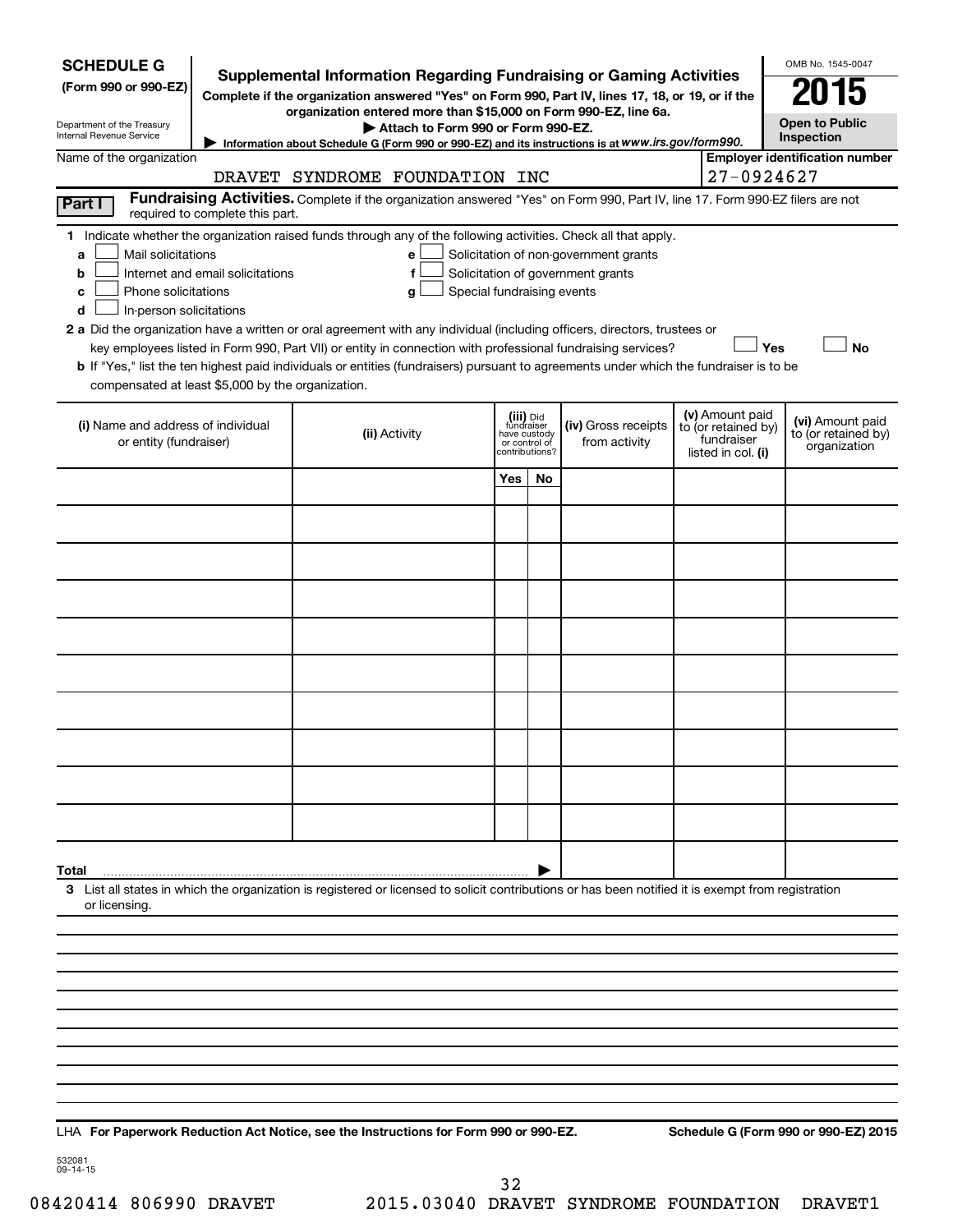|  |  |  |  | Schedule G (Form 990 or 990-EZ) 2015 DRAVET SYNDROME FOUNDATION INC |  | $27 - 0924627$ Page 2 |  |
|--|--|--|--|---------------------------------------------------------------------|--|-----------------------|--|
|--|--|--|--|---------------------------------------------------------------------|--|-----------------------|--|

Part II | Fundraising Events. Complete if the organization answered "Yes" on Form 990, Part IV, line 18, or reported more than \$15,000 of fundraising event contributions and gross income on Form 990-EZ, lines 1 and 6b. List events with gross receipts greater than \$5,000.

|                        |    | 01 Turidiaising event continuutions and gross income on Form 990-LZ, illies T and OD. List events with gross receipts greater than \$0,000.         |                           |                                                  |                  |                                                     |
|------------------------|----|-----------------------------------------------------------------------------------------------------------------------------------------------------|---------------------------|--------------------------------------------------|------------------|-----------------------------------------------------|
|                        |    |                                                                                                                                                     | (a) Event $#1$<br>CIARA'S | $(b)$ Event #2                                   | (c) Other events | (d) Total events                                    |
|                        |    |                                                                                                                                                     | BUTTERFLY BARACE          |                                                  | 5                | (add col. (a) through                               |
|                        |    |                                                                                                                                                     | (event type)              | (event type)                                     | (total number)   | col. (c)                                            |
|                        |    |                                                                                                                                                     |                           |                                                  |                  |                                                     |
| Revenue                | 1. |                                                                                                                                                     | 274,365.                  | 173,501.                                         | 178,164.         | 626,030.                                            |
|                        |    |                                                                                                                                                     |                           |                                                  |                  |                                                     |
|                        |    |                                                                                                                                                     |                           |                                                  |                  |                                                     |
|                        | 3  | Gross income (line 1 minus line 2)                                                                                                                  | 274,365.                  | 173,501.                                         | 178,164.         | 626,030.                                            |
|                        |    |                                                                                                                                                     |                           |                                                  |                  |                                                     |
|                        | 5  |                                                                                                                                                     |                           |                                                  |                  |                                                     |
|                        |    |                                                                                                                                                     |                           |                                                  |                  |                                                     |
| <b>Direct Expenses</b> |    | 7 Food and beverages                                                                                                                                |                           |                                                  |                  |                                                     |
|                        | 8. |                                                                                                                                                     |                           |                                                  |                  |                                                     |
|                        | 9  |                                                                                                                                                     | 56, 710.                  | 4, 292.                                          | 56,638.          | 117,640.<br>117,640.                                |
|                        |    | 10 Direct expense summary. Add lines 4 through 9 in column (d)                                                                                      |                           |                                                  |                  | 508, 390.                                           |
| <b>Part III</b>        |    | Gaming. Complete if the organization answered "Yes" on Form 990, Part IV, line 19, or reported more than                                            |                           |                                                  |                  |                                                     |
|                        |    | \$15,000 on Form 990-EZ, line 6a.                                                                                                                   |                           |                                                  |                  |                                                     |
| Revenue                |    |                                                                                                                                                     | (a) Bingo                 | (b) Pull tabs/instant<br>bingo/progressive bingo | (c) Other gaming | (d) Total gaming (add<br>col. (a) through col. (c)) |
|                        |    |                                                                                                                                                     |                           |                                                  |                  |                                                     |
|                        | 1. |                                                                                                                                                     |                           |                                                  |                  |                                                     |
|                        |    |                                                                                                                                                     |                           |                                                  |                  |                                                     |
| <b>Direct Expenses</b> |    |                                                                                                                                                     |                           |                                                  |                  |                                                     |
|                        |    |                                                                                                                                                     |                           |                                                  |                  |                                                     |
|                        |    |                                                                                                                                                     |                           |                                                  |                  |                                                     |
|                        |    |                                                                                                                                                     | Yes<br>%                  | Yes<br>%                                         | Yes<br>%         |                                                     |
|                        |    | 6 Volunteer labor                                                                                                                                   | No                        | No                                               | No               |                                                     |
|                        | 7  | Direct expense summary. Add lines 2 through 5 in column (d)                                                                                         |                           |                                                  |                  |                                                     |
|                        | 8  |                                                                                                                                                     |                           |                                                  |                  |                                                     |
|                        |    |                                                                                                                                                     |                           |                                                  |                  |                                                     |
| 9                      |    | Enter the state(s) in which the organization conducts gaming activities:                                                                            |                           |                                                  |                  | Yes<br>No                                           |
|                        |    | <b>b</b> If "No," explain:<br><u> 1989 - Johann John Stein, mars and de British Stein British Stein British Stein British Stein British Stein B</u> |                           |                                                  |                  |                                                     |
|                        |    |                                                                                                                                                     |                           |                                                  |                  |                                                     |
|                        |    |                                                                                                                                                     |                           |                                                  |                  |                                                     |
|                        |    | <b>b</b> If "Yes," explain:                                                                                                                         |                           |                                                  |                  | Yes<br>No                                           |
|                        |    |                                                                                                                                                     |                           |                                                  |                  |                                                     |
|                        |    |                                                                                                                                                     |                           |                                                  |                  |                                                     |
|                        |    | 532082 09-14-15                                                                                                                                     |                           |                                                  |                  | Schedule G (Form 990 or 990-EZ) 2015                |
|                        |    |                                                                                                                                                     |                           |                                                  |                  |                                                     |

08420414 806990 DRAVET 2015.03040 DRAVET SYNDROME FOUNDATION DRAVET1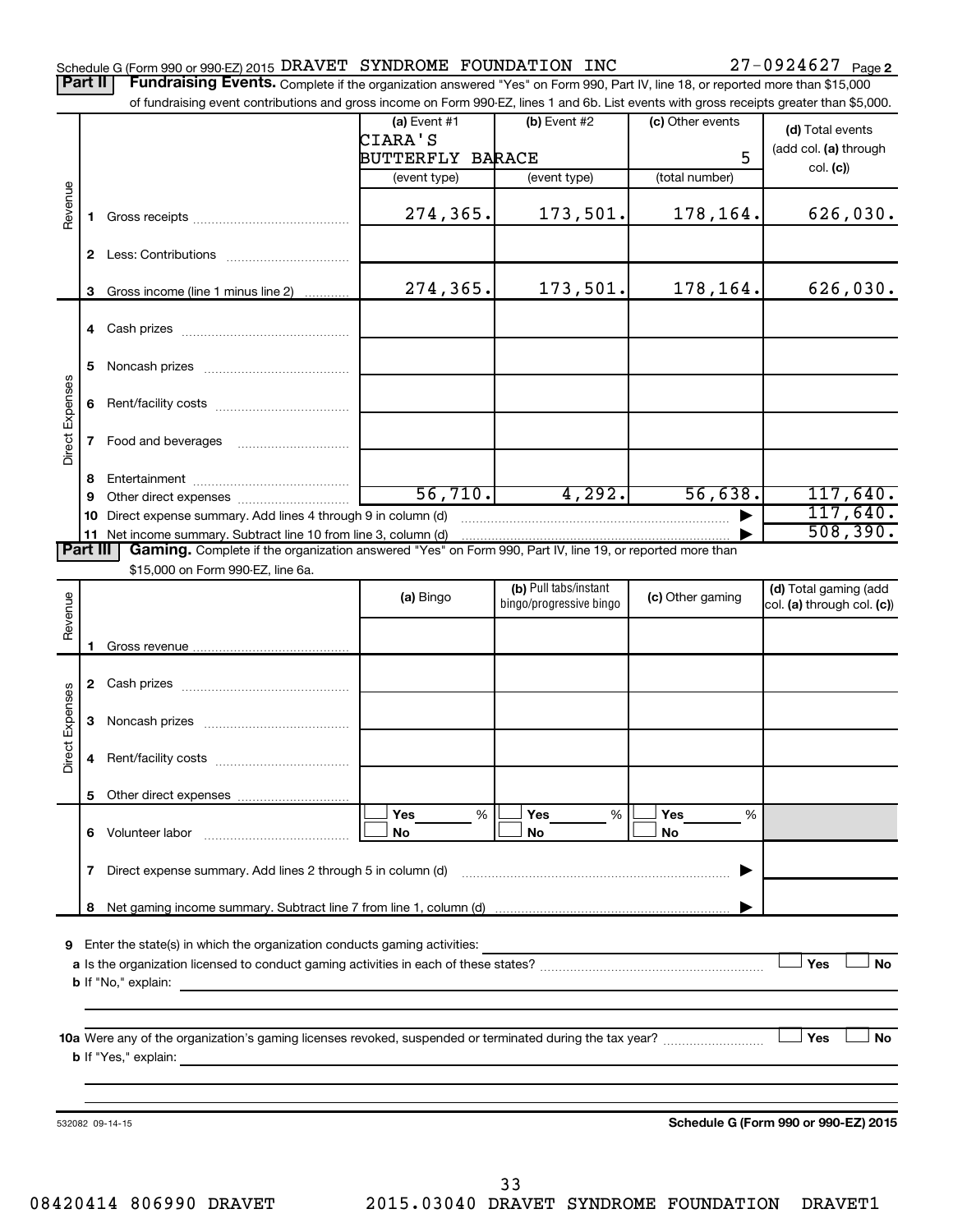| Schedule G (Form 990 or 990-EZ) 2015 DRAVET SYNDROME FOUNDATION INC                                                                                                                                                 | 27-0924627      |       | Page 3               |
|---------------------------------------------------------------------------------------------------------------------------------------------------------------------------------------------------------------------|-----------------|-------|----------------------|
|                                                                                                                                                                                                                     |                 | ∣ Yes | <b>No</b>            |
| 12 Is the organization a grantor, beneficiary or trustee of a trust or a member of a partnership or other entity formed                                                                                             |                 |       |                      |
|                                                                                                                                                                                                                     |                 | 」Yes  | <b>No</b>            |
| 13 Indicate the percentage of gaming activity conducted in:                                                                                                                                                         |                 |       |                      |
|                                                                                                                                                                                                                     |                 |       | %                    |
|                                                                                                                                                                                                                     | 13 <sub>b</sub> |       | %                    |
| 14 Enter the name and address of the person who prepares the organization's gaming/special events books and records:                                                                                                |                 |       |                      |
|                                                                                                                                                                                                                     |                 |       |                      |
| Address $\blacktriangleright$<br><u>and the contract of the contract of the contract of the contract of the contract of the contract of the contract of</u>                                                         |                 |       |                      |
|                                                                                                                                                                                                                     |                 |       | <b>No</b>            |
|                                                                                                                                                                                                                     |                 |       |                      |
| of gaming revenue retained by the third party $\triangleright$ \$ _________________.                                                                                                                                |                 |       |                      |
| c If "Yes," enter name and address of the third party:                                                                                                                                                              |                 |       |                      |
| Name $\blacktriangleright$ $\lrcorner$                                                                                                                                                                              |                 |       |                      |
|                                                                                                                                                                                                                     |                 |       |                      |
| 16 Gaming manager information:                                                                                                                                                                                      |                 |       |                      |
|                                                                                                                                                                                                                     |                 |       |                      |
| Name $\blacktriangleright$                                                                                                                                                                                          |                 |       |                      |
| Gaming manager compensation > \$                                                                                                                                                                                    |                 |       |                      |
|                                                                                                                                                                                                                     |                 |       |                      |
|                                                                                                                                                                                                                     |                 |       |                      |
|                                                                                                                                                                                                                     |                 |       |                      |
| Director/officer<br>Employee<br>Independent contractor                                                                                                                                                              |                 |       |                      |
|                                                                                                                                                                                                                     |                 |       |                      |
| <b>17</b> Mandatory distributions:                                                                                                                                                                                  |                 |       |                      |
| a Is the organization required under state law to make charitable distributions from the gaming proceeds to                                                                                                         |                 |       | $\Box$ Yes $\Box$ No |
|                                                                                                                                                                                                                     |                 |       |                      |
| <b>b</b> Enter the amount of distributions required under state law to be distributed to other exempt organizations or spent in the<br>organization's own exempt activities during the tax year $\triangleright$ \$ |                 |       |                      |
| Part IV<br>Supplemental Information. Provide the explanations required by Part I, line 2b, columns (iii) and (v); and Part III, lines 9, 9b, 10b, 15b,                                                              |                 |       |                      |
| 15c, 16, and 17b, as applicable. Also provide any additional information (see instructions).                                                                                                                        |                 |       |                      |
|                                                                                                                                                                                                                     |                 |       |                      |
|                                                                                                                                                                                                                     |                 |       |                      |
|                                                                                                                                                                                                                     |                 |       |                      |
|                                                                                                                                                                                                                     |                 |       |                      |
|                                                                                                                                                                                                                     |                 |       |                      |
|                                                                                                                                                                                                                     |                 |       |                      |
|                                                                                                                                                                                                                     |                 |       |                      |
|                                                                                                                                                                                                                     |                 |       |                      |
|                                                                                                                                                                                                                     |                 |       |                      |
|                                                                                                                                                                                                                     |                 |       |                      |
|                                                                                                                                                                                                                     |                 |       |                      |
|                                                                                                                                                                                                                     |                 |       |                      |
| Schedule G (Form 990 or 990-EZ) 2015<br>532083 09-14-15                                                                                                                                                             |                 |       |                      |
| 34                                                                                                                                                                                                                  |                 |       |                      |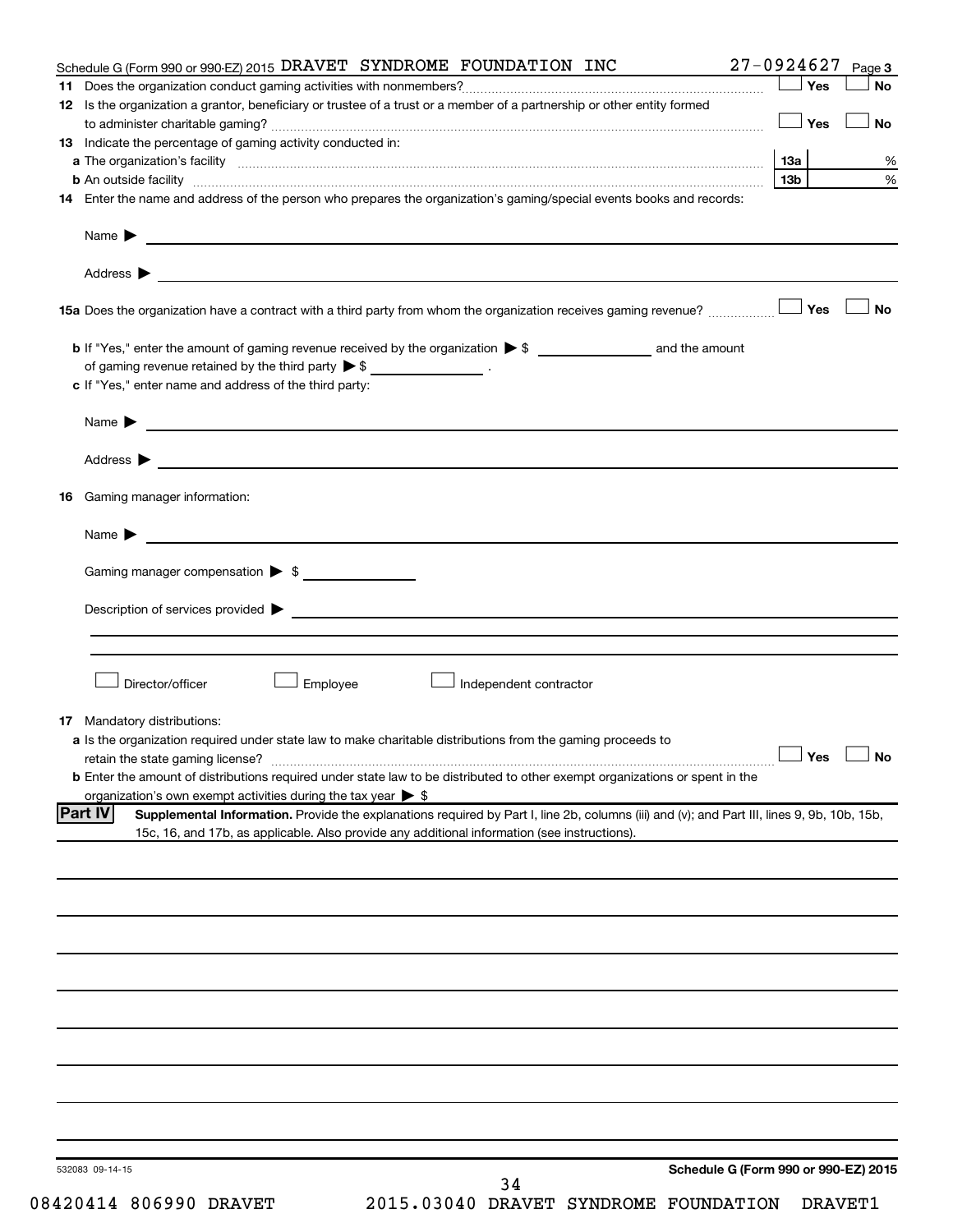|                    | Schedule G (Form 990 or 990-EZ) |
|--------------------|---------------------------------|
| 532084<br>04-01-15 |                                 |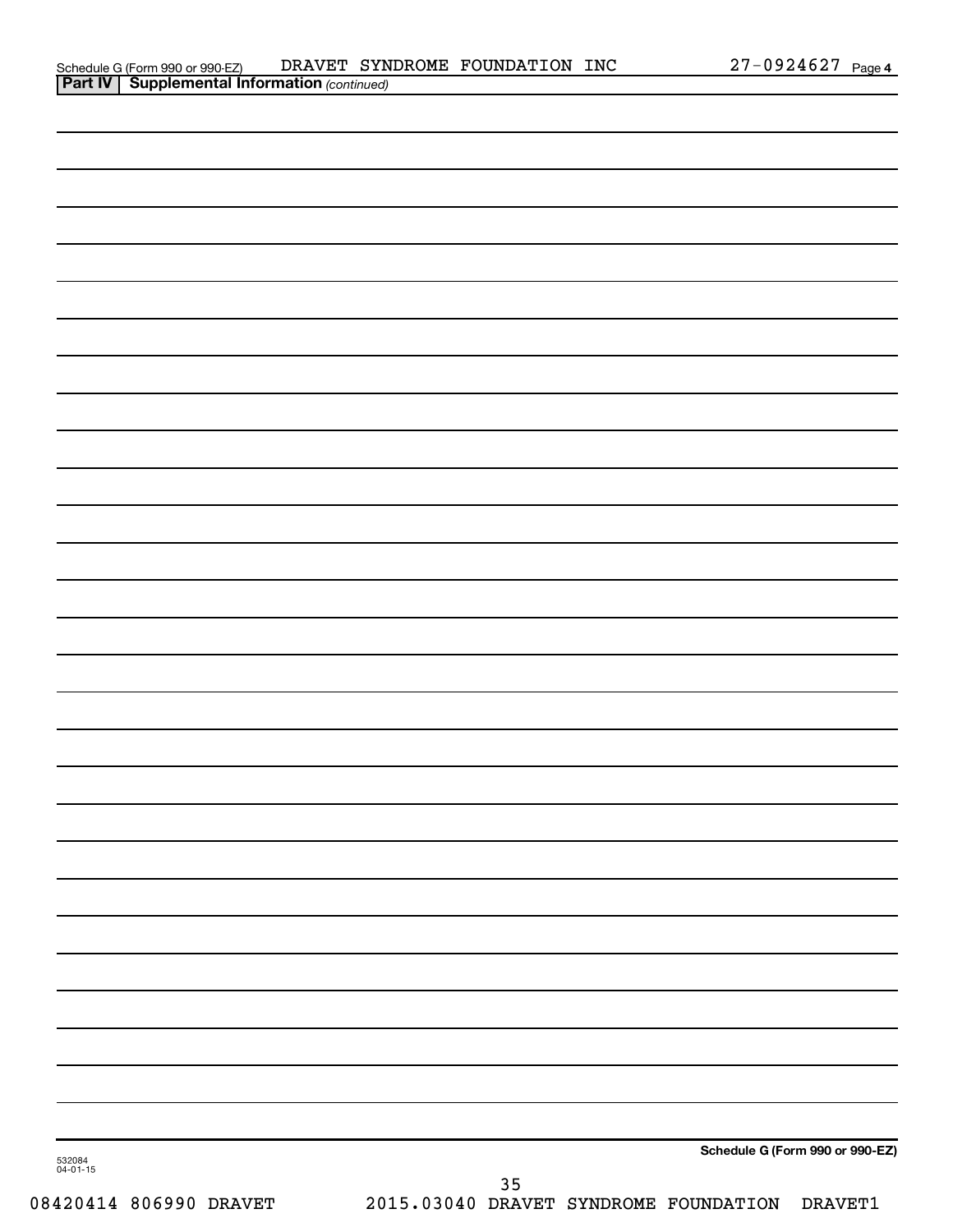| <b>SCHEDULE I</b>                                                                                                                                                                                                                                                                                 |                | <b>Grants and Other Assistance to Organizations,</b>                                                                                  |                             |                                         |                                                                |                                           | OMB No. 1545-0047                                   |
|---------------------------------------------------------------------------------------------------------------------------------------------------------------------------------------------------------------------------------------------------------------------------------------------------|----------------|---------------------------------------------------------------------------------------------------------------------------------------|-----------------------------|-----------------------------------------|----------------------------------------------------------------|-------------------------------------------|-----------------------------------------------------|
| (Form 990)                                                                                                                                                                                                                                                                                        |                | Governments, and Individuals in the United States<br>Complete if the organization answered "Yes" on Form 990, Part IV, line 21 or 22. |                             |                                         |                                                                |                                           | 2015                                                |
| Department of the Treasury<br>Internal Revenue Service                                                                                                                                                                                                                                            |                | Information about Schedule I (Form 990) and its instructions is at www.irs.gov/form990.                                               | Attach to Form 990.         |                                         |                                                                |                                           | <b>Open to Public</b><br>Inspection                 |
| Name of the organization                                                                                                                                                                                                                                                                          |                | DRAVET SYNDROME FOUNDATION INC                                                                                                        |                             |                                         |                                                                |                                           | <b>Employer identification number</b><br>27-0924627 |
| Part I<br><b>General Information on Grants and Assistance</b>                                                                                                                                                                                                                                     |                |                                                                                                                                       |                             |                                         |                                                                |                                           |                                                     |
| Does the organization maintain records to substantiate the amount of the grants or assistance, the grantees' eligibility for the grants or assistance, and the selection<br>1.<br>2 Describe in Part IV the organization's procedures for monitoring the use of grant funds in the United States. |                |                                                                                                                                       |                             |                                         |                                                                |                                           | $\boxed{\text{X}}$ Yes<br>  No                      |
| Part II<br>Grants and Other Assistance to Domestic Organizations and Domestic Governments. Complete if the organization answered "Yes" on Form 990, Part IV, line 21, for any                                                                                                                     |                |                                                                                                                                       |                             |                                         |                                                                |                                           |                                                     |
| recipient that received more than \$5,000. Part II can be duplicated if additional space is needed.                                                                                                                                                                                               |                |                                                                                                                                       |                             |                                         |                                                                |                                           |                                                     |
| <b>1 (a)</b> Name and address of organization<br>or government                                                                                                                                                                                                                                    | $(b)$ EIN      | (c) IRC section<br>if applicable                                                                                                      | (d) Amount of<br>cash grant | (e) Amount of<br>non-cash<br>assistance | (f) Method of<br>valuation (book,<br>FMV, appraisal,<br>other) | (g) Description of<br>non-cash assistance | (h) Purpose of grant<br>or assistance               |
| REGENTS UNIVERSITY OF CALIFORNIA<br>1855 FOLSOM ST                                                                                                                                                                                                                                                | 36-3357006     |                                                                                                                                       |                             |                                         | $0.$ $FMV$                                                     |                                           | RESEARCH                                            |
| SAN FRANCISCO, CA 94143                                                                                                                                                                                                                                                                           |                | 501 (C) 3                                                                                                                             | 25,000                      |                                         |                                                                |                                           |                                                     |
| REGENTS OF THE UNIVERSITY OF<br>MICHIGAN - 3003 S STATE STREET -                                                                                                                                                                                                                                  |                |                                                                                                                                       |                             |                                         |                                                                |                                           |                                                     |
| ANN ARBOR, MI 48109                                                                                                                                                                                                                                                                               | $38 - 6006309$ | 501 (C) 3                                                                                                                             | 25,000                      |                                         | $0.$ FMV                                                       |                                           | RESEARCH                                            |
| UNIVERISTY OF ARIZONA<br>1303 E UNIVERSITY BLVD<br><b>TUSCON, AZ 85719</b>                                                                                                                                                                                                                        | 74-2652689     | 501 (C) 3                                                                                                                             | 36,880                      |                                         | $0.$ $FMV$                                                     |                                           | RESEARCH                                            |
| UNIVERSITY OF HOUSTON<br>PO BOX 988                                                                                                                                                                                                                                                               | $74 - 6001399$ | $501$ (C) 3                                                                                                                           |                             |                                         | $0.$ FMV                                                       |                                           | RESEARCH                                            |
| HOUSTON, TX 77001<br>INDIANA UNIVERSITY OFFICE OF<br>RESEARCH ADMINISTRATION - 980<br>INDIANA AVE - INDIANAPOLIS, IN<br>46202                                                                                                                                                                     |                | $501$ (C) 3                                                                                                                           | 43,515<br>75,000.           |                                         | $0.$ $FMV$                                                     |                                           |                                                     |
| NORTHWESTERN UNIVERSITY<br>633 CLARK ST<br>EVANSTON, IL 60208                                                                                                                                                                                                                                     | 36-2167817     | $501$ (C) 3                                                                                                                           | 75,000.                     |                                         | 0.FMV                                                          |                                           |                                                     |
| 2 Enter total number of section 501(c)(3) and government organizations listed in the line 1 table<br>Enter total number of other organizations listed in the line 1 table<br>3                                                                                                                    |                |                                                                                                                                       |                             |                                         |                                                                |                                           | ▶                                                   |

**For Paperwork Reduction Act Notice, see the Instructions for Form 990. Schedule I (Form 990) (2015)** LHA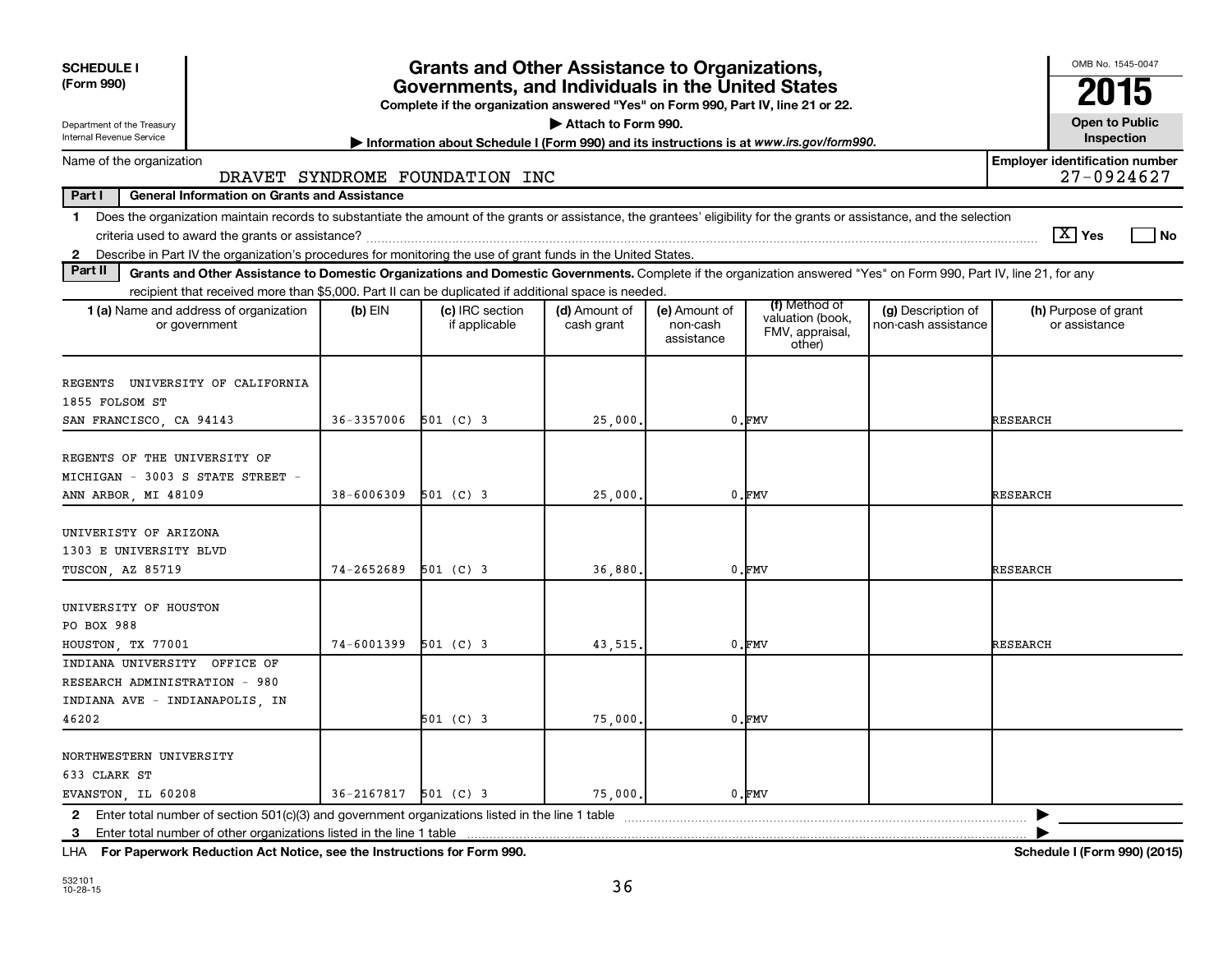### Schedule I (Form 990) Page 1 DRAVET SYNDROME FOUNDATION INC 27-0924627

| (a) Name and address of<br>organization or government | $(b)$ EIN      | (c) IRC section<br>if applicable | (d) Amount of<br>cash grant | (e) Amount of<br>non-cash<br>assistance | (f) Method of<br>valuation<br>(book, FMV,<br>appraisal, other) | (g) Description of<br>non-cash assistance | (h) Purpose of grant<br>or assistance |
|-------------------------------------------------------|----------------|----------------------------------|-----------------------------|-----------------------------------------|----------------------------------------------------------------|-------------------------------------------|---------------------------------------|
| UCSF FOUNDATION                                       |                |                                  |                             |                                         |                                                                |                                           |                                       |
| 3333 CALIFORNIA ST SUITE 315                          |                |                                  |                             |                                         |                                                                |                                           |                                       |
| SAN FRANCISCO, CA 94143                               | $94 - 6036493$ | 501 (C) 3                        | 25,000.                     |                                         | $0.$ $FMV$                                                     |                                           |                                       |
|                                                       |                |                                  |                             |                                         |                                                                |                                           |                                       |
|                                                       |                |                                  |                             |                                         |                                                                |                                           |                                       |
|                                                       |                |                                  |                             |                                         |                                                                |                                           |                                       |
|                                                       |                |                                  |                             |                                         |                                                                |                                           |                                       |
|                                                       |                |                                  |                             |                                         |                                                                |                                           |                                       |
|                                                       |                |                                  |                             |                                         |                                                                |                                           |                                       |
|                                                       |                |                                  |                             |                                         |                                                                |                                           |                                       |
|                                                       |                |                                  |                             |                                         |                                                                |                                           |                                       |
|                                                       |                |                                  |                             |                                         |                                                                |                                           |                                       |
|                                                       |                |                                  |                             |                                         |                                                                |                                           |                                       |
|                                                       |                |                                  |                             |                                         |                                                                |                                           |                                       |
|                                                       |                |                                  |                             |                                         |                                                                |                                           |                                       |
|                                                       |                |                                  |                             |                                         |                                                                |                                           |                                       |
|                                                       |                |                                  |                             |                                         |                                                                |                                           |                                       |
|                                                       |                |                                  |                             |                                         |                                                                |                                           |                                       |
|                                                       |                |                                  |                             |                                         |                                                                |                                           |                                       |
|                                                       |                |                                  |                             |                                         |                                                                |                                           |                                       |
|                                                       |                |                                  |                             |                                         |                                                                |                                           |                                       |
|                                                       |                |                                  |                             |                                         |                                                                |                                           |                                       |
|                                                       |                |                                  |                             |                                         |                                                                |                                           |                                       |
|                                                       |                |                                  |                             |                                         |                                                                |                                           |                                       |
|                                                       |                |                                  |                             |                                         |                                                                |                                           |                                       |
|                                                       |                |                                  |                             |                                         |                                                                |                                           |                                       |
|                                                       |                |                                  |                             |                                         |                                                                |                                           |                                       |
|                                                       |                |                                  |                             |                                         |                                                                |                                           |                                       |
|                                                       |                |                                  |                             |                                         |                                                                |                                           |                                       |
|                                                       |                |                                  |                             |                                         |                                                                |                                           |                                       |
|                                                       |                |                                  |                             |                                         |                                                                |                                           |                                       |
|                                                       |                |                                  |                             |                                         |                                                                |                                           |                                       |
|                                                       |                |                                  |                             |                                         |                                                                |                                           |                                       |

**Schedule I (Form 990)**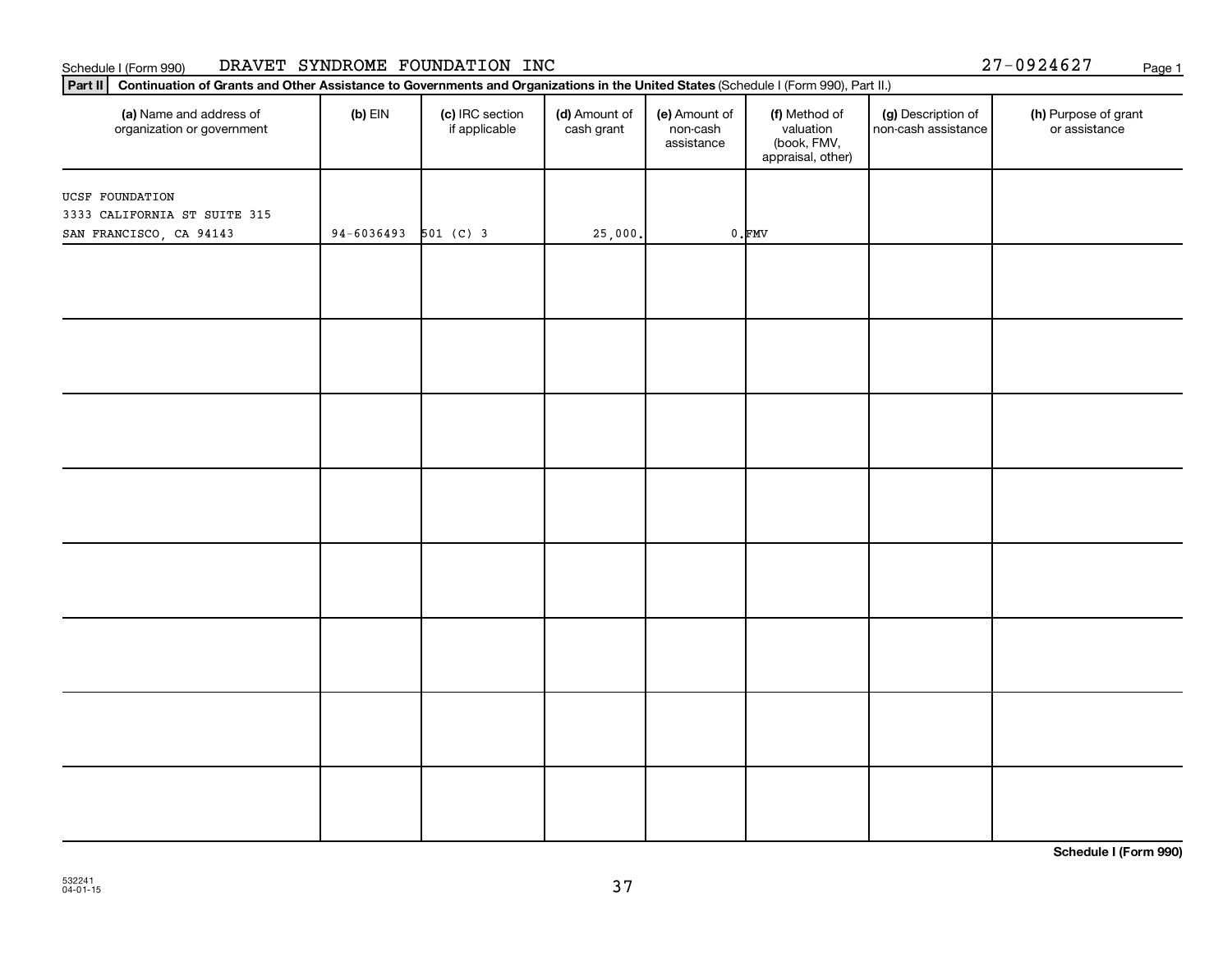**2**

Part III | Grants and Other Assistance to Domestic Individuals. Complete if the organization answered "Yes" on Form 990, Part IV, line 22. Part III can be duplicated if additional space is needed.

| (a) Type of grant or assistance | (b) Number of<br>recipients | (c) Amount of<br>cash grant | (d) Amount of non-<br>cash assistance | (e) Method of valuation<br>(book, FMV, appraisal, other) | (f) Description of non-cash assistance |
|---------------------------------|-----------------------------|-----------------------------|---------------------------------------|----------------------------------------------------------|----------------------------------------|
|                                 |                             |                             |                                       |                                                          | 24 INDIVIDUALS RECEIVED                |
|                                 |                             |                             |                                       |                                                          | MEDICAL EQUIPMENT AND SUPPLIES         |
|                                 |                             |                             |                                       |                                                          | TO ASSIST THEM IN DEALING WITH         |
| MEDICAL SUPPLIES                |                             | 19,471.                     |                                       | $0.$ $FMV$                                               | THE EFFECTS OF DRAVET SYNDROME         |
|                                 |                             |                             |                                       |                                                          |                                        |
|                                 |                             |                             |                                       |                                                          |                                        |
|                                 |                             |                             |                                       |                                                          |                                        |
|                                 |                             |                             |                                       |                                                          |                                        |
|                                 |                             |                             |                                       |                                                          |                                        |
|                                 |                             |                             |                                       |                                                          |                                        |
|                                 |                             |                             |                                       |                                                          |                                        |
|                                 |                             |                             |                                       |                                                          |                                        |
|                                 |                             |                             |                                       |                                                          |                                        |
|                                 |                             |                             |                                       |                                                          |                                        |
|                                 |                             |                             |                                       |                                                          |                                        |
|                                 |                             |                             |                                       |                                                          |                                        |
|                                 |                             |                             |                                       |                                                          |                                        |
|                                 |                             |                             |                                       |                                                          |                                        |
|                                 |                             |                             |                                       |                                                          |                                        |
|                                 |                             |                             |                                       |                                                          |                                        |

Part IV | Supplemental Information. Provide the information required in Part I, line 2, Part III, column (b), and any other additional information.

PART I, LINE 2:

THE ORGANIZATION PROVIDES FUNDS FOR RESEARCH. THE ORGANIZATONS RECEIVING

THIS ASSISTANCE ARE REQUYIED TO PROVIDE WRITTNE PROGRESS REPORTS ON THEIR

RESEARCH INTO FINDING A CURE FOR DRAVET SYNDROME.

THE PRESIDENT OF THE DRAVET SYNDROME FOUNDATION REVIEWS THE PROGRESS

REPORTS AND DISCUSSES THE RESEARCH WITH THE ORGNAIZATIONS.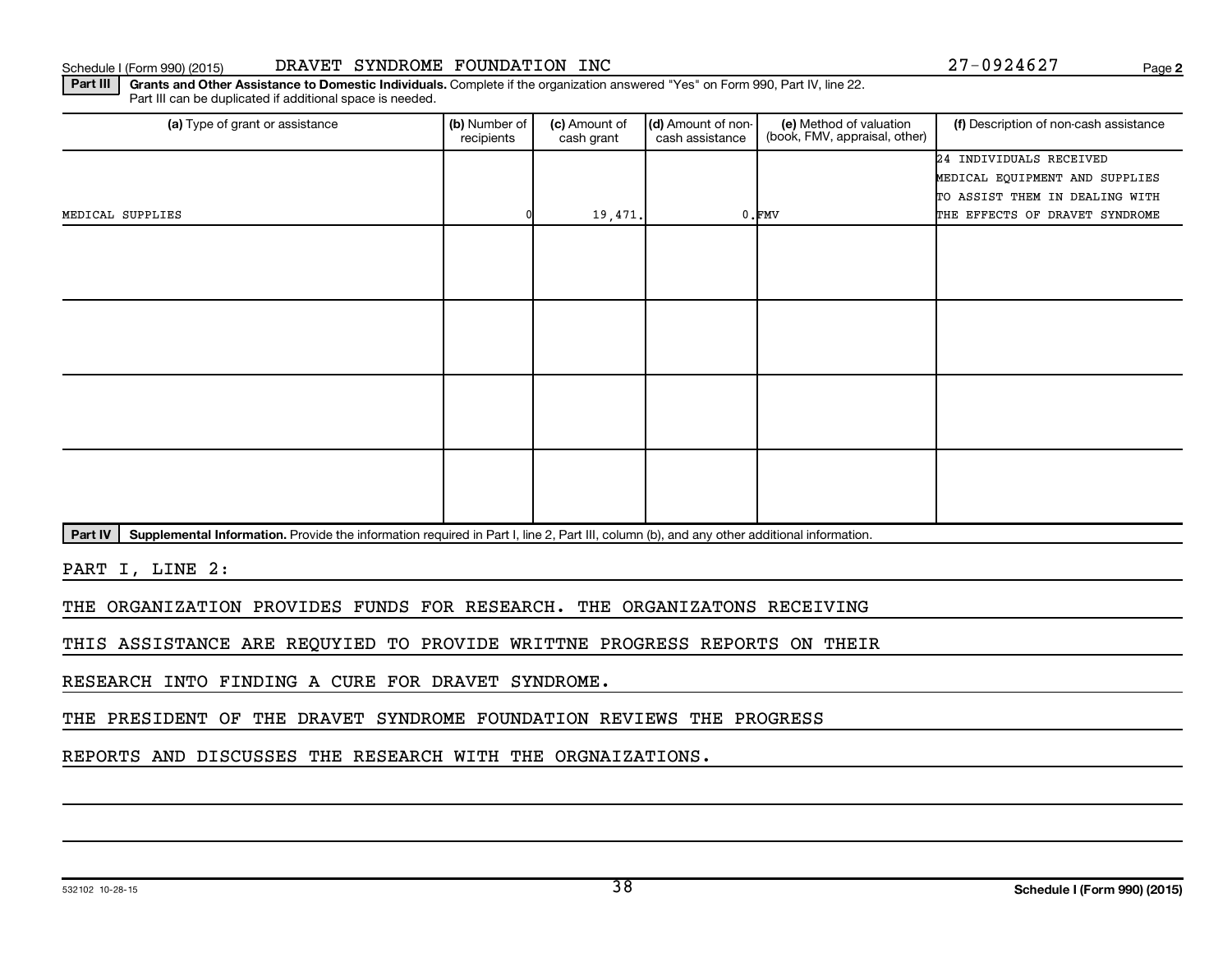| <b>SCHEDULE M</b> |  |
|-------------------|--|
| (Form 990)        |  |

# **Noncash Contributions**

OMB No. 1545-0047

Department of the Treasury Internal Revenue Service

◆ Complete if the organizations answered "Yes" on Form 990, Part IV, lines 29 or 30.<br>▶ Complete if the organizations answered "Yes" on Form 990, Part IV, lines 29 or 30. **Attach to Form 990.**  $\blacktriangleright$ 

**Open To Public Inspection**

**Information about Schedule M (Form 990) and its instructions is at www.irs.gov/form990.** 

**Employer identification number**

|  | $27 - 0924627$ |  |
|--|----------------|--|

|--|

| Part I | <b>Types of Property</b>                                                                                                       |                             |                  |                                                                       |                              |            |            |     |
|--------|--------------------------------------------------------------------------------------------------------------------------------|-----------------------------|------------------|-----------------------------------------------------------------------|------------------------------|------------|------------|-----|
|        |                                                                                                                                | (a)                         | (b)              | (c)                                                                   | (d)                          |            |            |     |
|        |                                                                                                                                | Check if                    | Number of        | Noncash contribution                                                  | Method of determining        |            |            |     |
|        |                                                                                                                                | applicable                  | contributions or | amounts reported on<br>tems contributed  Form 990, Part VIII, line 1g | noncash contribution amounts |            |            |     |
| 1      |                                                                                                                                |                             |                  |                                                                       |                              |            |            |     |
| 2      | Art - Historical treasures                                                                                                     |                             |                  |                                                                       |                              |            |            |     |
| 3      | Art - Fractional interests                                                                                                     |                             |                  |                                                                       |                              |            |            |     |
| 4      | Books and publications                                                                                                         |                             |                  |                                                                       |                              |            |            |     |
| 5      | Clothing and household goods                                                                                                   |                             |                  |                                                                       |                              |            |            |     |
| 6      | Cars and other vehicles                                                                                                        |                             |                  |                                                                       |                              |            |            |     |
| 7      |                                                                                                                                |                             |                  |                                                                       |                              |            |            |     |
| 8      |                                                                                                                                |                             |                  |                                                                       |                              |            |            |     |
| 9      | Securities - Publicly traded                                                                                                   |                             |                  |                                                                       |                              |            |            |     |
| 10     | Securities - Closely held stock                                                                                                |                             |                  |                                                                       |                              |            |            |     |
| 11     | Securities - Partnership, LLC, or                                                                                              |                             |                  |                                                                       |                              |            |            |     |
|        | trust interests                                                                                                                |                             |                  |                                                                       |                              |            |            |     |
| 12     | Securities - Miscellaneous                                                                                                     |                             |                  |                                                                       |                              |            |            |     |
| 13     | Qualified conservation contribution -                                                                                          |                             |                  |                                                                       |                              |            |            |     |
|        |                                                                                                                                |                             |                  |                                                                       |                              |            |            |     |
| 14     | Qualified conservation contribution - Other                                                                                    |                             |                  |                                                                       |                              |            |            |     |
| 15     | Real estate - Residential                                                                                                      |                             |                  |                                                                       |                              |            |            |     |
| 16     | Real estate - Commercial                                                                                                       |                             |                  |                                                                       |                              |            |            |     |
| 17     |                                                                                                                                |                             |                  |                                                                       |                              |            |            |     |
| 18     |                                                                                                                                |                             |                  |                                                                       |                              |            |            |     |
| 19     |                                                                                                                                |                             |                  |                                                                       |                              |            |            |     |
| 20     | Drugs and medical supplies                                                                                                     |                             |                  |                                                                       |                              |            |            |     |
| 21     |                                                                                                                                |                             |                  |                                                                       |                              |            |            |     |
| 22     |                                                                                                                                |                             |                  |                                                                       |                              |            |            |     |
| 23     |                                                                                                                                |                             |                  |                                                                       |                              |            |            |     |
| 24     | Archeological artifacts                                                                                                        |                             |                  |                                                                       |                              |            |            |     |
| 25     | (RECREATION/TR)<br>Other $\blacktriangleright$                                                                                 | $\overline{\textnormal{x}}$ | $\overline{21}$  | 21,452.FMV                                                            |                              |            |            |     |
| 26     | ( PHOTOGRAPHY<br>Other $\blacktriangleright$                                                                                   | $\overline{\text{x}}$       | 13               | 6,793.FMV                                                             |                              |            |            |     |
| 27     | $($ ENTERTAINMENT $)$<br>Other $\blacktriangleright$                                                                           | $\overline{\textnormal{x}}$ | 17               | 3,575.FMV                                                             |                              |            |            |     |
| 28     | (FOOD/BEVERAGE)<br>Other $\blacktriangleright$                                                                                 | $\overline{\text{x}}$       | 29               | 3,460.FMV                                                             |                              |            |            |     |
| 29     | Number of Forms 8283 received by the organization during the tax year for contributions                                        |                             |                  |                                                                       |                              |            |            |     |
|        | for which the organization completed Form 8283, Part IV, Donee Acknowledgement                                                 |                             |                  | 29                                                                    |                              |            |            |     |
|        |                                                                                                                                |                             |                  |                                                                       |                              |            | <b>Yes</b> | No. |
|        | 30a During the year, did the organization receive by contribution any property reported in Part I, lines 1 through 28, that it |                             |                  |                                                                       |                              |            |            |     |
|        | must hold for at least three years from the date of the initial contribution, and which is not required to be used for         |                             |                  |                                                                       |                              |            |            |     |
|        |                                                                                                                                |                             |                  |                                                                       |                              | <b>30a</b> |            | x   |
|        | <b>b</b> If "Yes," describe the arrangement in Part II.                                                                        |                             |                  |                                                                       |                              |            |            |     |
| 31     | Does the organization have a gift acceptance policy that requires the review of any non-standard contributions?                |                             |                  |                                                                       |                              | 31         |            | x   |
|        | 32a Does the organization hire or use third parties or related organizations to solicit, process, or sell noncash              |                             |                  |                                                                       |                              |            |            |     |

contributions? ~~~~~~~~~~~~~~~~~~~~~~~~~~~~~~~~~~~~~~~~~~~~~~~~~~~~~~

| <b>LHA</b> | For Paperwork Reduction Act Notice, see the Instructions for Form 990. |
|------------|------------------------------------------------------------------------|
|            |                                                                        |

**Schedule M (Form 990) (2015)** 

**32a**

X

532141 08-21-15

**b** If "Yes," describe in Part II.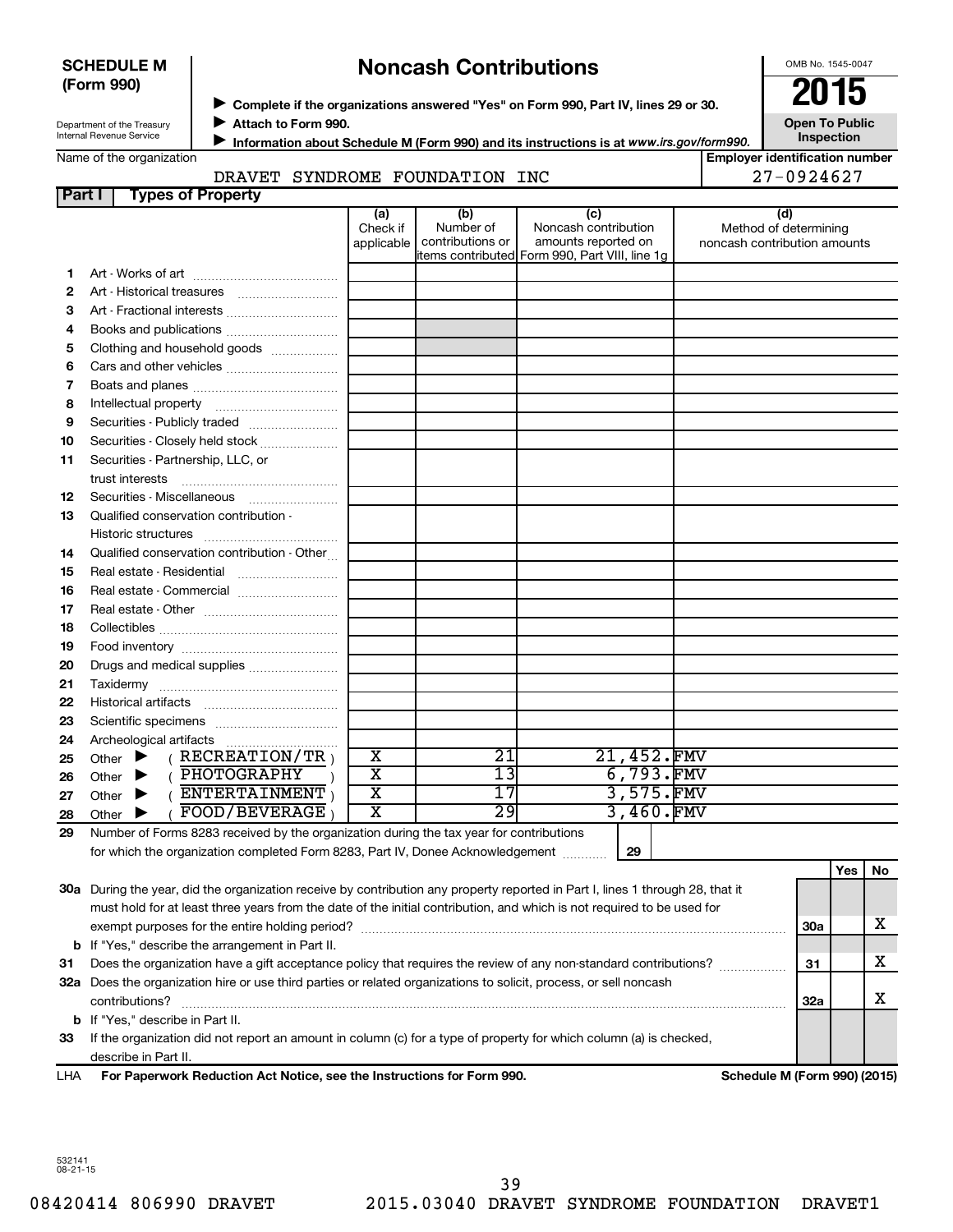### Schedule M (Form 990) (201 $B$ RAVET SYNDROME FOUNDATION INC  $27-0924627$  Page

Part II | Supplemental Information. Provide the information required by Part I, lines 30b, 32b, and 33, and whether the organization is reporting in Part I, column (b), the number of contributions, the number of items received, or a combination of both. Also complete this part for any additional information.

### PART I, OTHER TYPES OF PROPERTY:

MEMENTOS

- (A) CHECK IF APPLICABLE = X
- (B) NUMBER OF CONTRIBUTIONS = 23
- (C) REVENUE REPORTED ON FORM 990, PART VIII \$ 3329.
- (D) METHOD OF DETERMINING REVENUE: FMV

JEWELRY

- (A) CHECK IF APPLICABLE = X
- (B) NUMBER OF CONTRIBUTIONS = 12
- (C) REVENUE REPORTED ON FORM 990, PART VIII \$ 2775.
- (D) METHOD OF DETERMINING REVENUE: FMV

### APPAREL

(A) CHECK IF APPLICABLE = X

- (B) NUMBER OF CONTRIBUTIONS = 11
- (C) REVENUE REPORTED ON FORM 990, PART VIII \$ 2720.
- (D) METHOD OF DETERMINING REVENUE: FMV

CHILDRENS ITEMS

- (A) CHECK IF APPLICABLE = X
- (B) NUMBER OF CONTRIBUTIONS = 23
- (C) REVENUE REPORTED ON FORM 990, PART VIII \$ 2330.
- (D) METHOD OF DETERMINING REVENUE: FMV

### APPLIANCES

(A) CHECK IF APPLICABLE = X

532142 08-21-15

**Schedule M (Form 990) (2015)**

**2**

40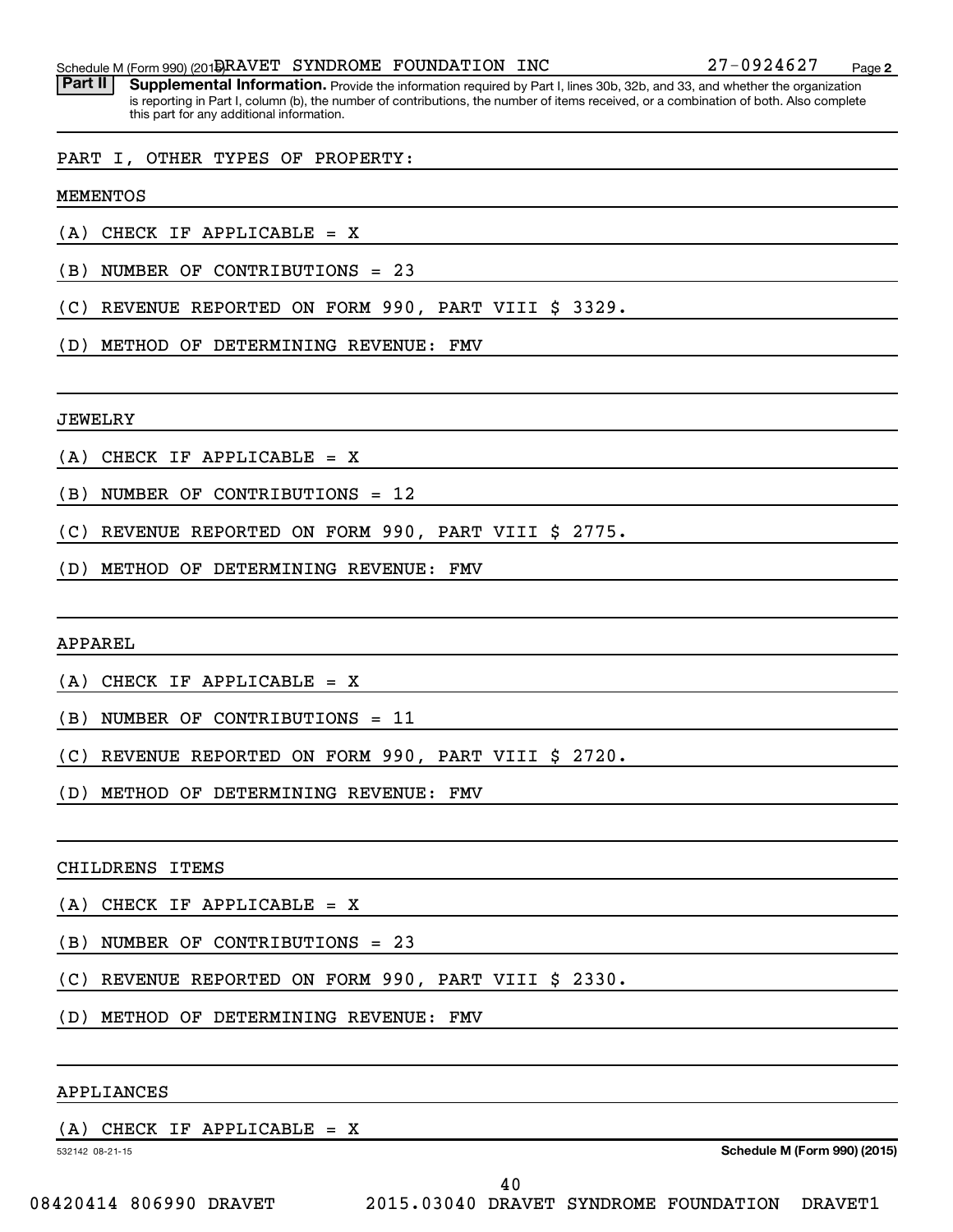### Schedule M (Form 990) (2015) DRAVET SYNDROME FOUNDATION INC  $27-0924627$  Page

Part II | Supplemental Information. Provide the information required by Part I, lines 30b, 32b, and 33, and whether the organization is reporting in Part I, column (b), the number of contributions, the number of items received, or a combination of both. Also complete this part for any additional information.

(B) NUMBER OF CONTRIBUTIONS = 7

- (C) REVENUE REPORTED ON FORM 990, PART VIII \$ 2189.
- (D) METHOD OF DETERMINING REVENUE: FMV

HOME & GRADEN

(A) CHECK IF APPLICABLE = X

(B) NUMBER OF CONTRIBUTIONS = 10

(C) REVENUE REPORTED ON FORM 990, PART VIII \$ 2115.

(D) METHOD OF DETERMINING REVENUE: FMV

HEALTH/BEAUTY

(A) CHECK IF APPLICABLE = X

(B) NUMBER OF CONTRIBUTIONS = 9

(C) REVENUE REPORTED ON FORM 990, PART VIII \$ 1645.

(D) METHOD OF DETERMINING REVENUE: FMV

**Schedule M (Form 990) (2015)**

532142 08-21-15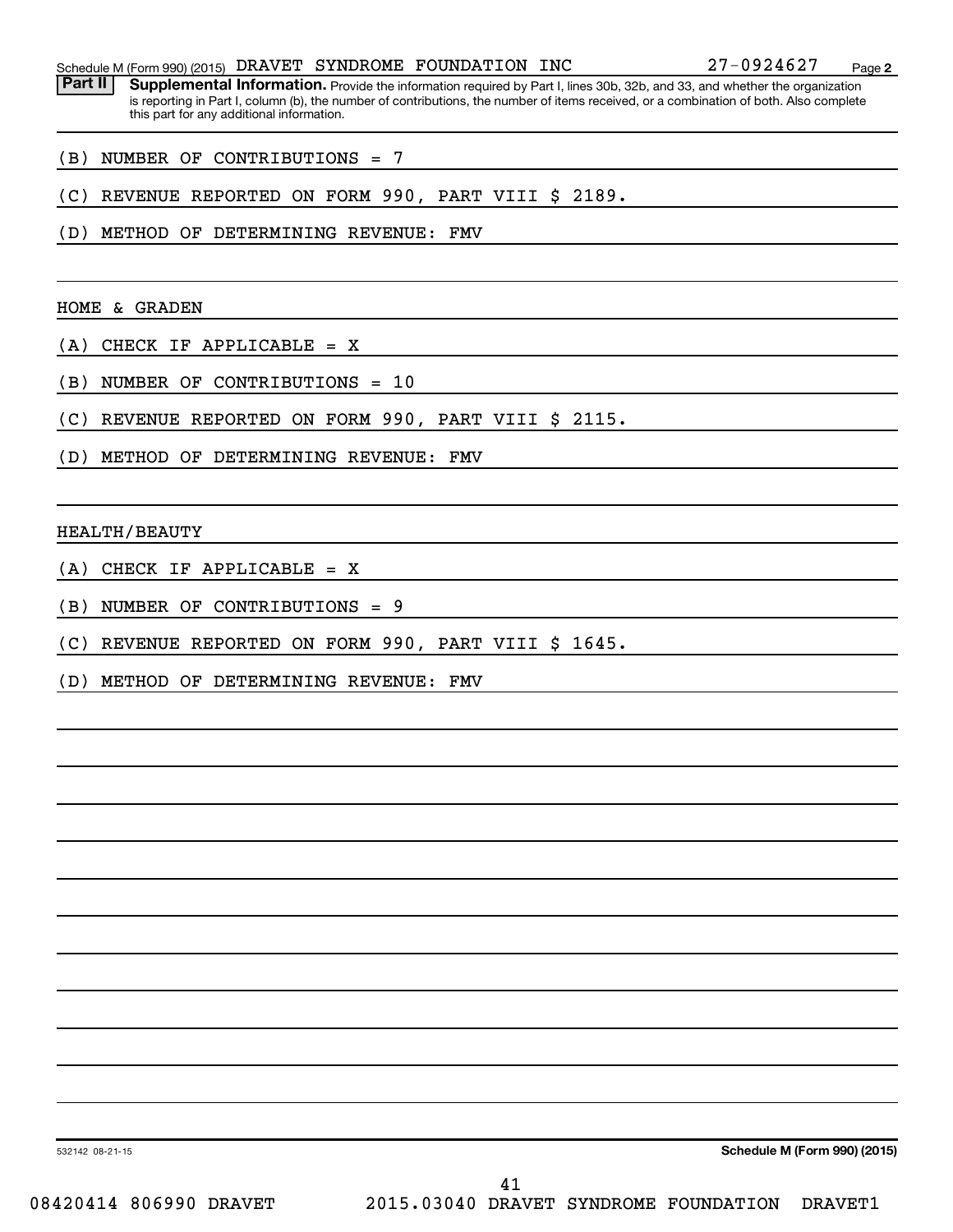**(Form 990 or 990-EZ)**

Department of the Treasury Internal Revenue Service Name of the organization

SCHEDULE O **Supplemental Information to Form 990 or 990-EZ 2015**<br>(Form 990 or 990-EZ) Complete to provide information for responses to specific questions on

**Complete to provide information for responses to specific questions on Form 990 or 990-EZ or to provide any additional information. | Attach to Form 990 or 990-EZ.**

**Information about Schedule O (Form 990 or 990-EZ) and its instructions is at WWW.irs.gov/form990.** 

OMB No. 1545-0047 **Open to Public Inspection**

DRAVET SYNDROME FOUNDATION INC | 27-0924627

**Employer identification number**

FORM 990, PART I, LINE 1, DESCRIPTION OF ORGANIZATION MISSION:

FOR DRAVET SYNDROME AND RELATED EPILEPSIES, WHILE PROVIDING SUPORT TO

AFFECTED INDIVIDUALS AND FAMILIES. THE DSF SEEKS BETTER TREATMENT

OPTIONS AND A CURE FOR THESE DEVASTATING SEIZURE DISORDERS.

FORM 990, PART III, LINE 1, DESCRIPTION OF ORGANIZATION MISSION:

CLINICIANS TO COLLABORATE AND DISCUSS BETTER TREATMENT OPTIONS AND A

ROADMAP TOWARD A CURE AND HOW TO BEST FACILITATE BOTH. WE UNDERSTAND

THAT MEDICAL EXPENSES ARE HIGH WHEN CARING FOR A CHILD WITH CHRONIC

HEALTH ISSUES. UNFORTUNATLEY, SOME OF TE ITEMS THAT MIGHT IMPROVE THE

QUALITY OF LIFE FOR THE CHILD AND/OR FAMILY ARE NOT ALWAYS COVERED BY

MEDICAL INSURANCE. THROUGH OUT INTERNATIONAL PATIENT ASSISTANCE PROGRAM

GRANT PROGRAM( IPAG), WE PROVIDE GRANTS TO COVER THESE ITEMS.

FORM 990, PART VI, SECTION B, LINE 11:

THE EXECUTIVE COMMITTEE OF THE BOARD OF DIRECTORS MEETS WITH THE CERTIFIED

PUBLIC ACCOUNTANT TO REVIEW AND APPROVE THE AUDITED FINANCIAL STATEMENTS

AND FORM 990

FORM 990, PART VI, SECTION B, LINE 12C:

MONITORING AND ENFORCING THE ORGANIZATIONS CONFLICT OF INTEREST POLICY

FORM 990, PART VI, SECTION C, LINE 18:

THE DRAVET SYNDROME FOUNDATION FORM 990 IS AVAILABLE FOR PUBLIC INSPECTION

ON THE ORGANIZATONS WEBSITE. THE ORGANIZATIONS ORGANIZING DOCUMENTS ARE

AVAILABLE FOR INSPECTION UPON WRITTEN REQUEST TO THE PRESIDENT

532211  $09 - 02 - 15$ LHA For Paperwork Reduction Act Notice, see the Instructions for Form 990 or 990-EZ. Schedule O (Form 990 or 990-EZ) (2015) 42

08420414 806990 DRAVET 2015.03040 DRAVET SYNDROME FOUNDATION DRAVET1